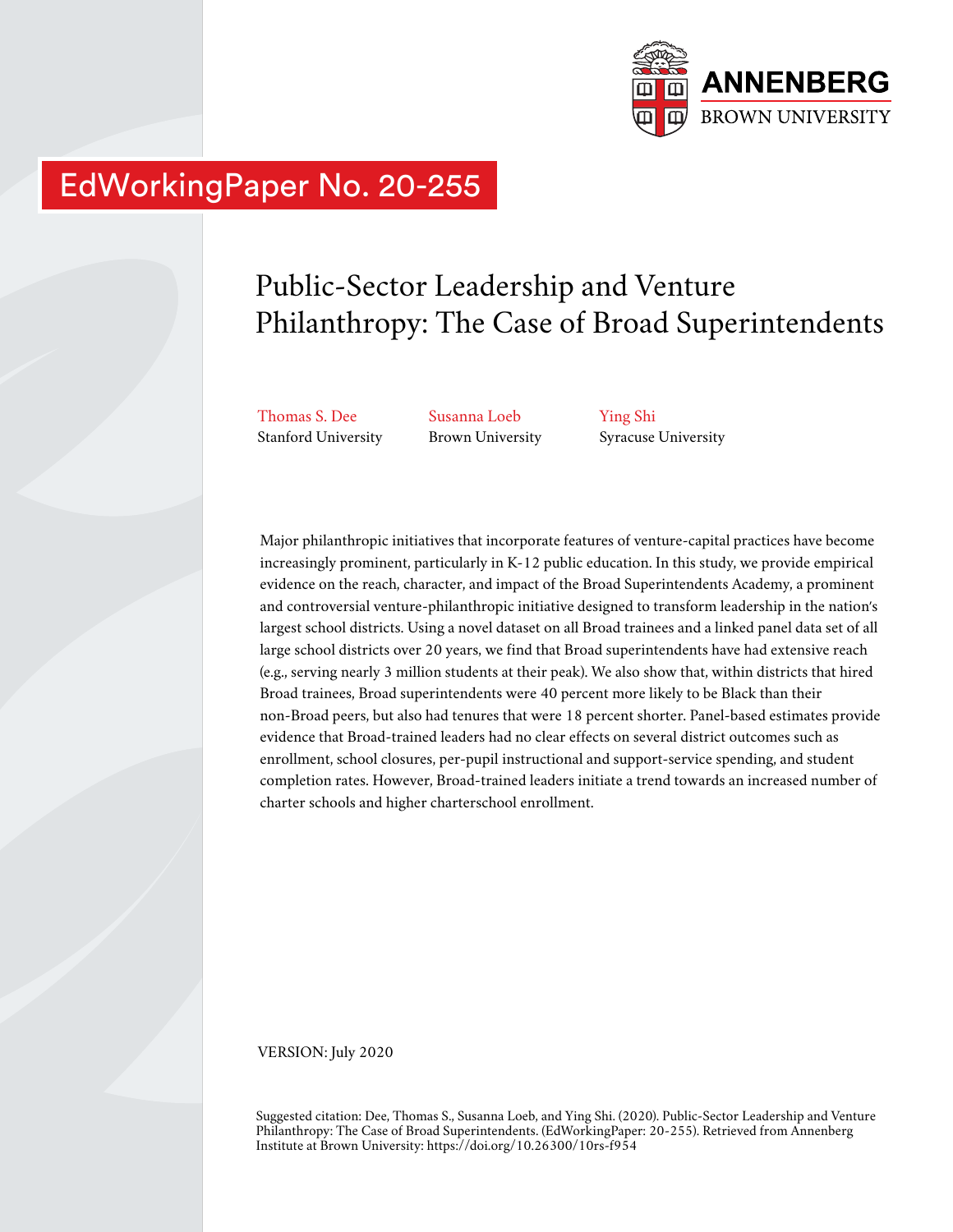## **Public-Sector Leadership and Venture Philanthropy: The Case of Broad Superintendents**

Thomas S. Dee<sup>∗</sup> Stanford University

Susanna Loeb† Brown University Annenberg Institute

Ying Shi‡ Syracuse University

July 10, 2020

#### **Abstract**

Major philanthropic initiatives that incorporate features of venture-capital practices have become increasingly prominent, particularly in K-12 public education. In this study, we provide empirical evidence on the reach, character, and impact of the Broad Superintendents Academy, a prominent and controversial venture-philanthropic initiative designed to transform leadership in the nation's largest school districts. Using a novel dataset on all Broad trainees and a linked panel data set of all large school districts over 20 years, we find that Broad superintendents have had extensive reach (e.g., serving nearly 3 million students at their peak). We also show that, within districts that hired Broad trainees, Broad superintendents were 40 percent more likely to be Black than their non-Broad peers, but also had tenures that were 18 percent shorter. Panel-based estimates provide evidence that Broad-trained leaders had no clear effects on several district outcomes such as enrollment, school closures, per-pupil instructional and support-service spending, and student completion rates. However, Broad-trained leaders initiate a trend towards an increased number of charter schools and higher charterschool enrollment.

<sup>∗</sup>Dee: Stanford Graduate School of Education, Center for Education Policy Analysis, 520 Galvez Mall, Stanford, CA 93405-3084; Email: tdee@stanford.edu

<sup>†</sup>Loeb: Annenberg Institute at Brown University, 164 Angell Street, Providence RI 02912; Email: loeb@brown.edu

<sup>‡</sup> Shi: Department of Public Administration and International Affairs, 426 Eggers Hall, Syracuse, NY 13244-1020; Email: yshi78@syr.edu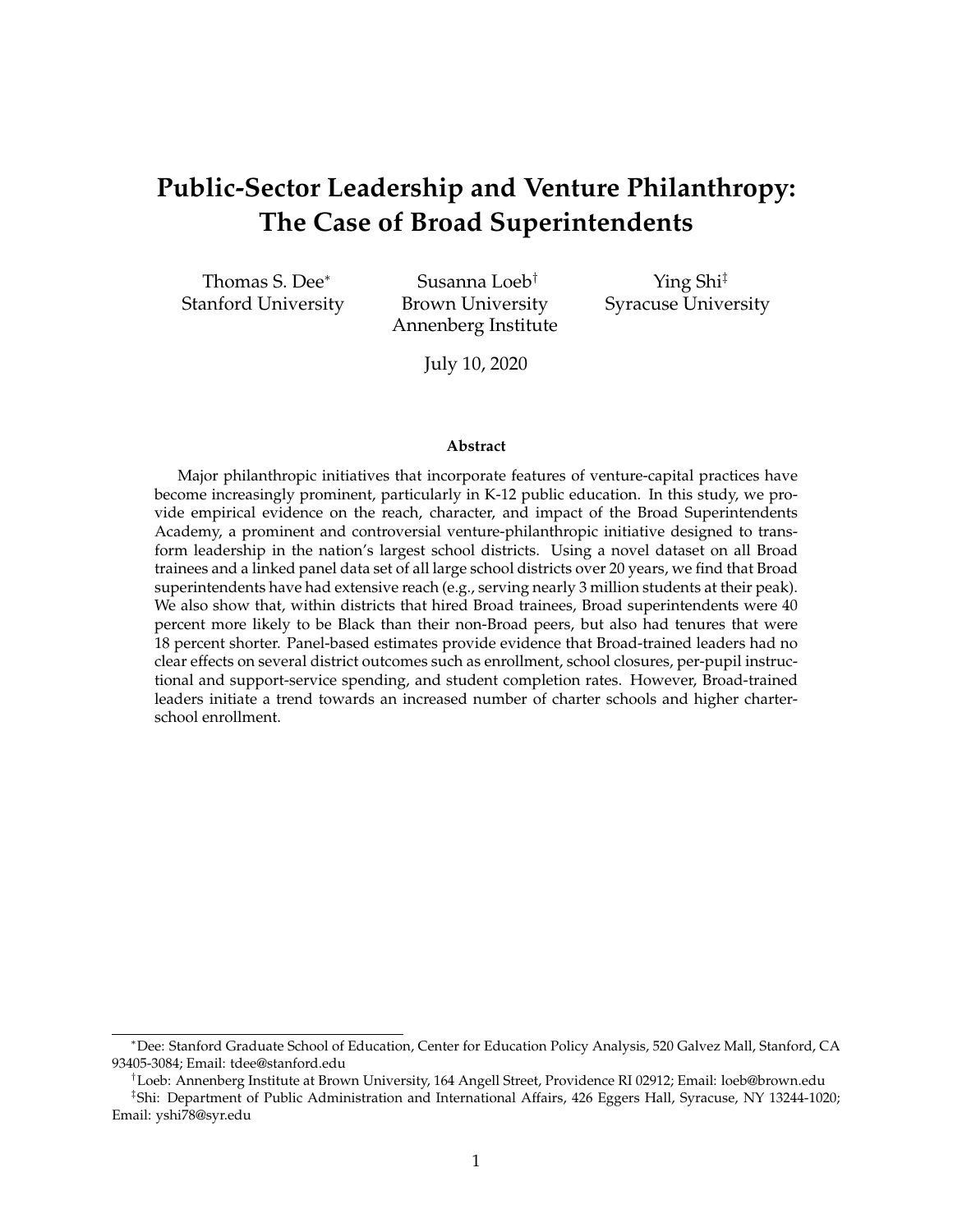### **1 Introduction**

Philanthropy has long played a prominent role in the establishment and support of prominent institutions in U.S. society. Several contemporary observers posit that modern philanthropy is providing wealthy plutocrats with undue (and tax-advantaged) political influence that is corroding democratic governance [\(Tompkins-Stange,](#page-26-0) [2016;](#page-26-0) [Reich,](#page-26-1) [2018\)](#page-26-1). The emergence of so-called "venture philanthropy" has become a focal point for such criticism. This term broadly encompasses the application of venture-capital practices to charitable endeavors [\(Fleishman,](#page-24-0) [2007\)](#page-24-0). In his 1969 Congressional testimony, John D. Rockefeller III introduced this term with an emphasis on the role of foundations in catalyzing innovative and risky ventures [\(Anheier and Toepler,](#page-24-1) [2010\)](#page-24-1). The contemporary definition of venture philanthropy stresses a deep and sustained engagement with grantees and potentially disruptive experimentation with a longer-term focus on improving organizational performance rather than simply supporting particular projects [\(Letts et al.,](#page-25-0) [1997\)](#page-25-0).

Concerns about venture philanthropy are particularly prominent in K-12 education, where the scale of philanthropic engagement has grown dramatically in recent years. For example, in the 10 years between 2000 and 2010, annual grantmaking by the largest 15 educational foundations grew from \$486 million to \$843 million [\(Reckhow and Snyder,](#page-26-2) [2014\)](#page-26-2).<sup>[1](#page-2-0)</sup> Organizations such as the Gates Foundation and Broad Foundation have gained increasing influence over U.S. education policy through targeted and aligned funding of systemic reform efforts [\(Reckhow and Tompkins-](#page-26-3)[Stange,](#page-26-3) [2015\)](#page-26-3). Yet despite the growth and corresponding controversies associated with this form of philanthropy in public education, we have little empirical evidence on its character, its reach, and its effects. This study provides such evidence by examining novel data on a uniquely prominent and controversial philanthropic initiative that sought to improve public education through the recruitment, training, and support of reform- and equity-minded district leaders for the largest U.S. school districts.

In 2002, the Eli and Edythe Broad Foundation of Los Angeles founded the "Broad Superintendents Academy" (BSA). The BSA aims at finding dynamic leaders both inside and outside of education and placing them at the head of the nation's largest school districts.<sup>[2](#page-2-1)</sup>. Its recruitment

<span id="page-2-0"></span><sup>&</sup>lt;sup>1</sup>The fact that several major philanthropies have recently opened 501(c)(4) policy lobbying operations (e.g., [Gangi](#page-24-2)[tano](#page-24-2) [\(2019\)](#page-24-2)) is another leading indicator of this phenomenon [\(Reckhow,](#page-26-4) [2016\)](#page-26-4).

<span id="page-2-1"></span> $2$ The Broad Foundation also supports a 2-year training program, the Broad Residency in Public Education, for highlevel central office staff below the superintendent. Because our focus is on district superintendents, we do not report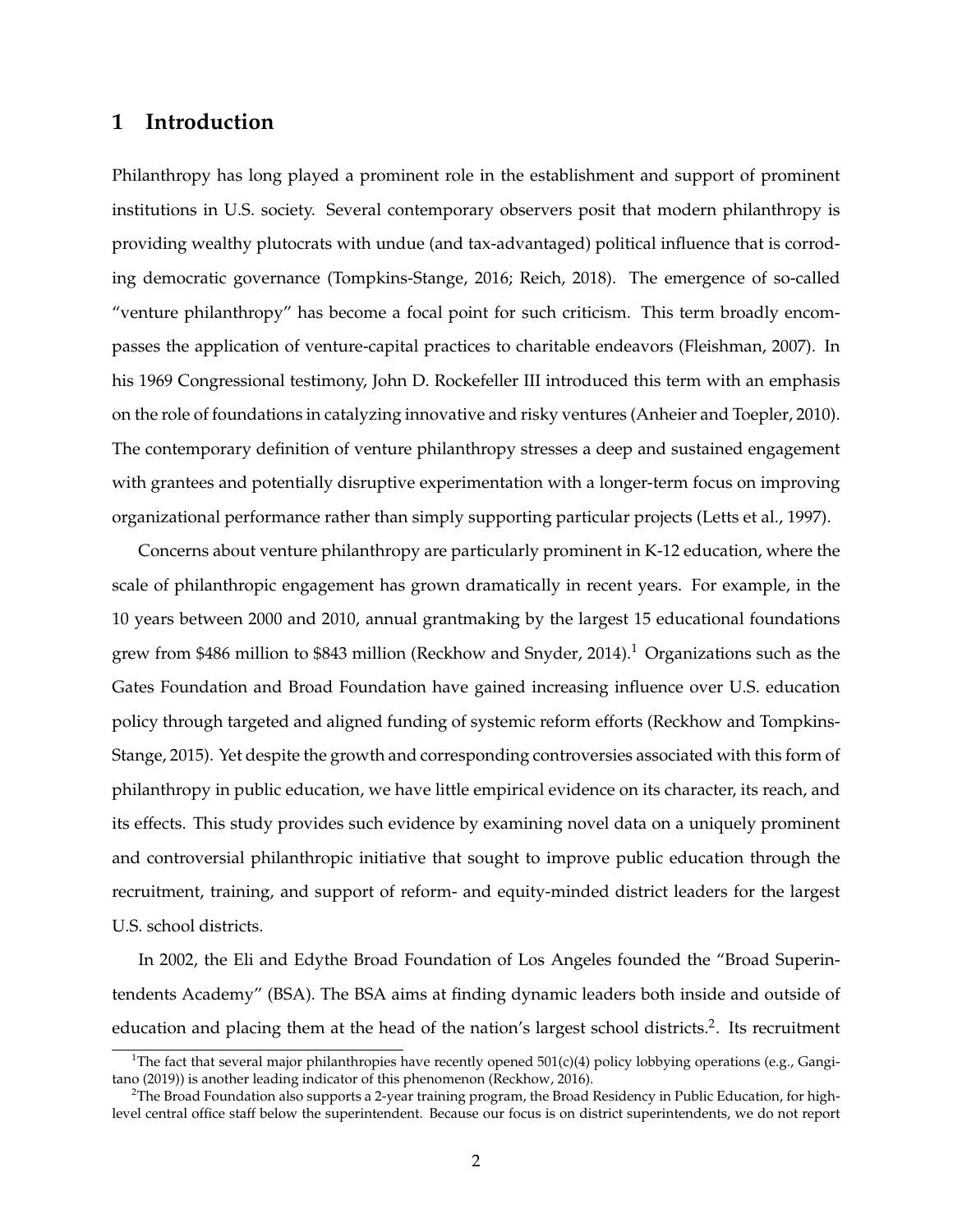and programming also seek to identify and cultivate talent that diversifies the existing pool of district leaders. At the same time, the BSA has come under intense scrutiny, with critics alleging that Broad-trained leaders use "corporate management techniques to consolidate power, weaken teachers' job protections, cut parents out of decision-making, and introduce unproven reform measures" [\(Samuels,](#page-26-5) [2011\)](#page-26-5). The controversial nature of the BSA may also reflect the fact that the Broad Foundation is a prominent supporter of other K-12 reform movements such as charter school networks and school districts with reform-minded leadership [\(Reckhow and Snyder,](#page-26-2) [2014\)](#page-26-2).

We base our analysis in part on a novel dataset of all BSA trainees since the program's start in 2002 through 2015. Our data identify key traits of Broad trainees and their careers as superintendents in the nation's school districts. This includes individual demographic attributes (i.e., race and gender), employment spells that allow for tracking individuals throughout their careers, as well as employer characteristics. We also constructed a national panel of the largest 300 U.S. school districts over a 20-year period (1996 through 2015) with data on enrollment (both in traditional public schools and in charter schools), school closures, spending by function, and high school completion. Merging these data with our data on Broad trainees allows us to characterize the types of districts hiring Broad-affiliated superintendents as well as how these leaders differ from the other superintendents hired by the same districts. Finally, the application of differencein-differences and event-study frameworks allow us to examine the impact of those leaders on a variety of district outcomes.

We show that the reach of the BSA program was extensive, even though fewer than half of Broad trainees eventually became superintendents. Broad trainees led 31 of the largest 100 school districts and 62 of the largest 300 school districts at some point during our study window. Furthermore, school districts led by Broad superintendents served over 2.9 million students at their peak in 2012. Out of the pool of Broad-trained superintendents, at least two-thirds had prior experience as classroom teachers and eleven percent had military backgrounds. The large districts that hired Broad superintendents were significantly more likely to be in cities and to serve higher concentrations of Black students. Notably, we find that the Broad-trained leaders in these districts were more diverse. Specifically, within the districts that hired Broad superintendents, Broad

data on this program and its participants. We also note that the Broad-sponsored leadership training is currently transitioning to the Yale School of Management, which received a \$100 million gift from the Broad Foundation [\(Murdock,](#page-25-1) [2019\)](#page-25-1)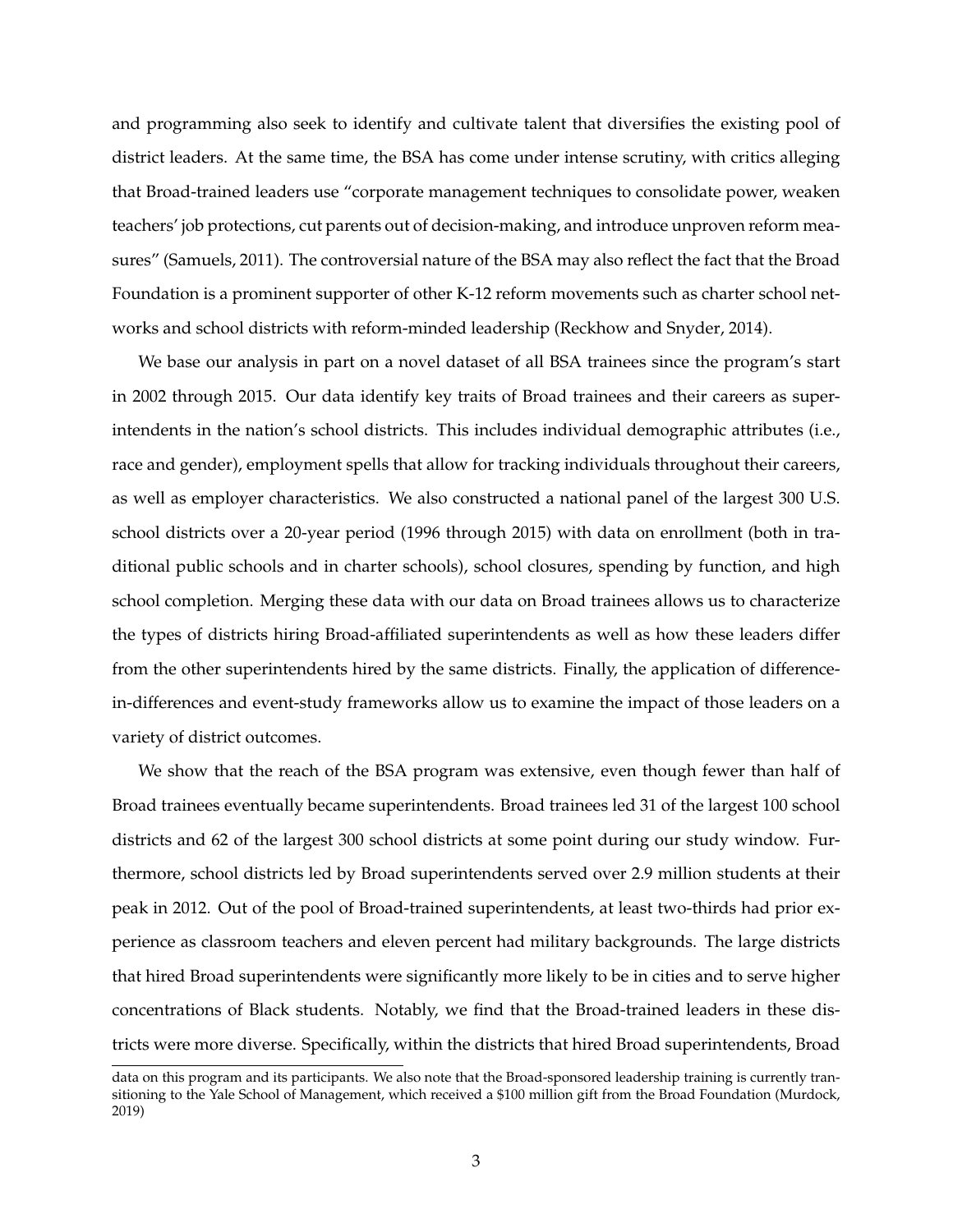trainees were 40 percent more likely to be Black than their non-Broad peers. However, we also find that Broad-trained superintendents had completed tenures that were 18 percent *shorter* than those of non-Broad superintendents who led the same school districts. Our panel-based analysis of the effects of the BSA program suggests that Broad superintendents generally have few detectable effects on a wide range of outcomes including district enrollment (i.e., total and by race and ethnicity), school closures or openings, spending on instruction and support services, or student completion rates. However, we do find evidence that Broad-trained superintendents initiate a trend towards more charter schools and higher charter-school enrollment.

In addition to the literature on philanthropy, this study also contributes to the diffuse body of research on leadership and managerial practices.<sup>[3](#page-4-0)</sup> The empirical literature on leadership suggests the important contributions of managerial quality to the productivity differences across organizations in both the private and public sectors [\(Bloom and Van Reenen,](#page-24-3) [2010;](#page-24-3) [Bloom et al.,](#page-24-4) [2013;](#page-24-4) [McCormack et al.,](#page-25-2) [2014;](#page-25-2) [Rasul and Rogger,](#page-25-3) [2016;](#page-25-3) [Bloom et al.,](#page-24-5) [2016;](#page-24-5) [Carter et al.,](#page-24-6) [2019\)](#page-24-6). Economic theories seeking to conceptualize the nature of effective leadership generally emphasize the role of information asymmetries. Individuals will follow leaders when they believe the leader is credible and has better information than they do [\(Hermalin,](#page-25-4) [2007\)](#page-25-4). However, [Lazear](#page-25-5) [\(2012\)](#page-25-5) also emphasizes the role of a leader's skill set. He argues that effective leaders have strong communication skills and are generalists whose diverse skills match the unpredictability faced by the organization they lead. Treatises on successful management practices make similar arguments.<sup>[4](#page-4-1)</sup>

Our study also contributes to the evidence on school-district leadership and public-sector leadership more generally. While ample research exists on classroom and school-level inputs (e.g., spending and teachers), there is very limited evidence on district-level inputs.<sup>[5](#page-4-2)</sup> The literature that does exist has identified several important stylized facts about district leadership. In the U.S., the turnover of district superintendents, who have an average tenure of about 5 years, is surpris-

<span id="page-4-1"></span><span id="page-4-0"></span> $3$ See [Lazear](#page-25-5) [\(2012\)](#page-25-5) and [House and Aditya](#page-25-6) [\(1997\)](#page-25-6) for reviews and discussions of leadership research.

<sup>4</sup> For example, in a book featured in the BSA curriculum, [O'Toole](#page-25-7) [\(1996\)](#page-25-7) argues for a leadership style grounded in articulating a shared, values-based vision of the future that motivates staff while recognizing their independence (i.e., in opposition to a more autocratic and singular leadership). [Collins](#page-24-7) [\(2006\)](#page-24-7) similarly argues that effective public-sector leaders combine both humility and will with an emphasis on identifying collaborative staff. [Goldsmith and Kleiman](#page-25-8) [\(2017\)](#page-25-8) also advocate for a form of motivational public-sector leadership that cultivates collaborative, distributed governance among staff and agencies instead of centralized, top-down authority.

<span id="page-4-2"></span><sup>5</sup>The literature on *school*-level leadership suggests that there is substantial variation in principal quality and practices that contribute to meaningful differences in student test scores and school outcomes [\(Grissom and Loeb,](#page-25-9) [2011;](#page-25-9) [Branch](#page-24-8) [et al.,](#page-24-8) [2012;](#page-24-8) [Bloom et al.,](#page-24-9) [2015\)](#page-24-9).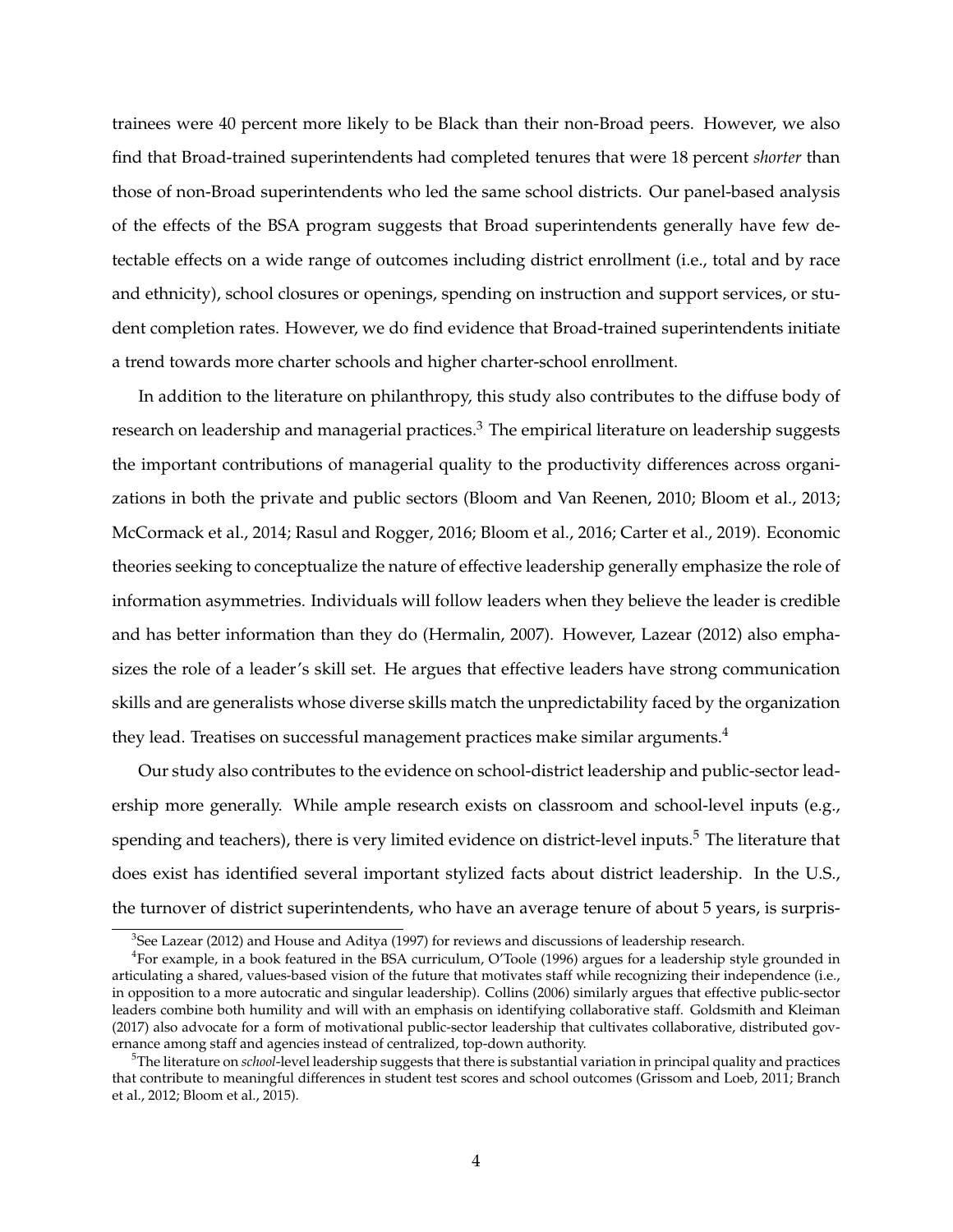ingly rapid [\(Natkin et al.,](#page-25-10) [2003;](#page-25-10) [The Broad Center,](#page-26-6) [2018\)](#page-26-6). Superintendents tend to leave for higher salaries and higher-performing districts in more urban areas [\(Grissom and Mitani,](#page-25-11) [2016\)](#page-25-11). Superintendent turnover is also more common when the governing school board is conflict-prone and when the superintendent was an external hire rather than "homegrown" [\(Grissom and Andersen,](#page-25-12) [2012\)](#page-25-12). However, the implications of this turnover (and superintendents, in general) are unclear. Early cross-sectional studies find mixed evidence on the links between superintendent characteristics and district performance [\(Ehrenberg et al.,](#page-24-10) [1988;](#page-24-10) [Meier and O'Toole,](#page-25-13) [2002\)](#page-25-13). A more recent study by [Chingos et al.](#page-24-11) [\(2014\)](#page-24-11) finds that district performance is unrelated to superintendent experience and, more generally, that superintendents account for less than one percent of the variation in student achievement. Our finding that Broad superintendents have shorter tenures and no clear effects on a variety of prominent district outcomes (e.g., enrollment, spending and school closings, completion rates) is generally consistent with this literature.

The limited impact of Broad superintendents that we find is also consistent with a long-standing result in leadership research that stresses the powerful, moderating role of institutional contexts [\(Mischel,](#page-25-14) [1973\)](#page-25-14). Specifically, [House and Aditya](#page-25-6) [\(1997\)](#page-25-6) notes that desirable leadership traits have less salience in "organizations that are highly formalized and governed by well-established role expectations, norms, rules, policies and procedures." This description may well characterize most large school districts in the U.S. and correspondingly imply the narrowly bounded capacity of in-novative district leadership to promote organizational improvement by itself.<sup>[6](#page-5-0)</sup> Nonetheless, our evidence that Broad-trained leaders catalyze a trend towards increased charter schools and enrollment implies that these leaders have an important effect that lasts beyond their brief tenures.

## **2 District Leadership and the Broad Superintendents Academy (BSA)**

The governance of public elementary and secondary education in the U.S. is embedded in a federalist system that includes over 13,000 local, independent school districts. The chief executive officer of each school district is the superintendent. Superintendents are typically appointed by an elected school board rather than directly elected themselves. As the top-ranking administra-

<span id="page-5-0"></span><sup>&</sup>lt;sup>6</sup>A long-standing literature has underscored the distributed nature of school systems, characterizing them as "loosely coupled and weakly controlled" [\(Gamoran and Dreeben,](#page-24-12) [1986\)](#page-24-12). However, over the last two decades, the movement towards more prescriptive standards-based education policy that seeks to shape classroom practice may have encouraged tighter organizational coupling (e.g., [Spillane et al.,](#page-26-7) [2011\)](#page-26-7).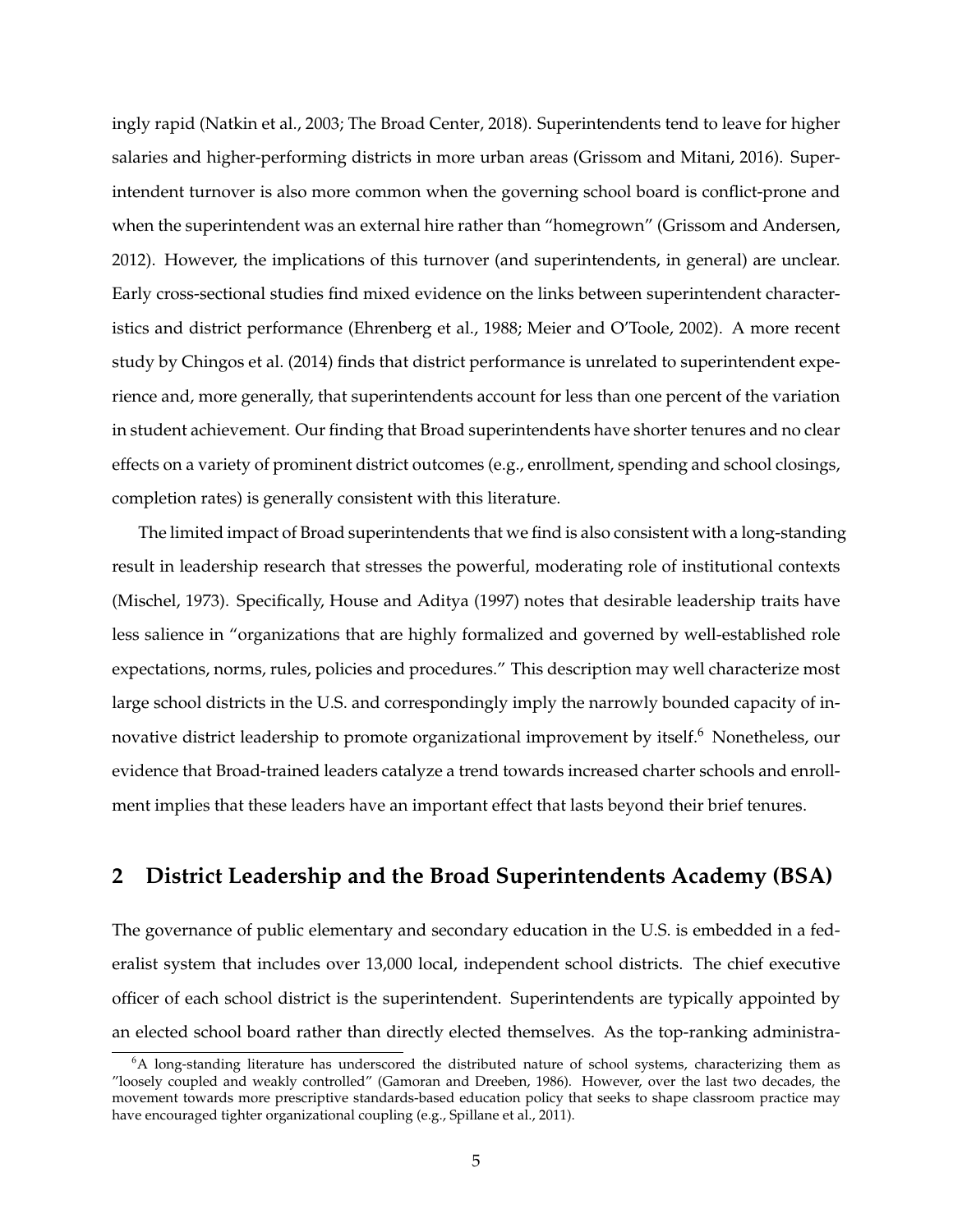tor, superintendents have a wide range of responsibilities. These include, but are not limited to, building a strategic vision for the school system, recruiting and assessing educators, evaluating curricula and district programs, overseeing district finances and other dimensions of operations, and managing relationships with stakeholders such as the teachers' union and the school board [\(Grissom and Mitani,](#page-25-11) [2016\)](#page-25-11). The scale of these organizational responsibilities is uniquely daunting for the superintendents of the largest school districts. For example, the largest 300 school districts (i.e., only about 2 percent of all districts) enroll over one-third of all public-school students in the U.S.

Though the path to the superintendency is varied, once in the role, mobility is often defined by moves from smaller rural to larger districts, and from poorer to wealthier districts [\(Ehrenberg](#page-24-10) [et al.,](#page-24-10) [1988;](#page-24-10) [Grissom and Mitani,](#page-25-11) [2016\)](#page-25-11). Most superintendents have had experience as a classroom teacher [\(Kowalski et al.,](#page-25-15) [2011\)](#page-25-15), and few superintendents have had extensive experiences in a non-education sector. However, this is changing somewhat, as states increasingly remove job restrictions to accommodate non-traditional candidates such as those from the private sector or the military. The Broad Superintendents Academy has played a prominent role in cultivating such new paths to district leadership.[7](#page-6-0)

#### **2.1 Program Features**

The Broad Superintendents Academy is a core program funded by the Eli and Edythe Broad Foundation, a 501(c)(3) founded in 1999 with the goal of supporting "entrepreneurship for the public good" including a commitment to transform K-12 public education.<sup>[8](#page-6-1)</sup> By 2015, the foundation had assets totaling more than \$3 billion. As it expanded both its endowment and reach, the foundation continues to make management and governance central pillars of its investment priorities in K-12 education. The way it operationalizes this focus is via leadership academies that constitute the foundation's largest and longest-running programs [\(The Broad Foundation,](#page-26-8) [2016\)](#page-26-8). The BSA aims to identify and provide formal management training to promising leaders both inside and outside

<span id="page-6-0"></span> $^7$ Efforts to find leaders from non-traditional talent pools are not limited to the superintendency. For instance, New Leaders locates potential urban school principals from sectors outside of K-12 education in addition to more traditional sources, and many Teach for America corp members lack traditional certification when beginning their tenures as teachers. Notably, both of these non-profit organizations are grantees of the Broad Foundation.

<span id="page-6-1"></span><sup>&</sup>lt;sup>8</sup>The foundation also has grantmaking priorities in the arts and sciences (e.g., art museums and genomics research; [The Broad Foundation,](#page-26-8) [2016\)](#page-26-8).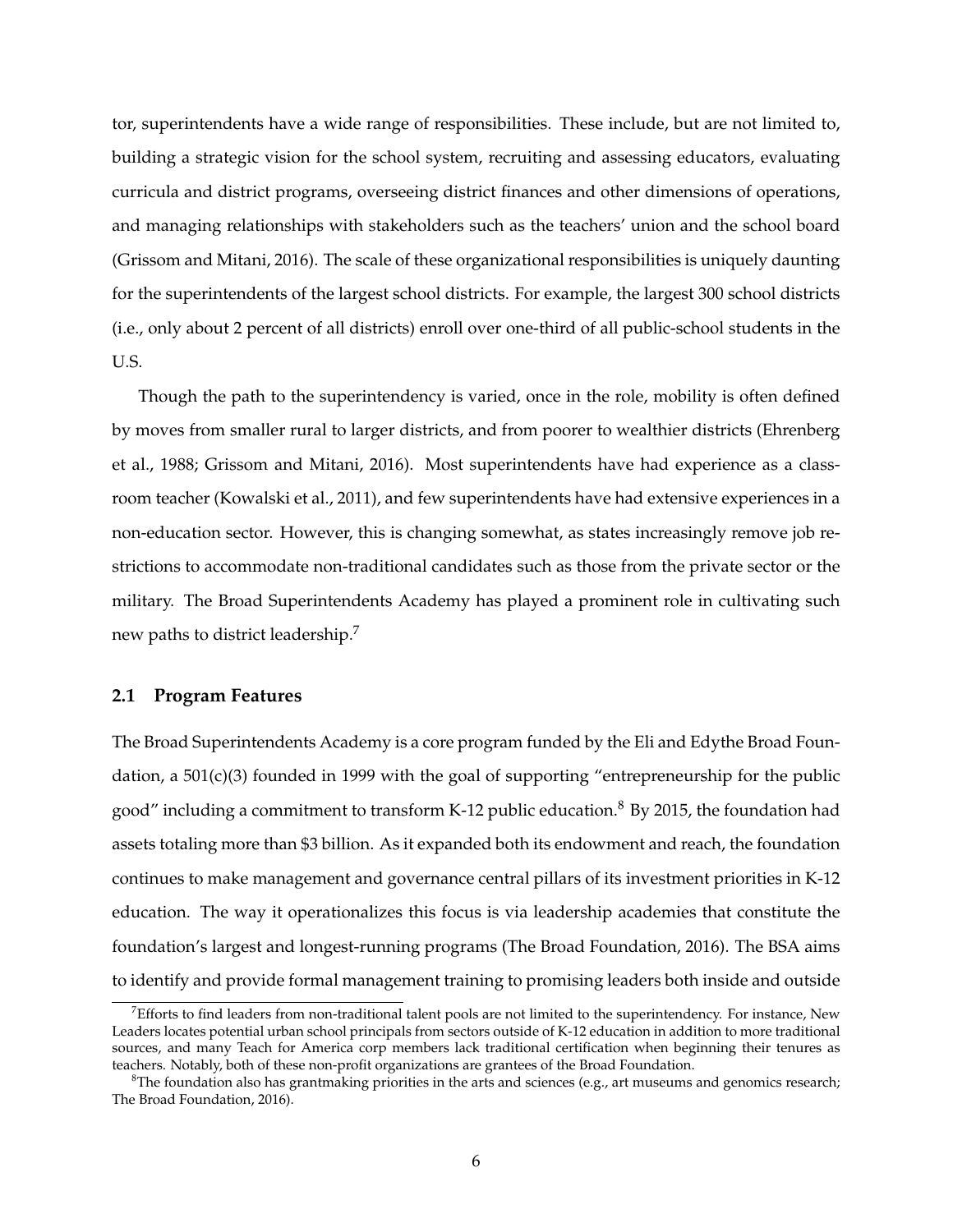of education who can significantly improve the performance of large school districts. An accompanying program, the Broad Residency, targets management positions below top-level leadership positions.[9](#page-7-0)

The BSA specializes in sourcing established talent from a variety of sectors (i.e., the private sector, military, nonprofits, as well as traditional education fields) and training them for the demands of the superintendency. It began in 2002 as a 10-month executive management program that gathered participants for six extended weekends of programming in different cities. Successful applicants were expected to demonstrate potential to drive excellence and equity in school systems. Because the focus was on established leaders who have not been superintendents in the past, the curriculum aimed at familiarizing participants with functional areas relevant to the superintendency. Examples of curricular topics include labor relations, targeted student interventions, data-management systems, and school board relations, operations, and public engagement. In addition to practical dimensions of the curriculum such as reading case studies of urban school districts and completing individual projects, participants also read texts on management theory and educational change [\(Samuels,](#page-26-5) [2011\)](#page-26-5).<sup>[10](#page-7-1)</sup> Program revisions in 2012 expanded the length of the training to nearly two years and placed a greater emphasis on transformative leadership that accelerates the impact of individual superintendents. In practice, this translated to a shift from building a talent pipeline solely for large urban school districts to a pipeline that also includes charter management organizations, turnaround and portfolio systems, and state and federal departments of education.

#### **2.2 Data**

We construct a novel dataset from multiple sources to document the number of participants in the Broad Superintendents Academy and their career trajectories. We identified the full list of BSA participants using both alumni profiles posted on the Broad Center website and archived press releases announcing each BSA cohort. Our roster includes the union of these two sources

<span id="page-7-0"></span> $98$ Both the BSA and The Broad Residency in Urban Education are funded by the Broad Foundation but managed by the Broad Center. The two-year Broad Residency program began in 2003 and place primarily private-sector talent with master's degrees and several years of work experience into central-office functions such as operations, finance, and human resources. While we focus on the BSA program to study the highest echelons of district leadership, we also examined the characteristics and reach of the Broad Residency Program. These results are available upon request.

<span id="page-7-1"></span><sup>10</sup>According to [Samuels](#page-26-5) [\(2011\)](#page-26-5), select readings include the values-based management approach described in *Leading Change* by James O'Toole and the well-known treatise on educational change by Theodore R. Sizer: *Horace's Compromise*.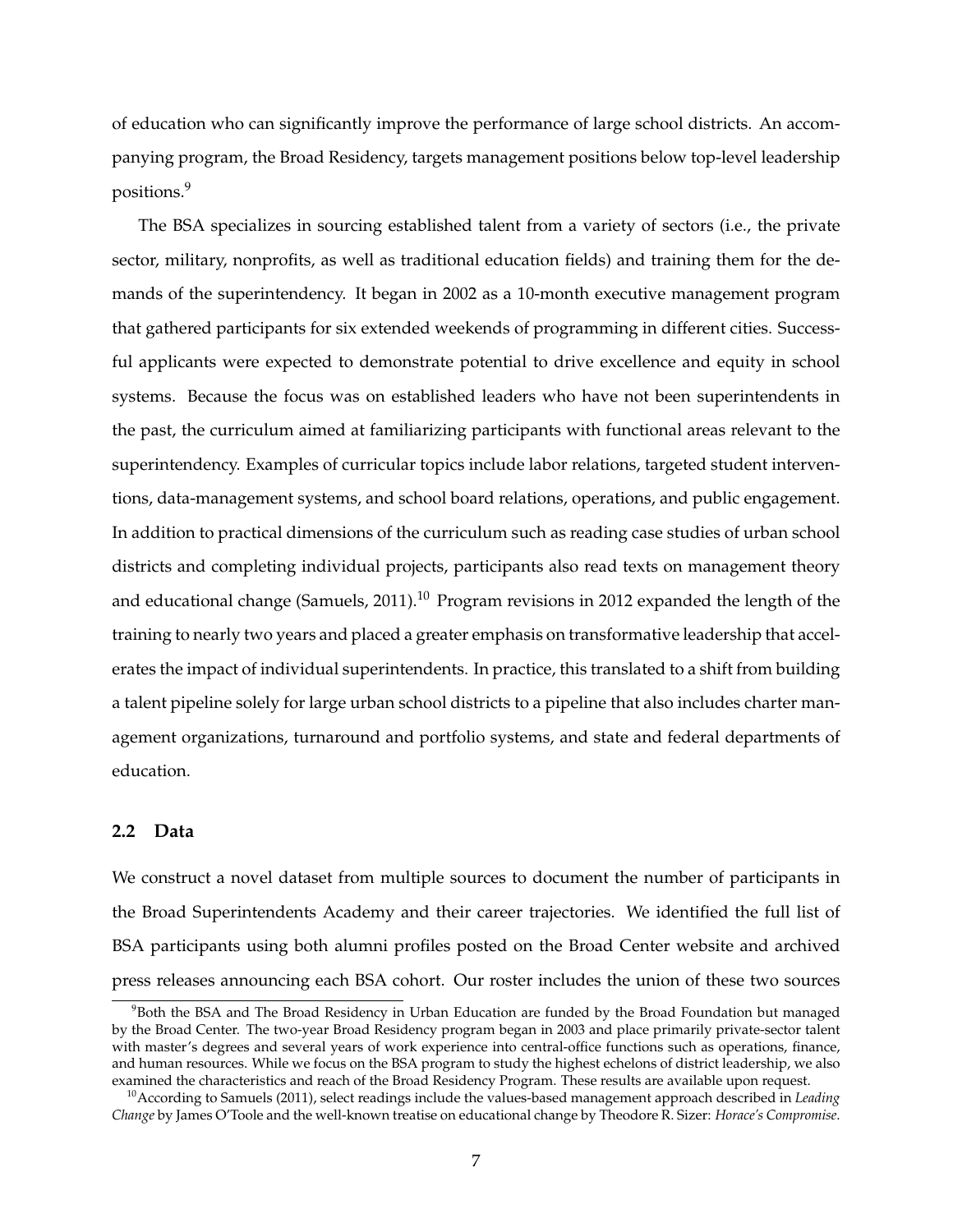to ensure maximum coverage of all participants who enrolled in the program, regardless of com-pletion.<sup>[11](#page-8-0)</sup> Each individual's professional experiences come from the combination of data from LinkedIn.com, news articles, and press releases where available. Detailed work histories on the beginning and end dates of each employment spell tells us whether each individual was ever employed as a district superintendent, when they began, and the length of their tenure. Data collected on educational and employment histories enable us to identify individuals' age and pro-fessional experience (e.g., military).<sup>[12](#page-8-1)</sup> We infer teaching experience based on information gathered through online searches. Because this source may sometimes miss Broad trainees with classroom experience, we consider estimates based on these data a lower bound on the true prevalence. Finally, we code gender using information from news articles complemented with photographs on the Broad Center website. We gathered race and ethnicity data using the same sources and then corroborated this information with the Broad Center.<sup>[13](#page-8-2)</sup>

Next we construct a district-by-year panel dataset for public school districts using the National Center for Education Statistics Common Core of Data (CCD) from 1996 to 2015.[14](#page-8-3) We focus on the top 300 districts by enrollment size because the BSA explicitly targeted the placement of their graduates in large urban school districts, and the preponderance of BSA graduates in our sample work in these top 300 districts. In order to identify district superintendents, we gather names and years employed from the *Patterson's American Education* directories spanning 1996-2015. We supplement this information with demographic characteristics and work history data, derived from extensive online searches of superintendents' start and end dates, gender, and race using district documentation, news sites, and LinkedIn profiles. The resulting dataset contains superintendent demographic and tenure attributes for the largest 300 districts over a two-decade period.

We examine outcomes along four dimensions to capture key aspects of the health and perfor-mance of school districts.<sup>[15](#page-8-4)</sup> The first core measure is charter school enrollment, so that we can

<span id="page-8-0"></span><sup>&</sup>lt;sup>11</sup>We find that a small number of individuals (equivalent to  $9%$  of the full participant roster) who begin the BSA do not complete it.

<span id="page-8-1"></span> $12$ In cases where birth year is not available, we approximate age using the year of undergraduate degree under the assumption that the individual is 22 during graduation.

<span id="page-8-2"></span> $13$ The Broad Center relied on confidential race and ethnicity information to verify our coding, but did not share any private individual data.

<span id="page-8-3"></span><sup>&</sup>lt;sup>14</sup>This construction precedes and spans our collection of data on Broad trainees. Throughout this paper, a specified year refers to the fall of the school year unless otherwise noted. For example, 2015 refers to the 2015-2016 school year.

<span id="page-8-4"></span> $15$ Student achievement measures that are comparable across school districts are only available starting in the  $2008$ -2009 school year through the Stanford Education Data Archive. Due to the limited panel, we are unable to examine achievement outcomes at this time.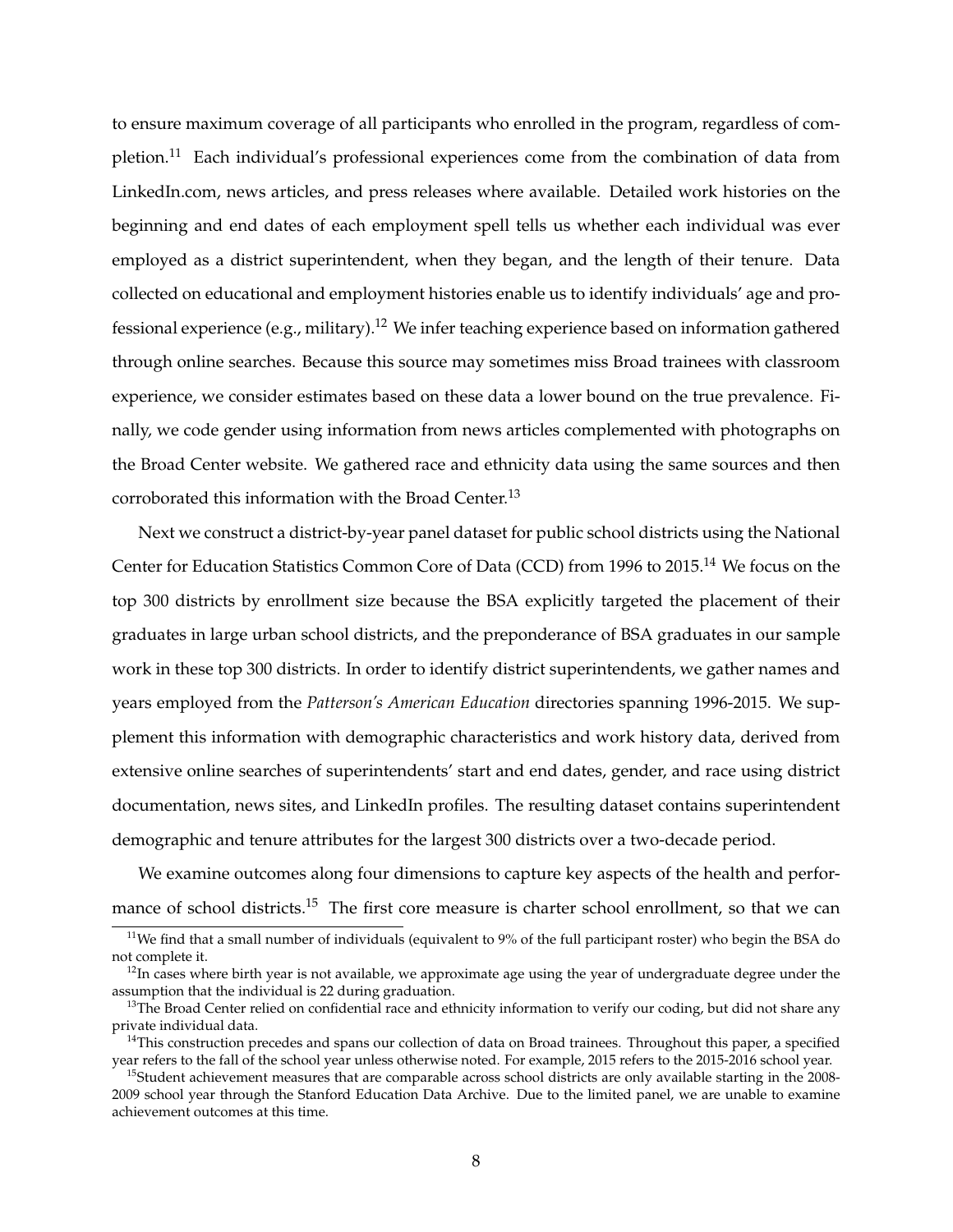examine whether Broad leadership directs enrollment towards or away from traditional public schools.<sup>[16](#page-9-0)</sup> Detailed data on catchment areas and charter school location permits us to include charter schools that are based geographically within a public school district but are authorized by other entities.<sup>[17](#page-9-1)</sup> Second, we have measures of school closures taken from the Common Core of Data. This enables us to examine whether districts headed by Broad superintendents are more or less likely to close traditional public schools.

Third, we construct a measure of each school district's annual per-pupil expenditures to assess how Broad leadership may influence district resources. Data for these measures derive from the annual local education agency finance survey (F-33). These survey data allow us to examine the allocation of this spending across particular functional areas (i.e., instruction, pupil support ser-vices, and capital expenditures).<sup>[18](#page-9-2)</sup>. Finally, we rely on grade and year-specific enrollment data to measure high school completion as a student outcome measure. Specifically, we construct proxies for high school completion rates using the ratios of 12th grade enrollment to 8th grade enrollment 4 years prior and 10th grade enrollment two years prior, respectively.<sup>[19](#page-9-3)</sup> We supplement these outcomes with data on district enrollment, overall and by race and ethnicity. A district's capacity to sustain or increase its enrollment provides an important indicator of the revealed preferences of the community it serves.

#### **2.3 Traits of Broad Leaders**

The BSA enrolled a total of 198 individuals between 2002 and 2015 (Table [1\)](#page-27-0). In the early years of the BSA, annual cohorts included approximately 20 participants but the number fell to ten to 15 in recent years.<sup>[20](#page-9-4)</sup> We begin examining these data by noting the demographic traits and professional

<span id="page-9-0"></span><sup>&</sup>lt;sup>16</sup>The Common Core of Data begins collecting charter school information in 1998, so we expect to have 600 fewer district-year observations relative to the other set of enrollment outcomes that begin in 1996.

<span id="page-9-1"></span><sup>&</sup>lt;sup>17</sup>Because a superintendent may influence the prevalence of charter schools authorized by others in their area (e.g., through political opposition), we view this as our preferred measure. However, we found broadly similar, though less precise, results if we use only enrollment from charter schools directly managed by the public-school district.

<span id="page-9-2"></span> $18$ We express all expenditures on a per-pupil basis and in constant 2015 dollars. We also expect 600 fewer district-year observations relative to the first set of enrollment outcomes because we do not have F-33 data for 1996 or 2015.

<span id="page-9-3"></span><sup>&</sup>lt;sup>19</sup>We elect to not use 9th grade enrollment due to the high prevalence of repeaters [\(Kennedy,](#page-25-16) [2017\)](#page-25-16). We also do not focus on test-based measures of student achievement because they are not consistently defined for all districts over this long time period.

<span id="page-9-4"></span> $^{20}$ See Table [A1](#page-42-0) for participants by cohort. Our list matches the number of BSA alumni listed on the Broad Center website every year in 2002-2015 except for 2004 and 2007-2011, when our cohort sizes modestly exceed what is officially reported. These differences reflect BSA trainees who did not complete the program. We code these individuals as Broad trainees though our findings are robust to not doing so.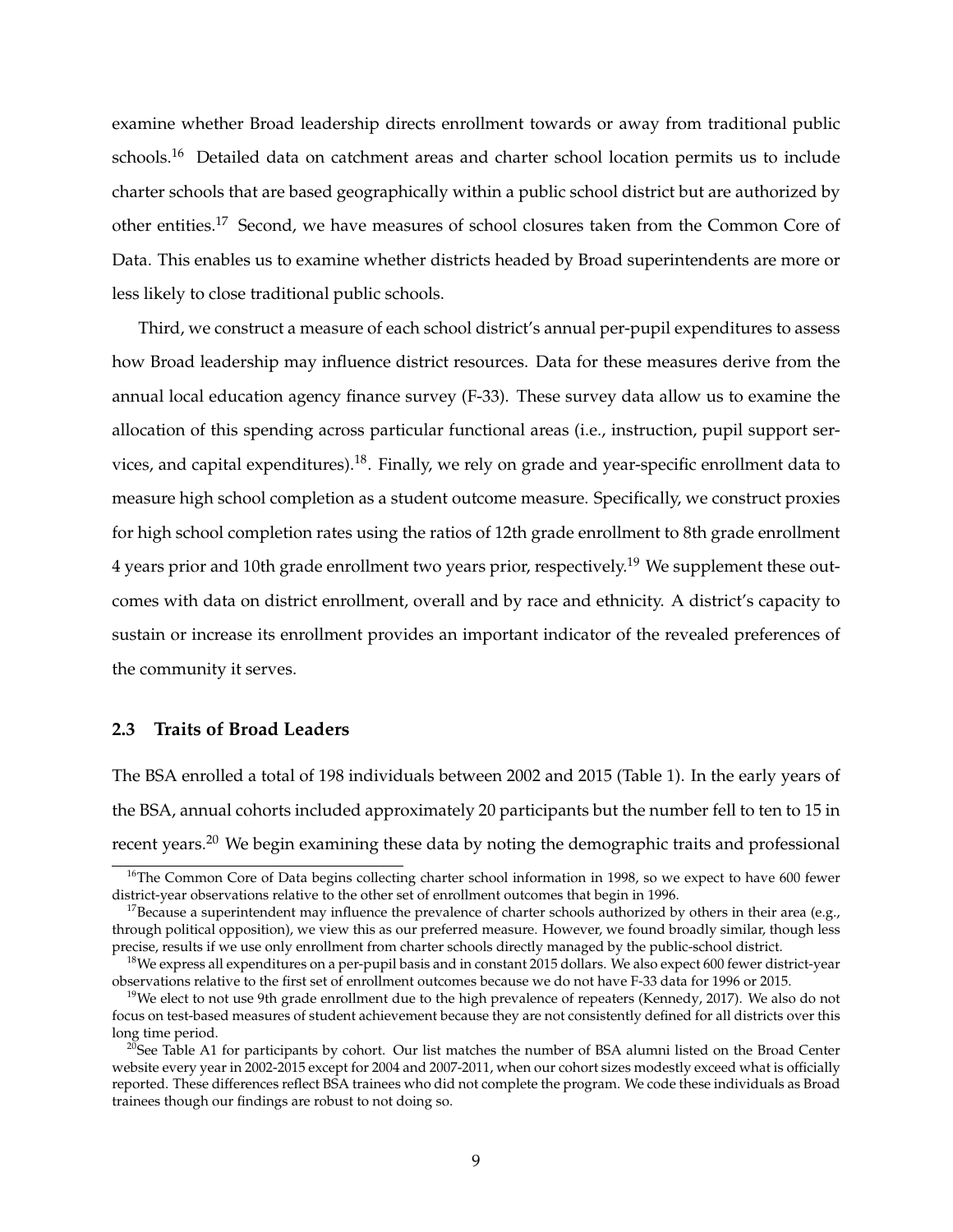experience of all BSA participants and how they compare to national data. Approximately 40% of the full sample of BSA participants are female, as shown in Table [1.](#page-27-0) Half of group identifies as white, while slightly over one-third identifies as Black. The analogous figure for Hispanic Broad participants is 12%. BSA participants are notably more diverse than a cross-section of US superintendents. Only 5% of approximately 850 superintendents surveyed by the 2015 American Association of School Administrators (AASA) identified as African American or Hispanic and only 27% as female [\(Finnan et al.,](#page-24-13) [2015\)](#page-24-13).

Data on work histories allow us to determine whether participants have teaching experience and the primary sectors in which they were employed prior to enrolling in the BSA. Slightly over half of BSA participants were coded as having teaching experience in our sample. This teaching experience is less than the near universal levels reported by the 2010 AASA survey of nearly 1,900 superintendents [\(Kowalski et al.,](#page-25-15) [2011\)](#page-25-15), which is consistent with the Broad Foundation's stated goals of bringing outside human capital into education leadership positions. One of the sectors from which the BSA sources its talent is the military. Nearly one out of every five participants in our sample have leadership experience in this sector. This estimate echoes previous estimates of the prevalence of military leaders in the BSA [\(Samuels,](#page-26-5) [2011\)](#page-26-5).

The second column of Table [1](#page-27-0) focuses on the subset of BSA-trained individuals who ever worked as a superintendent during our study window. This group includes more under-represented minorities than the full BSA pool, with 54% coded as Black or Hispanic compared to 46% for the entire group. Broad-trained superintendents are also more likely to have teaching experience than other BSA participants. The statistic that two-thirds of the group have teaching experiences suggests some selection into the superintendency based on professional background. As noted earlier, this percent may be a lower bound on teaching experience among Broad superintendents due to limited publicly available information on professional experience. The average age when begin-ning as a BSA-trained superintendent is 48, while the mean completed tenure stands at 3.8 years.<sup>[21](#page-10-0)</sup> This measure aligns with an internal Broad Center study estimating the average superintendent tenure length of Broad network members at 3.5 years [\(The Broad Center,](#page-26-6) [2018\)](#page-26-6).<sup>[22](#page-10-1)</sup> Among super-

<span id="page-10-0"></span><sup>&</sup>lt;sup>21</sup>Completed tenures refer to superintendencies that are no longer in process. This measure excludes current ongoing tenures.

<span id="page-10-1"></span> $^{22}$ The Broad Center measure includes all Broad-affiliated superintendents in the largest 100 school districts between 2003-2017 while our statistic of 3.8 years includes all districts led by BSA participants regardless of enrollment size. [The Broad Center](#page-26-6) [\(2018\)](#page-26-6) shows that Broad-affiliated superintendents tend to remain on the job for significantly fewer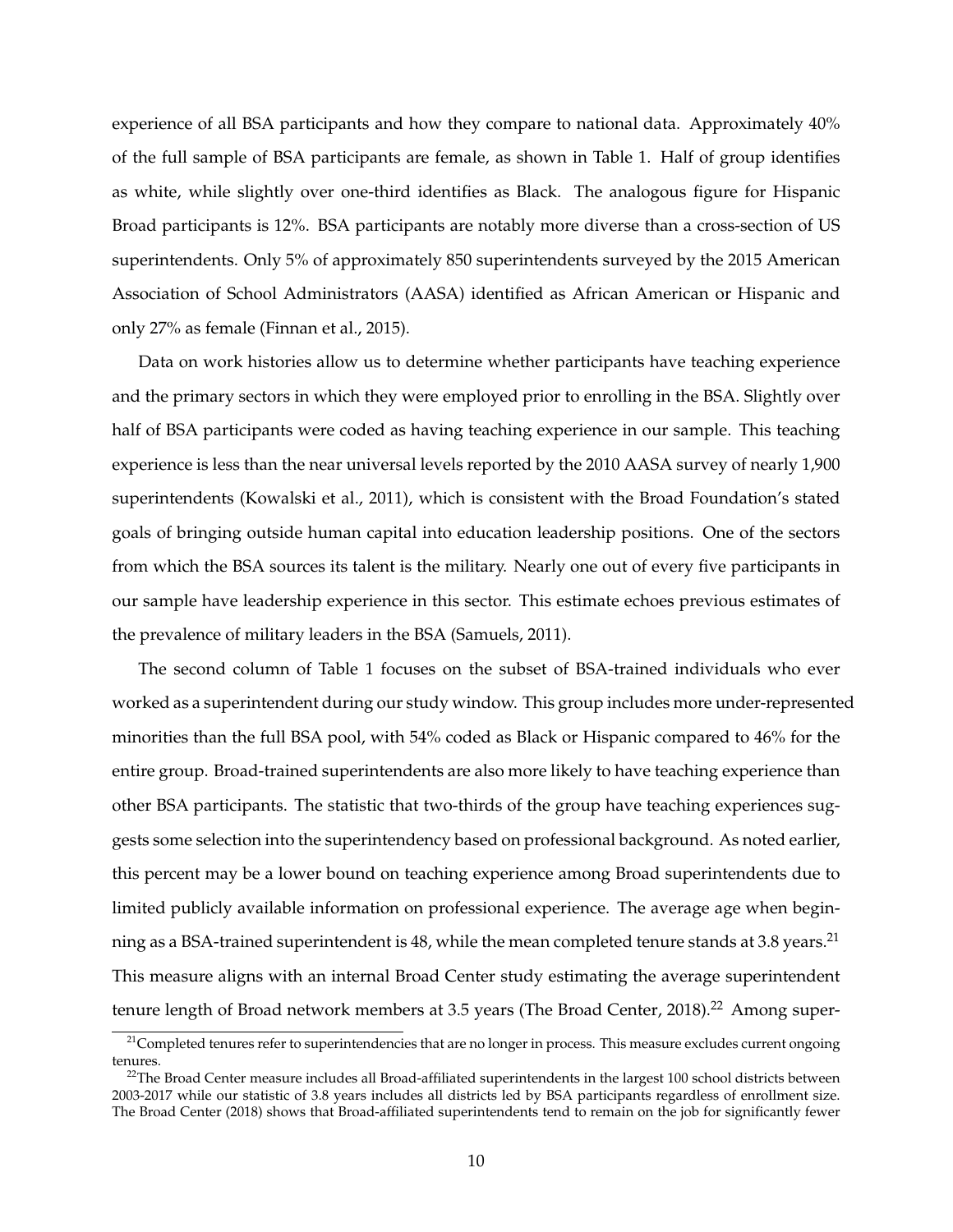intendents who completed their tenure for whom we have data on subsequent jobs, we find that over half continued onto superintendencies in other public school districts, 8% became an assistant or regional superintendent or related central office position in another public school district, and 14% worked at a department of education at the federal, state, or local level. As such, their managerial expertise and human capital largely remained in the education sector.

### **3 The Placement of Broad Leaders**

Our data show that the Broad Foundation enrolled and trained nearly 200 individuals for potential superintendencies between 2002 and 2015 (Table [A1\)](#page-42-0). However, a more complete assessment of their influence begins with tracking their subsequent leadership of school districts and the characteristics of the institutions they serve. Towards this end, we next address three specific elements of the Broad Foundation's role in public education. The first is simply the extent to which the Broad Foundation successfully places their trainees into school districts. For example, we document the reach of BSA in terms of both the initial and the cumulative hiring of Broad-trained superintendents by districts as well as by calculating the number of students served in a given year. In addition to assessing programmatic reach, we also examine which types of districts hire BSA-trained leaders. That is, we document how these districts vary on a variety of observed traits (e.g., student composition, urbanicity) from districts that never hire a Broad-trained superintendent. We assess how the demographic diversity of Broad-trained and conventional superintendents compares to the traits of the students they serve. Third, we investigate how BSA superintendents differ from non-Broad affiliated leadership, looking only among the select group of districts that hire at least one Broad-trained superintendent. This includes comparing their demographic profiles as well as tenure length with peers' characteristics. The differences observed in this selected set of districts allow us to assess the distinctiveness of Broad-trained leaders relative to the superintendents hired for the same positions.

years than their peers. The average completed tenure for non-Broad superintendents during 2003-2017 was 6.2 years in the largest 100 districts. This figure is consistent with other studies documenting average superintendent tenure as between 6 and 7 years [\(Natkin et al.,](#page-25-10) [2003\)](#page-25-10). As we discuss below, the difference in completed superintendent tenure is less stark, but still evident, when we compare Broad superintendents to other superintendents hired by the same districts.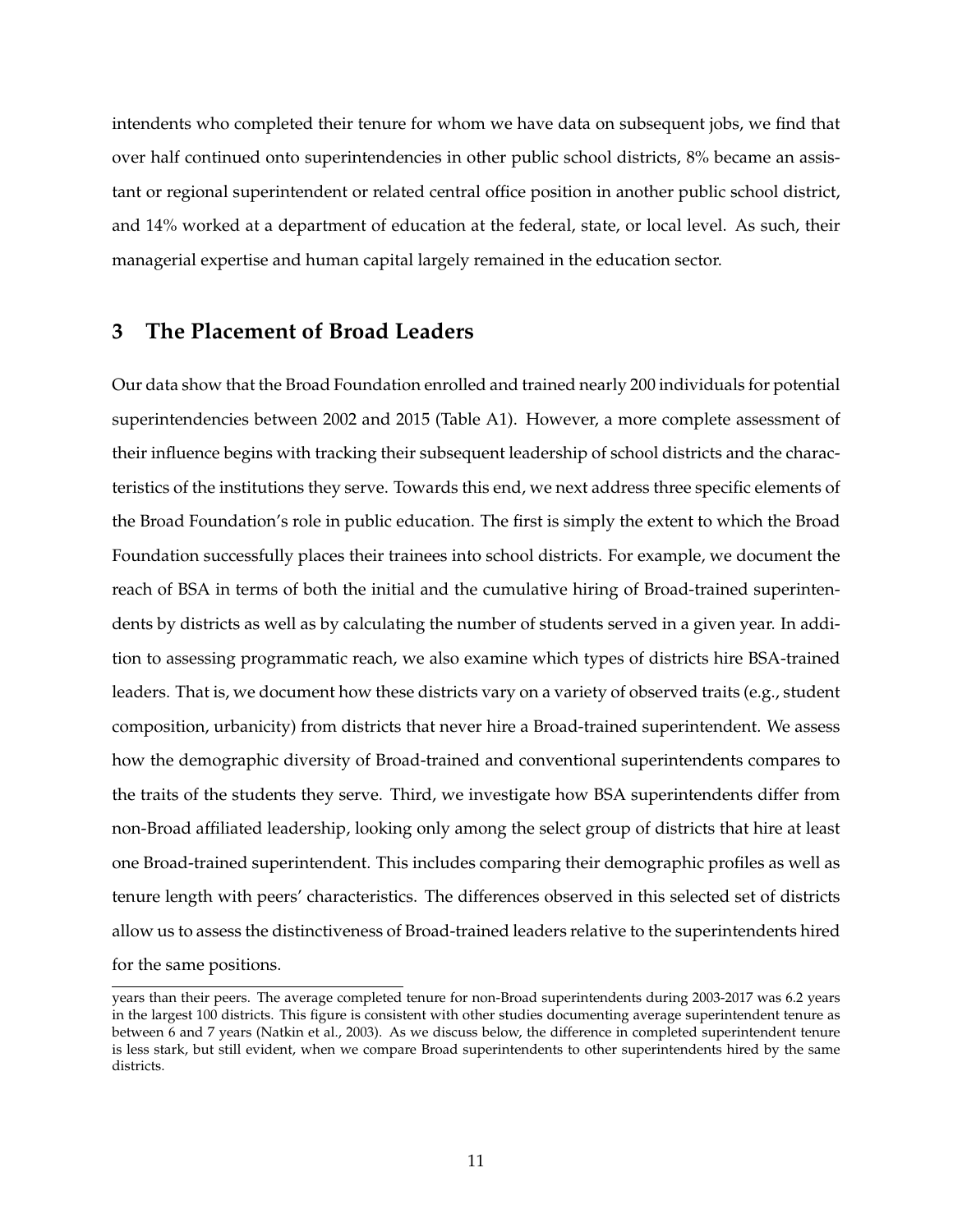#### **3.1 How many districts and students do Broad leadership programs serve?**

Table [2](#page-28-0) examines the placement record of BSA participants shortly after graduation and their likelihood of working as a district superintendent, as an employee in a non-superintendent role in any public school district, or in a charter or education management organization. Of 198 individuals who participated in the BSA, 53% (n=104) worked in a public school district one year following the program's conclusion. However, only a third of these (n=37) were employed as a superintendent while the remaining two-thirds (n=67) worked in other leadership roles. The 37 Broad trainees who become superintendents within just one year of completing the program are less than half of the Broad trainees who ever become a superintendent in our study window (n=84, Table [1\)](#page-27-0). Of all BSA participants, 6% (n=12) found employment in a charter management organization (CMO) or education management organization (EMO). As such, CMOs and EMOs make up a minority of non-public school district employment opportunities in the short-run.

In addition to aggregate counts, Table [2](#page-28-0) also offers a view of how the short-term placement of Broad trainees has changed over time by documenting the outcomes of each BSA cohort from 2002 through 2015. A noticeable change coincides with the 2012 program redesign. The share of individuals who immediately work for a public school district dwindles from more than half for the 2002-2011 cohorts to no more than one-third starting in 2013. Most of this change is driven by fewer participants working in *non-superintendent* roles in these districts. This shift away from large public school districts is compensated by increased employment in charter management organizations, as evident in the nearly one-third of 2013-2015 cohorts who work in CMOs and EMOs.

Next we examine the reach of BSA over time. Table [3](#page-29-0) tracks the cumulative number of school districts that ever hired a BSA-trained superintendent by year and enrollment size. The initial placement of BSA graduates in superintendencies began modestly with the program's first graduates in 2002. By 2015, Broad-trained superintendents had led 109 different school districts. Of these, 62 were districts in the top 300 by enrollment size (in 1996), and 31 were in the top 100.<sup>[23](#page-12-0)</sup> Put differently, nearly one-third of the largest school districts in the United States have been served by

<span id="page-12-0"></span> $^{23}$ As shown in Table [1,](#page-27-0) 84 unique Broad-trained individuals worked as superintendents in 109 school districts. The full list of the 62 largest 300 districts that ever hired a Broad-trained superintendent is available in Appendix Table [A2](#page-43-0) with accompanying size rank and enrollment figures.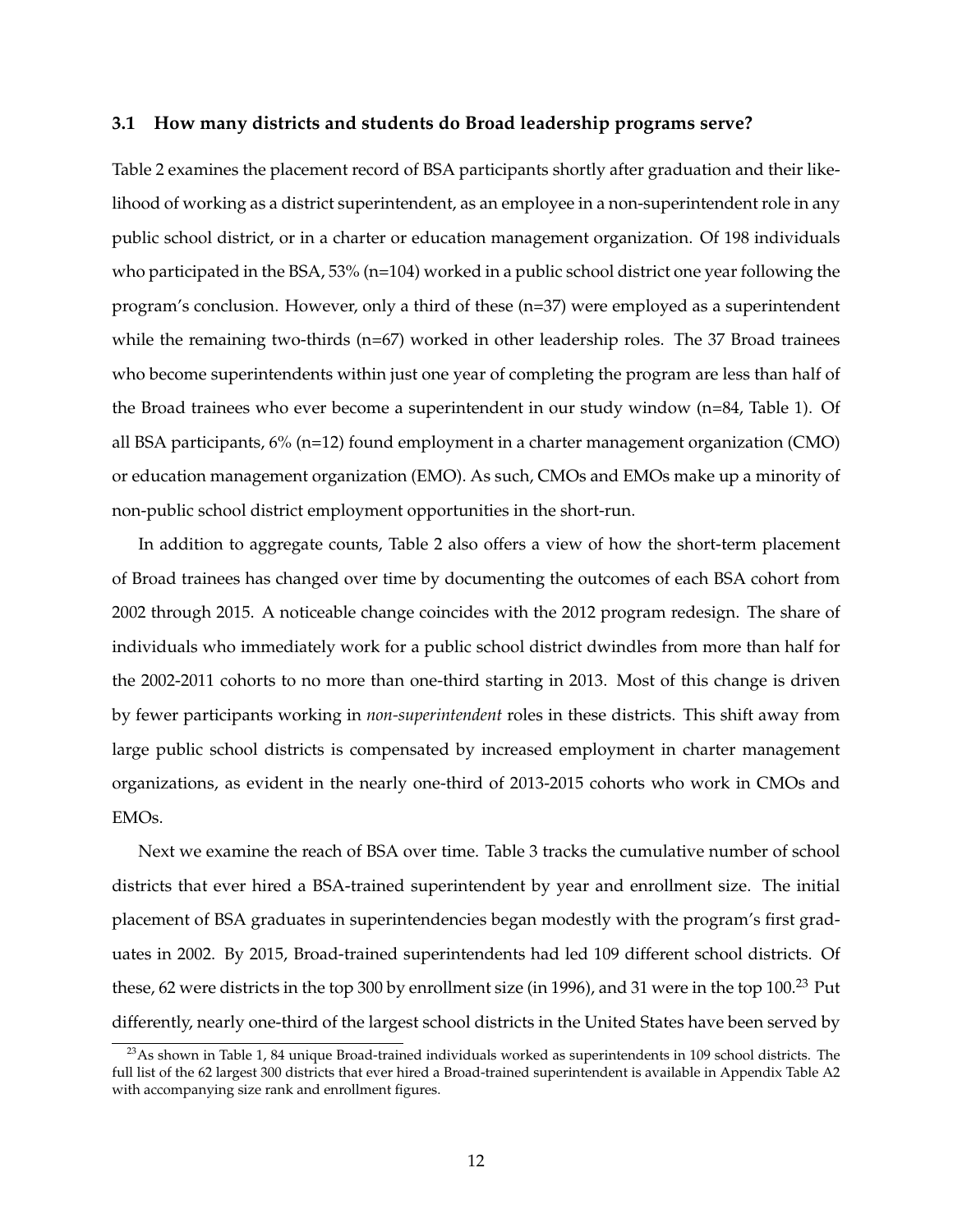Broad-trained superintendents in the 13 years since the BSA became operational. However, these data also indicate that the placement of Broad superintendents reached well beyond the nation's largest school districts.

An alternative view measures the Foundation's reach in terms of students rather than districts served. Table [4](#page-30-0) shows that while 216,000 students were enrolled in districts headed by the first Broad superintendents in 2002, that number peaked at 2.9 million in 2012. Even though the corresponding number decreased to 1.8 million by 2015, this reach is nevertheless equivalent to 4% of all students attending public schools in the United States. The pervasiveness of Broad-trained leaders is particularly pronounced among large school districts. By 2011, Broad superintendents served one out of every five students in the largest 100 districts. In 2015, this number decreased to one out of every 8 students as BSA participants began increasingly to work for organizations outside of traditional public school districts following the 2012 program redesign. Despite these shifts, this evidence shows that Broad leadership programs served a substantial number of school districts, and particularly a high share of large urban school districts, within just a dozen years of commencing operations.

#### **3.2 What types of districts hire Broad superintendents?**

While Broad superintendents have led districts of varying sizes, on a per-student basis their impact is concentrated as intended in the nation's largest school districts. However, less is known about the factors underlying Broad placements among these larger districts and how large districts employing Broad-trained leaders differ from those that do not. In this section we scrutinize the decision to hire BSA-trained leadership and relate it to district characteristics.

In Table [5](#page-31-0) we present district and superintendent attributes for the largest 300 districts by enrollment in the United States. We define Broad districts as those who ever hired a Broad-trained superintendent, and non-Broad districts as those that did not. A comparison of enrollment data shows that Broad districts have somewhat larger student enrollment compared to non-Broad districts though this difference is not statistically significant. More pronounced (and statistically significant) differences are apparent for racial composition. Just under a third (i.e. 30%) of Broad district students in the largest 300 district samples are white, which is 16 percentage points lower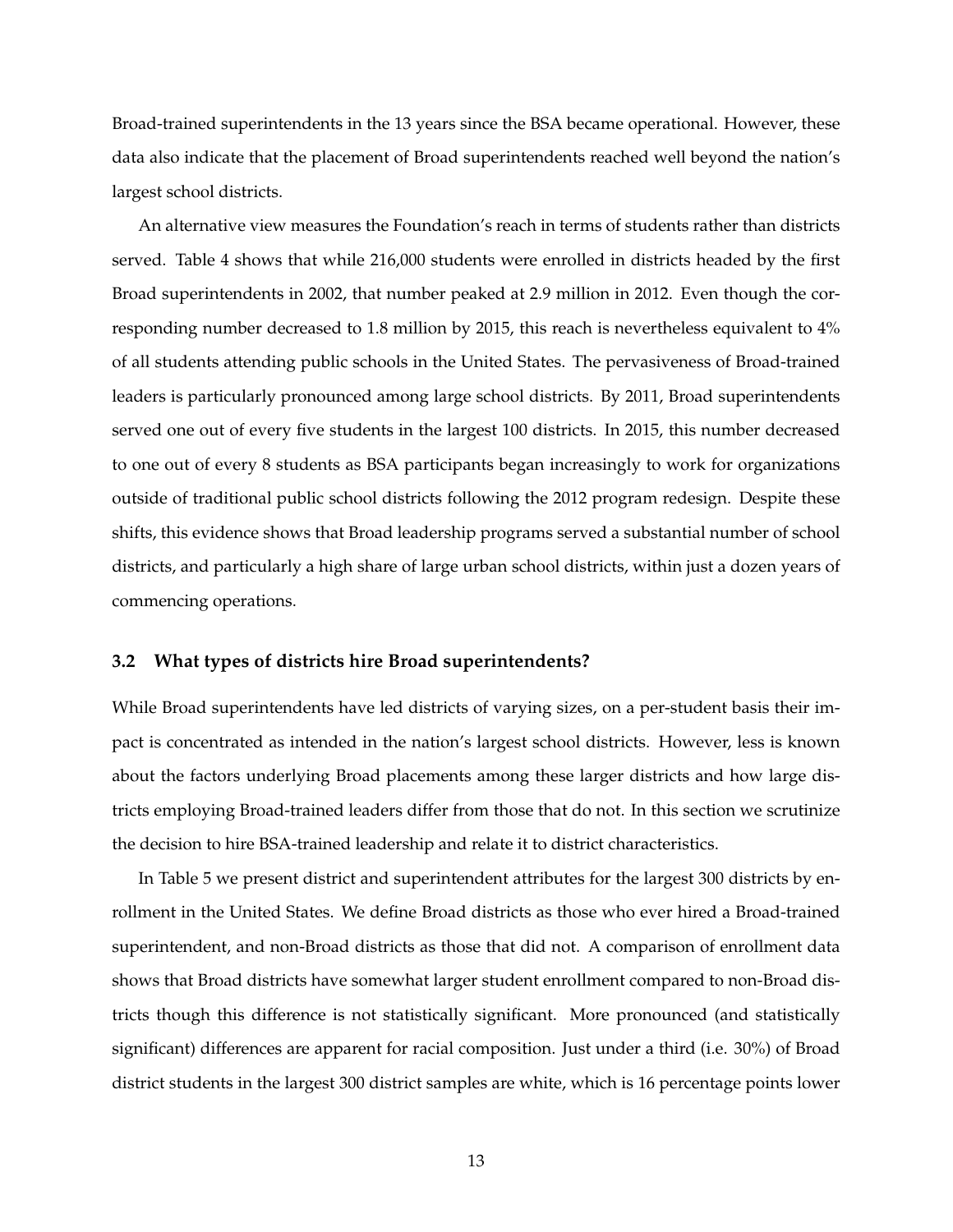than non-Broad districts. Nearly two-thirds of students enrolled in Broad districts are either Black or Hispanic. Yet another point of difference is that 69% of Broad districts are situated in cities, relative to 54% of non-Broad districts. BSA-trained superintendents are therefore prevalent in large districts that have a distinctly more urban profile and that serve higher concentrations of Black and Hispanic students.<sup>[24](#page-14-0)</sup>

The relative diversity of Broad districts prompts the question of whether their leadership ranks reflect their student demographics. The bottom panel of Table [5](#page-31-0) shows some evidence of this match. Among the largest 300 school districts, Broad districts are nearly twice as likely (i.e., an increase of 15 percentage points) to hire African-American superintendents. Approximately onethird of Broad district superintendents in the largest 300 districts are Black, which closely mirrors the representation of Black students in these districts. There are no statistically meaningful differences among Broad vs. non-Broad districts in the share of superintendents who are Hispanic, although Hispanic superintendents are generally under-represented relative to same-ethnicity students. Broad districts are also 6 percentage points more likely to have female leaders.

The attribute in which Broad districts differ most markedly from non-Broad counterparts is tenure on the job. The final row shows that the average superintendent tenure in large districts that ever had a Broad superintendent is substantially shorter (i.e., 1.5 years) than in non-Broad districts. One possibility consistent with this stylized fact is that districts hiring BSA-trained superintendents may be meaningfully different in ways that lead to shorter leadership tenures. For example, large diverse districts with more contentious school board politics and relationships between school districts and local and state government may also be more prone to hiring Broad superintendents, although the very factors that may influence the propensity to hire can also make a long-lasting tenure more difficult. Yet, another explanation is that conditional on being in the same district, BSA-trained superintendents may face particular obstacles or experiences that shorten their expected tenure. To speak to these distinctions, we turn to comparisons only among superintendents in districts that ever hired a Broad-trained leader.

<span id="page-14-0"></span><sup>&</sup>lt;sup>24</sup>We also examined mayoral control as a potential mediator of Broad hiring. We compiled a list of 16 districts under mayoral control during our study window based on [Wong and Shen](#page-26-9) [\(2013\)](#page-26-9) and media reports. We find that 5 of these districts hired a Broad trainee while under mayoral control. Among the three districts that switched to mayoral control during this window, none hired Broad-trained superintendents.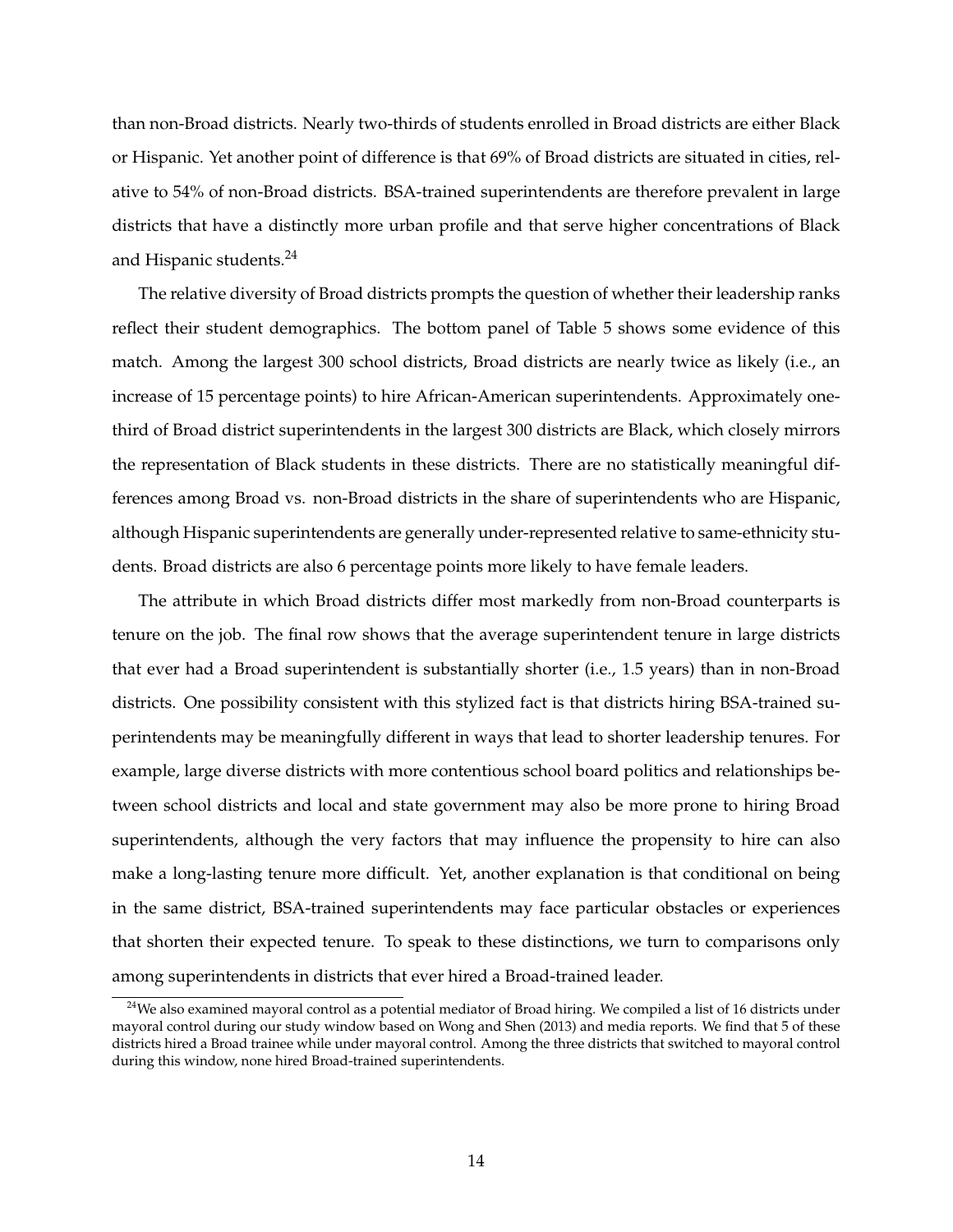#### **3.3 How do Broad superintendents differ from alternative leaders?**

In Table [6,](#page-32-0) we compare superintendent traits among large school districts where a Broad superintendent was at some point hired. Even within this selected group of Broad districts, Broad superintendents appear to diversify the leadership ranks meaningfully. Within the sample of the 300 largest districts, Broad-trained superintendents are 30 percent less likely to be white (i.e., a statistically significant difference of 17 percentage points) than non-Broad superintendents in districts that ever hired Broad graduates. Analogously, Broad-trained superintendents are 40 percent more likely to be Black. The literature on demographic match between teachers and students, as well as between principals and teachers, suggests benefits to racial and ethnic representation at levels below the superintendency in K-12 education [\(Dee,](#page-24-14) [2005;](#page-24-14) [Williams and Loeb,](#page-26-10) [2012\)](#page-26-10). Importantly, Broad trainees also have significantly shorter tenures as superintendents than other superintendents in the same districts. On average, Broad superintendents have tenures that are 18 percent shorter (i.e.,  $0.75$  fewer years) than non-Broad superintendents.<sup>[25](#page-15-0)</sup>

## **4 The Effects of Broad Superintendents**

#### **4.1 Empirical strategy**

The descriptive data presented in the previous section allowed us to characterize Broad superintendents, their placements and tenures in school districts, and the characteristics of the districts that hired them. We now turn to using these panel data to examine the consequences of those superintendents for district outcomes. We begin with a static difference-in-differences (DD) specification before augmenting it in several ways (i.e., semi-dynamic and event-study specifications as well as a two-parameter specification capturing effects on the level and trends in outcomes). The static DD approach effectively compares the changes in district outcomes following the hiring of a BSA-trained superintendent to the contemporaneous changes in districts that did not make such hires. A key assumption of this approach is that the change observed in districts that did not make such hires is a valid counterfactual for what would have happened in the districts that

<span id="page-15-0"></span> $25$ In results not shown, we also examine these differences using a regression framework where superintendent traits were the dependent variables and Broad participation is the key independent variable, conditional district and year fixed effects. We find similar results with respect to superintendent tenure in the largest 300 school districts.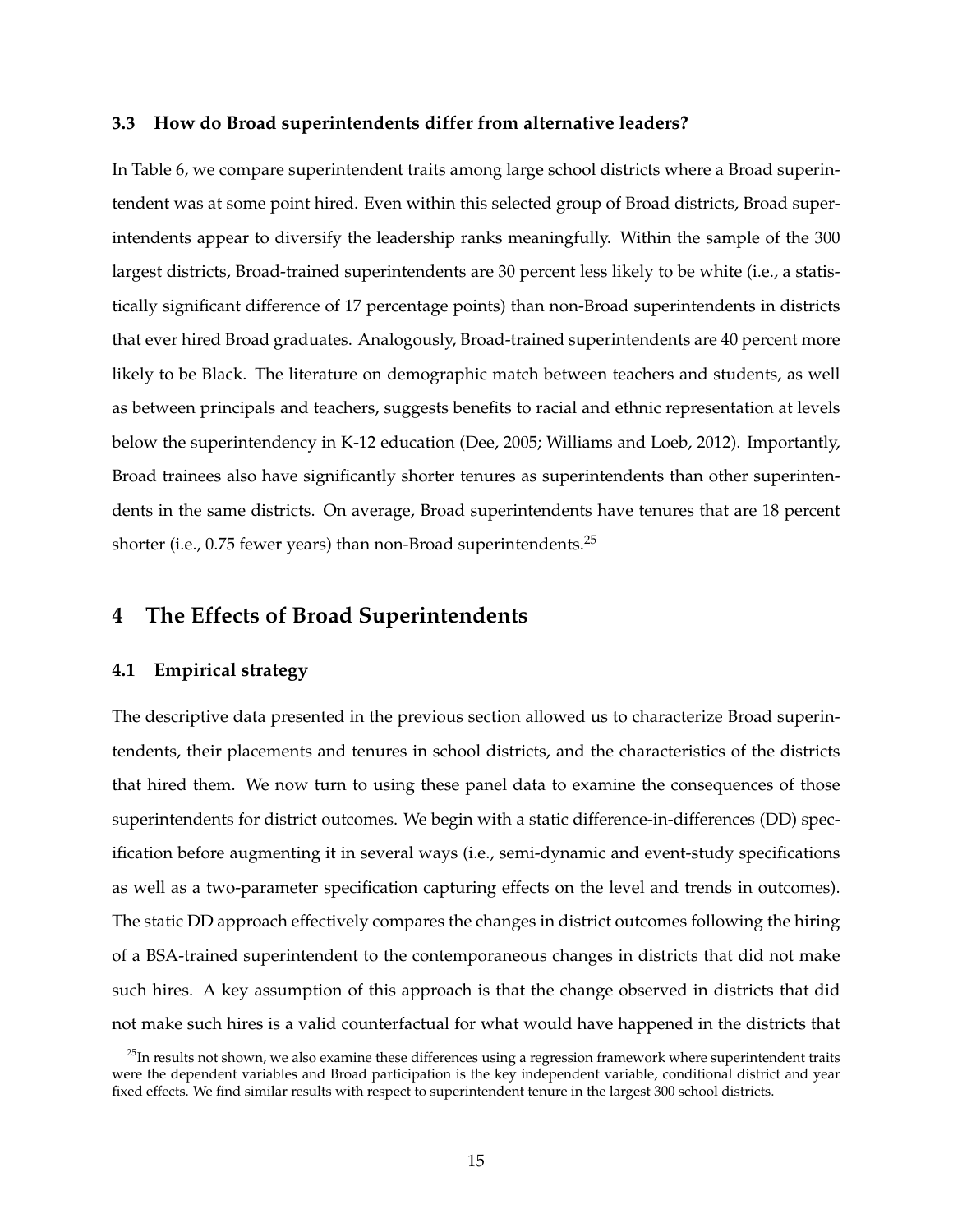did in the absence of this treatment. We estimate the following regression to implement this basic approach:

$$
Y_{dt} = \alpha + \beta H i r e_{dt} + \gamma_d + \delta_t + \epsilon_{dt} \tag{1}
$$

 $Y_{dt}$  is the outcome for district d at time t.  $Hire_{dt}$  is an indicator variable that assumes a value of 1 for the year the district first hired a BSA-trained superintendent and all subsequent years.<sup>[26](#page-16-0)</sup> We include fixed effects  $\gamma_d$  and  $\delta_t$  in all specifications to account for common differences across districts and years, respectively. Several recent methodological studies have underscored how this static DD can be misleading in the presence of treatment heterogeneity or dynamic treatment effects. For example, the DD design effectively applies higher weights to observations with a higher conditional variance in the treatment indicator of interest. In our context, this implies the impact of BSA-trained leaders in districts that hired them in the middle of our study window are weighted more heavily than the effects in districts that hired toward the beginning or end of this period. Furthermore, in the presence of dynamic treatment effects, the static DD can even result in some treated units receiving negative weights. To examine these concerns, we follow the guidance and procedure developed by [\(de Chaisemartin and D'Haultfœuille,](#page-24-15) [2020\)](#page-24-15). Specifically, we identified the relevant weights across all of the outcomes we study and found that none of them is negative. However, we do find some evidence for dynamic treatment effects using the specifications we describe below.

The static DD specification assumes that the effect of a BSA-trained superintendent is a onetime and constant change in the level of a given outcome. However, we might reasonably expect effects to fade over time given the short tenure of most superintendents and organizational inertia. Alternatively, the lags associated with adopting and fully implementing new policies suggest that the changes due to a Broad superintendent may only begin to manifest themselves after several years (e.g., closing traditional schools, possibly opening more charter schools and expanding their enrollment). We adopt several complementary approaches to examining these potentially dynamic effects. One is to examine semi-dynamic DD specifications in which we replace  $Hire_{dt}$ 

<span id="page-16-0"></span> $26$ In districts hiring two Broad superintendents, the treatment variable assumes a value of 1 starting from the year of initial hire. Among the 109 districts that hired a BSA-trained superintendent, only 12 did so more than once during our study window.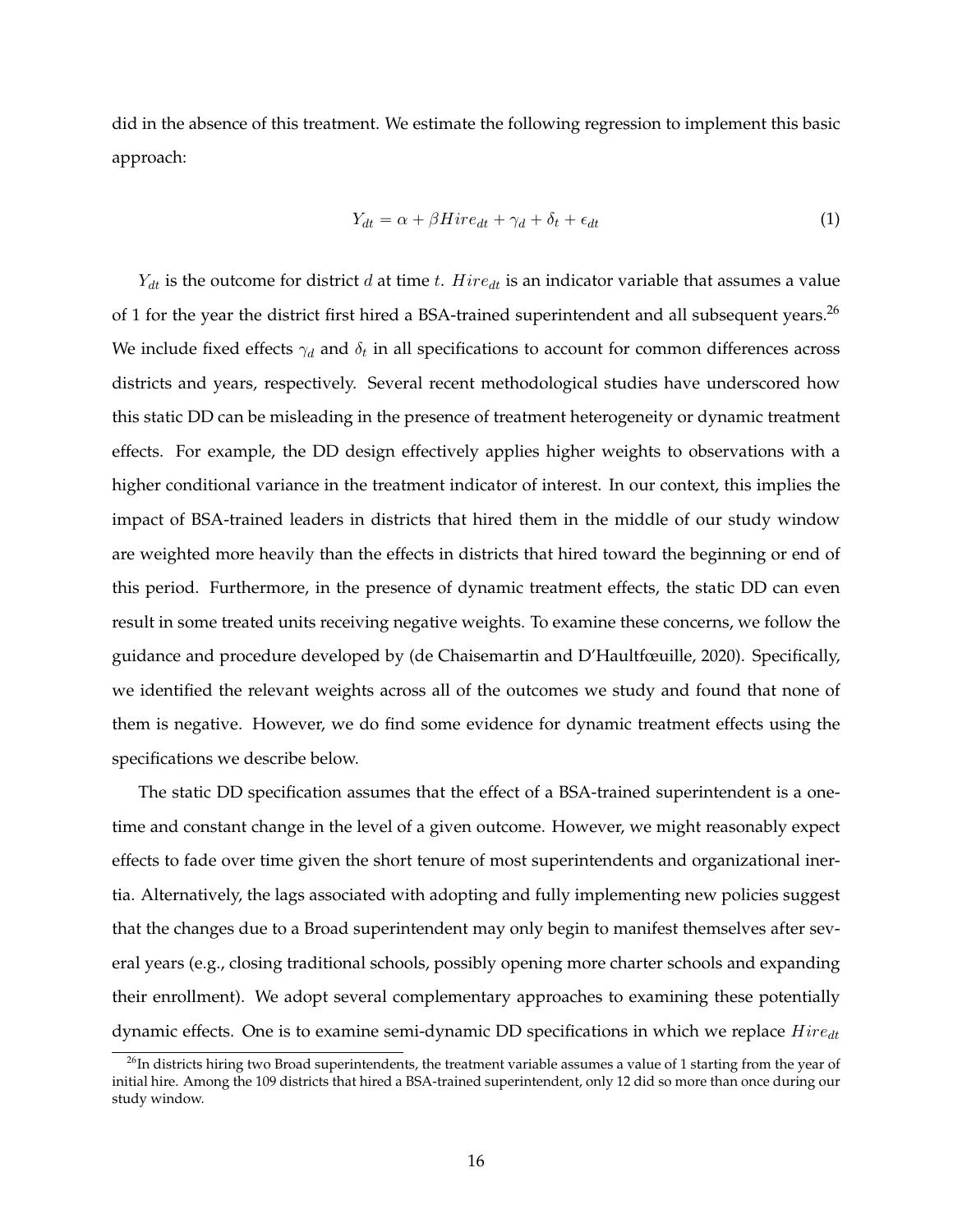with several indicator variables denoting the number of years since the initial treatment:

$$
Y_{dt} = \alpha + \sum_{k=0}^{4} \beta_k H i r e_{dtk} + \gamma_d + \delta_t + \epsilon_{dt}
$$
 (2)

In this specification,  $\beta_0$  is the coefficient corresponding to the year of Broad superintendent hire,  $\beta_1$ corresponds to the year after the hire, and so on until  $\beta_4$ , which corresponds to four or more years after the initial hire. This unrestrictive specification allows us to separately identify immediate changes after the Broad hire and those taking time to manifest.

Second, we further supplement this analysis with an even more unrestrictive set of event study graphs. Specifically, we estimate equations of the following form:

$$
Y_{dt} = \sum_{q=1}^{5} \lambda_q D_{d,t+q} + \sum_{p=0}^{6+} \eta_p D_{d,t-p} + \gamma_d + \delta_t + \epsilon_{dt}
$$
 (3)

 $Y_{dt}$  is the outcome for district  $d$  during time  $t$ .  $D$  are indicators denoting the timing of the superintendent hire relative to a given year, and covers the years leading up to and following the Broad hire.<sup>[27](#page-17-0)</sup> We chose as the reference category districts that are observed 6 or more years prior to their first Broad hire (or never hired a Broad trainee). Then, to capture effects that precede the first Broad hire, we allow for five binary indicators (i.e.,  $D_{d,t+q}$ ), each of which assumes a value of 1 if the district hires a superintendent  $q$  years in the future. To model the lagging dynamic effects associated with the first Broad hire, we constructed seven binary indicators (i.e.,  $D_{d,t-p}$ ). These variables assume a value of 1 if an observation is observed  $p$  years since the district hired its first Broad leader. The final lagging indicator equals for districts observed 6 or more years after their first Broad hire. The estimated values of  $\lambda_q$  and  $\eta_p$  represent the changed outcomes unique to Broad districts in the years before and after their first hire of a BSA-trained leader.

A third and more parsimonious way of modeling dynamic treatment effects is a specification that allows both a level change in outcomes and a linear trend uniquely associated with the hiring of a Broad superintendent. Specifically, we estimate the following DD model, which includes both an indicator for hiring a BSA-trained leader (i.e.,  $Hire_{dt}$ ) and a variable measuring the years

<span id="page-17-0"></span> $27$ In the case of multiple Broad hires within the same district, we center the data at the first time the district hired a Broad-trained superintendent. In several cases a district hired a superintendent who began BSA training during their tenure. For these districts we code the event as beginning the year of BSA training.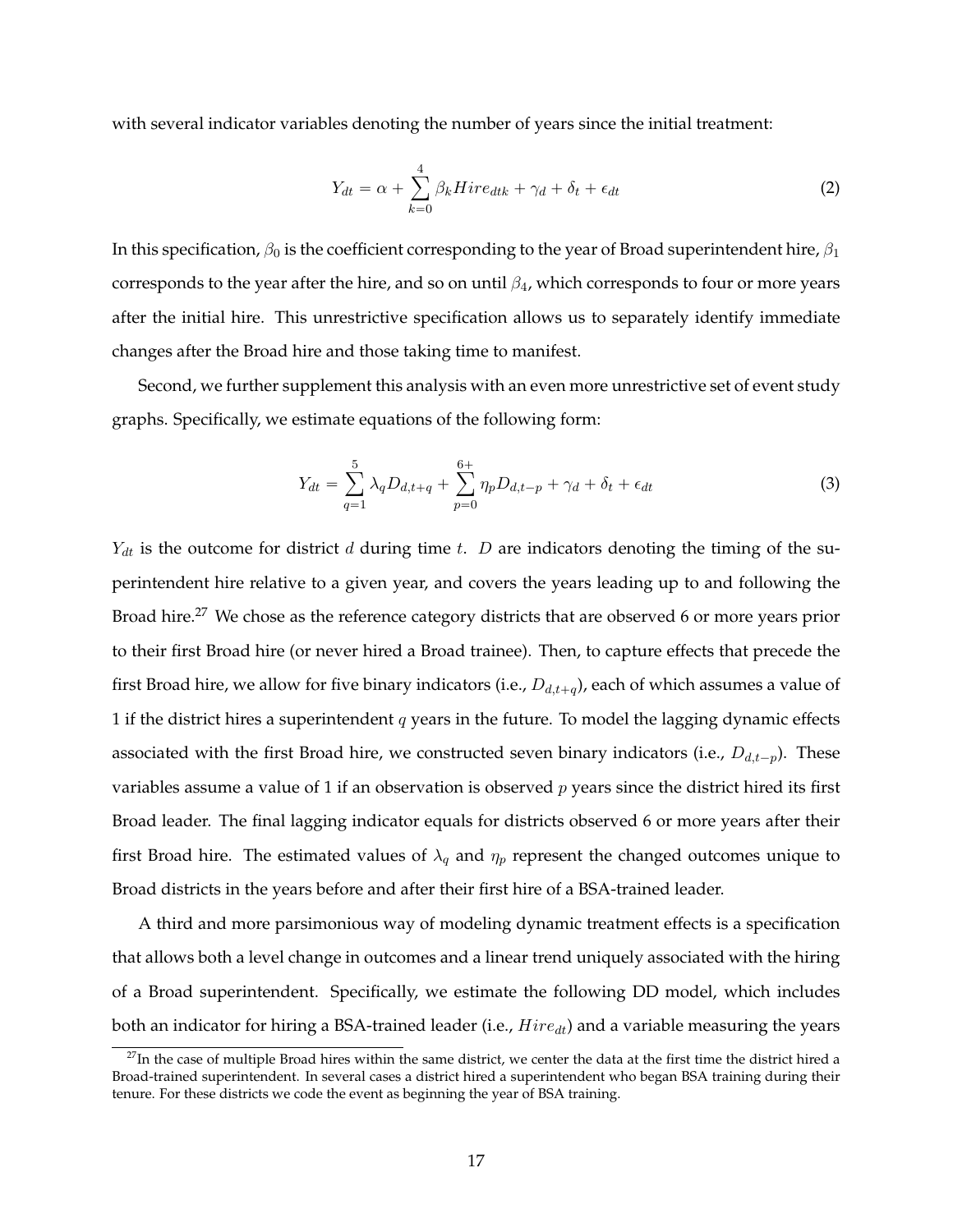elapsed since the initial Broad hire (i.e.,  $YearsSinceHire_{dt}$ ):

$$
Y_{dt} = \alpha + \theta Hire_{dt} + \pi YearsSince Hire_{dt} + \gamma_d + \delta_t + \epsilon_{dt}
$$
\n
$$
\tag{4}
$$

We constructed  $YearsSinceHire_{dt}$  so that it equals 0 in the year of the first Broad hire and increases up to 4 for 4 or more years since then.  $\theta$  identifies differences in outcomes during the first year under a BSA-trained superintendent, while  $\pi$  captures additional trend changes.

We estimate all of these models using a panel of the 300 largest school districts observed annually for as many as 20 years (i.e., from 1996 through 2015). We defined the 300 largest school districts using enrollment at baseline (i.e., in 1996). Because a new superintendent can influence multiple dimensions of district policies, we examine several sets of outcomes. These include charter school enrollment, the number of charter schools, the closure of traditional public schools, per-pupil expenditures, student completion rates, and overall and by racial subgroup student enrollment.[28](#page-18-0) Due to limitations in data availability, some of these outcomes are observed over 18 rather than 20 years.

#### **4.2 Difference-in-differences results**

We begin by examining the effect of Broad superintendents on the size of the charter school sector using two measures: charter enrollment and the number of charter schools.<sup>[29](#page-18-1)</sup> Because the BSA is focused on system changes and distributed governance, we might expect to see a growth in charter schools that operate independently of many of the institutional structures relevant to traditional public schools. It is well recognized that the Broad Foundation invests heavily in charter schools and aims to accelerate the charter sector footprint through fundraising and public awareness campaigns [\(Blume,](#page-24-16) [2015\)](#page-24-16). The foundation funneled more than \$144 million into developing and scaling public charter management organizations by 2016 [\(The Broad Foundation,](#page-26-8) [2016\)](#page-26-8). As such, Broad-trained superintendents are often perceived as both reform-minded and amenable to

<span id="page-18-0"></span><sup>&</sup>lt;sup>28</sup>For highly skewed outcome variables like enrollment and counts of schools, we use the natural log transformation as our dependent variable. In cases where the count is zero, we rely on an imputation of 0.5 and also condition on an indicator for this imputation. Our results are robust to the use of inverse hyperbolic sine transformations for zerovalued observations (CITE). The latter results are available upon request.

<span id="page-18-1"></span> $^{29}$ We match districts to charter schools within their catchment area regardless of whether the district administers the charter school.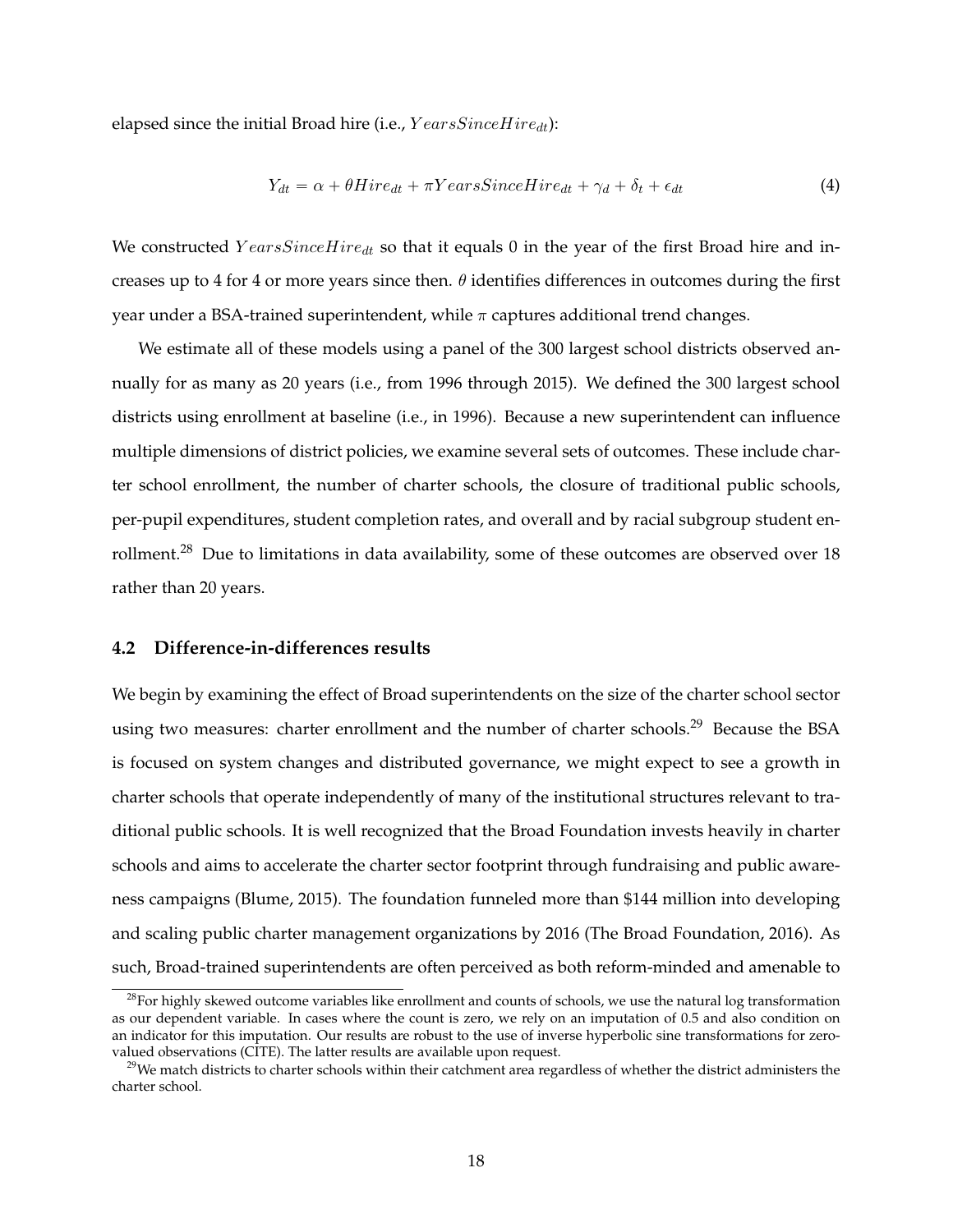growth in the charter sector. While these associations are prevalent in the public domain, empirical evidence on the influence of Broad-trained leaders on the charter sector is still lacking.

Figure [1](#page-37-0) focuses on the two measures of charter presence (i.e., charter enrollment and the number of schools) and presents results from the event-study approach. The year of the first Broad superintendent hire is indexed at 0, while the omitted category is 6 or more years prior to the Broad hire. We show coefficients up to 6 years before and after the hire to accommodate the expected length of superintendent tenures and provide sufficient time for any policies undertaken by new superintendents to take effect. $30$  The estimated coefficients for both enrollment and the number of charter schools are relatively flat in the years leading up to a Broad superintendent hire but trend consistently upwards afterwards. In Table [7,](#page-33-0) we present the key results from static and dynamic DD specifications. The static DD specifications suggest that a Broad hire led to large but statistically insignificant increases in charter enrollment (i.e., nearly 14 percent) and in the number of charter schools (i.e., nearly 10 percent). The semi-dynamic specifications in columns 2 and 5 suggest that these charter measures grew at a fairly constant rate following a Broad, becoming weakly significant by years 4 and later. The dynamic specifications in columns 3 and 6 impose the assumption of a distinct linear trend following a Broad hire. These statistically significant results indicate that charter enrollment and the number of charter schools grew, respectively, by about  $6\%$  and  $4\%$  for each additional year after the Broad hire.<sup>[31](#page-19-1)</sup> Overall, these results provide strongly suggestive evidence that hiring a Broad superintendent led to an expanded charter sector in the largest U.S. school districts.

The scope of superintendent responsibilities extends to discretion over accountability-based interventions such as school closures. We examine whether the hiring of a Broad superintendent induces changes in the likelihood of such closures, and find small and imprecise estimates. Event study results in Figure [2](#page-38-0) suggest that the hiring of a Broad superintendent had no clear, sustained effects of the number of traditional public schools that were closed annually. The results from our static and dynamic DD specifications (i.e., Table [8\)](#page-34-0) provides further evidence that Broad-trained superintendents are not substantially impacting the likelihood of school closures.<sup>[32](#page-19-2)</sup> However, we

<span id="page-19-1"></span><span id="page-19-0"></span> $30$ As Table [6](#page-32-0) shows, the average completed tenure for Broad district superintendents is over 4 years.

<sup>&</sup>lt;sup>31</sup>In our panel dataset, the mean charter enrollment is 2,756 and districts have an average of 7.5 charter schools (Table [A3\)](#page-45-0).

<span id="page-19-2"></span> $32A$  similar analysis of school openings provides no evidence of differential patterns around when Broad-trained superintendents assume leadership of school districts (see Table [A4\)](#page-46-0).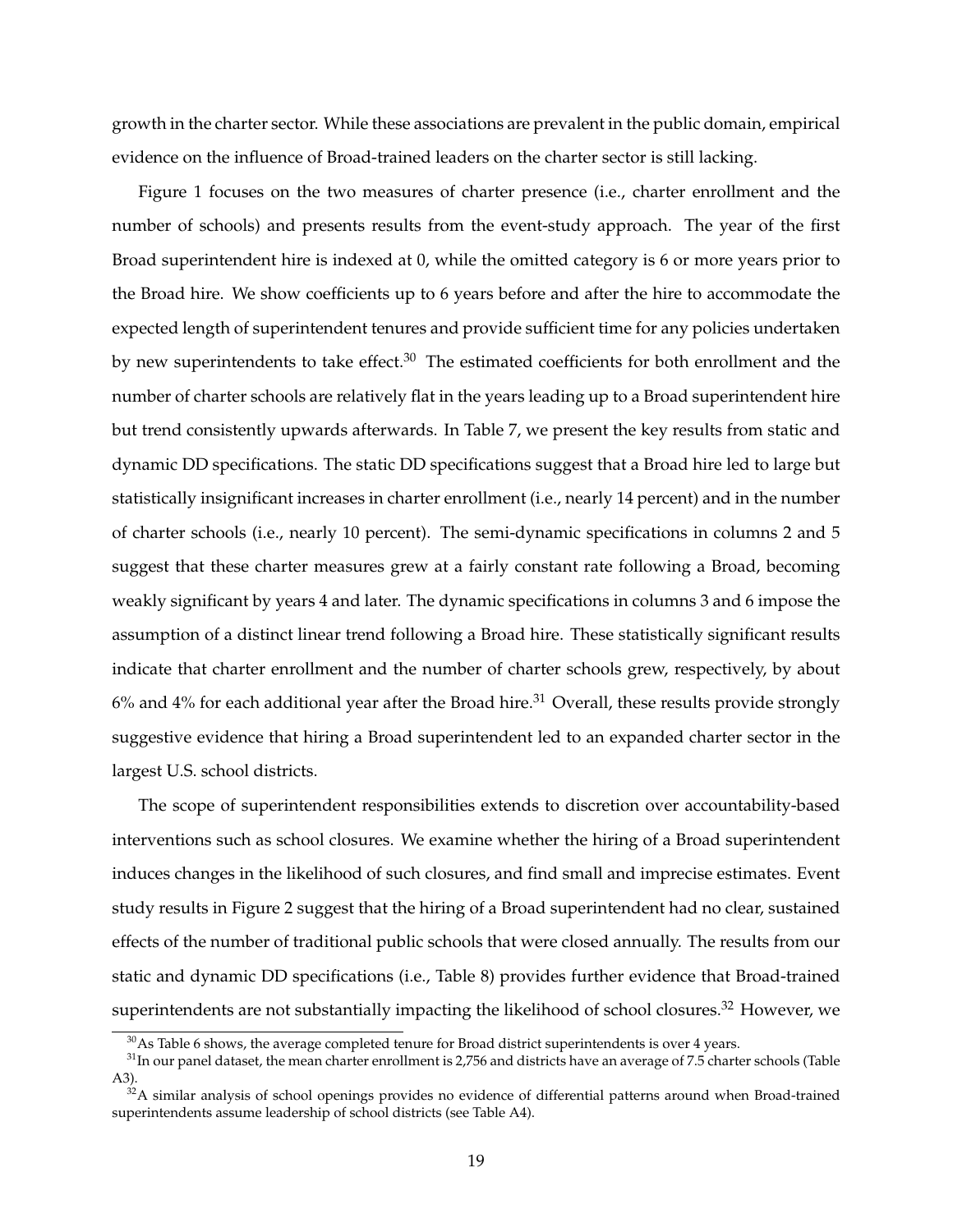do note that our event-study results suggest that, in the fourth year following the hiring of a Broad superintendent, the number of traditional public schools closed jumped by about 14 percent (i.e., a weakly significant effect). Because such school closures are more likely to be one-time events than a sustained year-to-year change, this finding may reflect the impact of Broad leaders.

Another key dimension of superintendent responsibility involves district budgets. In order to realize transformative change as sought by venture-philanthropic organizations such as the Broad Foundation, BSA superintendents may seek to modify expenditures in ways that align with their strategic priorities. To examine this, we rely on spending data defined both overall and for broad functional areas. Specifically, Figure [3](#page-39-0) presents event-study results for four sets of per-pupil spending: overall expenditures, instructional expenditures, expenditures on support services, and capital outlays. Panel a) shows a pace of overall per pupil expenditure that remains close to the reference period throughout years leading up to and immediately following the Broad hire (but possibly increasing 4 or more years after the hire). Next we disaggregate overall expenditures into the three core components. Approximately half of overall spending goes into current expenditures on instruction, nearly 30% into current expenditures on support services, and a little over 10% into capital outlays (Table [A3\)](#page-45-0). Panel b) of Figure [3](#page-39-0) shows that instructional spending maintains a relatively flat profile both before and after the hiring year. Spending on support services remains steady prior to hire and through at least the first two years after the Broad superintendent hire. However, the event-study results suggest a weakly significant increase in spending on support services by year 4 and later (Table [A7\)](#page-49-0). However, neither the static nor the dynamic DD results (Table [9\)](#page-35-0) suggest a statistically significant impact on support services. In contrast, the event-study and DD evidence suggest that the hiring of a Broad leader led to a new pattern in capital expenditures. Specifically, we document a significant decrease in the level of per-pupil expenditures on capital outlays of \$262 per student during the year of the Broad hire (Table [9\)](#page-35-0). This decline persists through the first three years, and then is followed by a trend towards increased capital spending. Therefore, the delay and subsequent recovery of capital outlays could reflect the desire of new leadership to redirect, though not ultimately reduce, investments in the district's infrastructure.

Unfortunately, we do not have access to a comprehensive set of student outcome measures for this study. To gauge student outcomes, we rely primarily on districts' student completion rates. Figure [4](#page-40-0) examines secondary schooling completion rates, using the ratio of 12th grade enrollment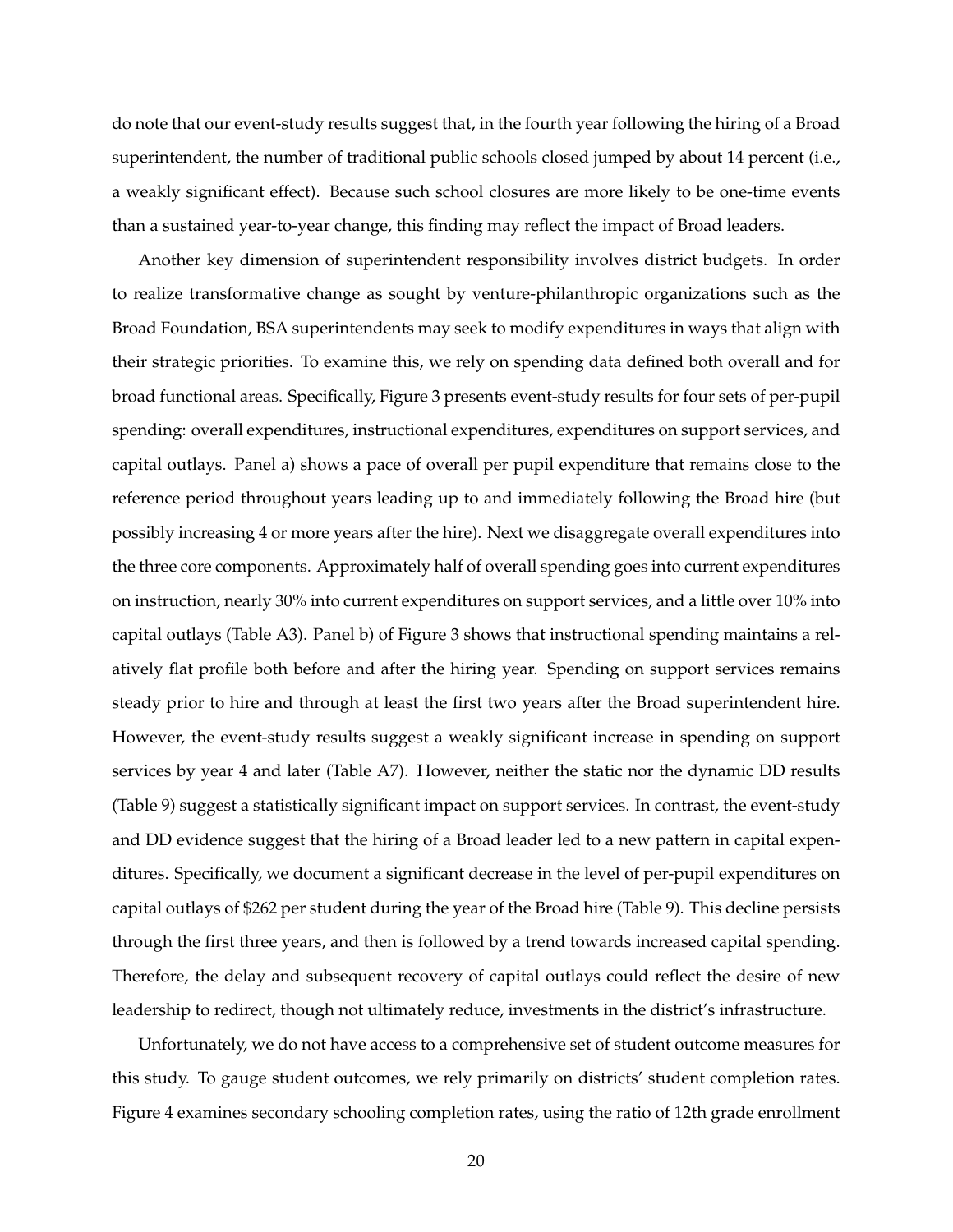to both 8th grade and 10th grade enrollment as proxies for high school graduation. In both cases we see no evidence of either a pre-trend or a post-trend following a Broad superintendent hire. High school completion rose steadily across the nation during this period, with the public high school average freshmen graduation rate increasing from 73.9 in 2002-2003 to 81.9 in 2012-2013 [\(Snyder,](#page-26-11) [2016\)](#page-26-11). Analogous estimates using U.S. Census, American Community Survey, and GED Testing Service data estimate adjusted status completion rates increased by over 6 percentage points within a 10-year period spanning the 1990s and 2000s [\(Murnane,](#page-25-17) [2013\)](#page-25-17). However, both our event-study and DD designs suggest that the hiring of Broad superintendents did not contribute to these increases. According to both Figure [4](#page-40-0) and Table [10,](#page-36-0) completion rates do not show observable discontinuities or trend breaks around the time of hire.<sup>[33](#page-21-0)</sup>

Another available variable that might reflect the effectiveness of the district leader is district enrollment, a measure of students' and families' revealed preferences for the district. The eventstudy results in Figure [5](#page-41-0) suggest that the enrollment in Broad districts was in moderate decline prior to the Broad hire and that the hiring of a Broad leader did little to change this trend. However, disaggregating enrollment by student race/ethnicity reveals a more nuanced view. In particular, the declining enrollment in Broad districts is more modest, in percent terms, for white and Hispanic students and larger for Black students. These overall trends imply that the *share* of white and Hispanic students grew in Broad-hiring districts while the share of Black students  $fell.<sup>34</sup>$  $fell.<sup>34</sup>$  $fell.<sup>34</sup>$  Regardless, these results suggest that the hiring of a Broad superintendent had no clear effect on enrollment or its racial-ethnic composition. As a complement to these enrollment results, we also examined the impact of Broad leadership on the extent of racial segregation in the district. We compute the Theil Index as an entropy-based measure of how diverse individual schools are relative to the diversity of the school district as a whole on a 0 to 1 scale, with 1 denoting complete segregation by racial group. Table [A12](#page-54-0) shows no evidence that the hiring of Broad leadership significantly affected the extent of segregation in our observed school districts.

<span id="page-21-1"></span><span id="page-21-0"></span><sup>&</sup>lt;sup>33</sup> Event study results corresponding to Figures [1](#page-37-0) through [4](#page-40-0) are available in Appendix Tables [A5](#page-47-0) through [A8.](#page-50-0)

 $34$ Appendix Table [A9](#page-51-0) shows that at t=0, the number of enrolled Black students declined by 1.8 percentage points relative to base observations. These trends persist during the five years post Broad hire, such that the Black student population and share of overall enrollment decrease by 19.4% and 2.6 percentage points relative to the reference districtyear observations.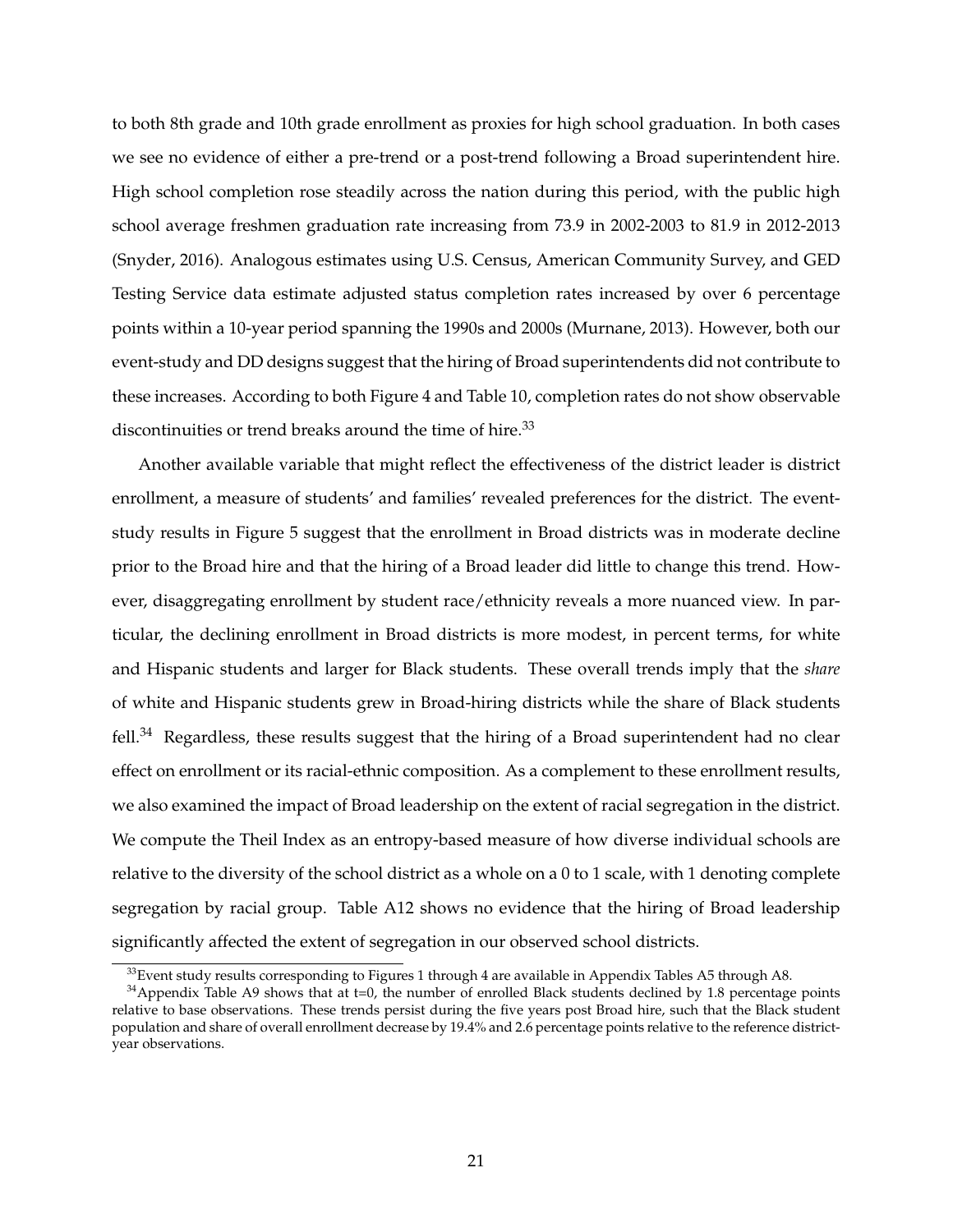## **5 Conclusion**

The recent and growing influence of venture philanthropy in civil society has understandably attracted considerable, and often critical, attention. The case in favor of venture-philanthropic initiatives turns on their unique capacity both to encourage risky innovations and to drive meaningful improvements in the performance of the organizations in which such efforts are embedded (e.g., [Letts et al.,](#page-25-0) [1997\)](#page-25-0). However, their influence also raises legitimate questions about both transparency and the character of accountability in philanthropy (e.g., [Fleishman,](#page-24-0) [2007;](#page-24-0) [Reich,](#page-26-1) [2018\)](#page-26-1). These governance concerns are uniquely salient when venture philanthropies engage with democratically governed entities like U.S. school districts. In this study, we have sought to bring new empirical evidence to this debate by examining the reach, character, and impact of a particularly prominent and controversial venture-philanthropic initiative: the Broad Superintendents Academy (BSA).

The BSA has sought to source, develop, place, and support innovative and reform-minded new leaders at the head of the largest U.S. school districts. We find that, though only 42% of the participants in the superintendent training program worked as a superintendent during our 20-year study window, the reach of the program was still considerable. BSA-trained superintendents have, at some point, led roughly one-fifth of the largest 300 school districts in the U.S. (and one-third of the largest 100 districts). At the peak of the program's reach in 2012, Broad superintendents led school districts serving nearly 3 million students (and one out of every five students in the largest 100 districts).

We find that the observed traits of Broad-trained leaders are distinctive. Unlike conventional superintendents, Broad trainees are commonly viewed as having managerial experience outside of traditional public schools. Our evidence is consistent with this characterization. For example, we show that 19% of participants in the superintendent training program have spent extensive time in the military. However, at least half of participants have previous teaching experience, even though BSA organizers often target skilled executives outside of public education [\(Samuels,](#page-26-5) [2011\)](#page-26-5). Our evidence also indicates that Broad superintendents contributed substantially to the diversity of district leadership. Among large districts hiring Broad superintendents, Broad trainees were 40 percent more likely to be Black their non-Broad peers. However, we also find that, on average,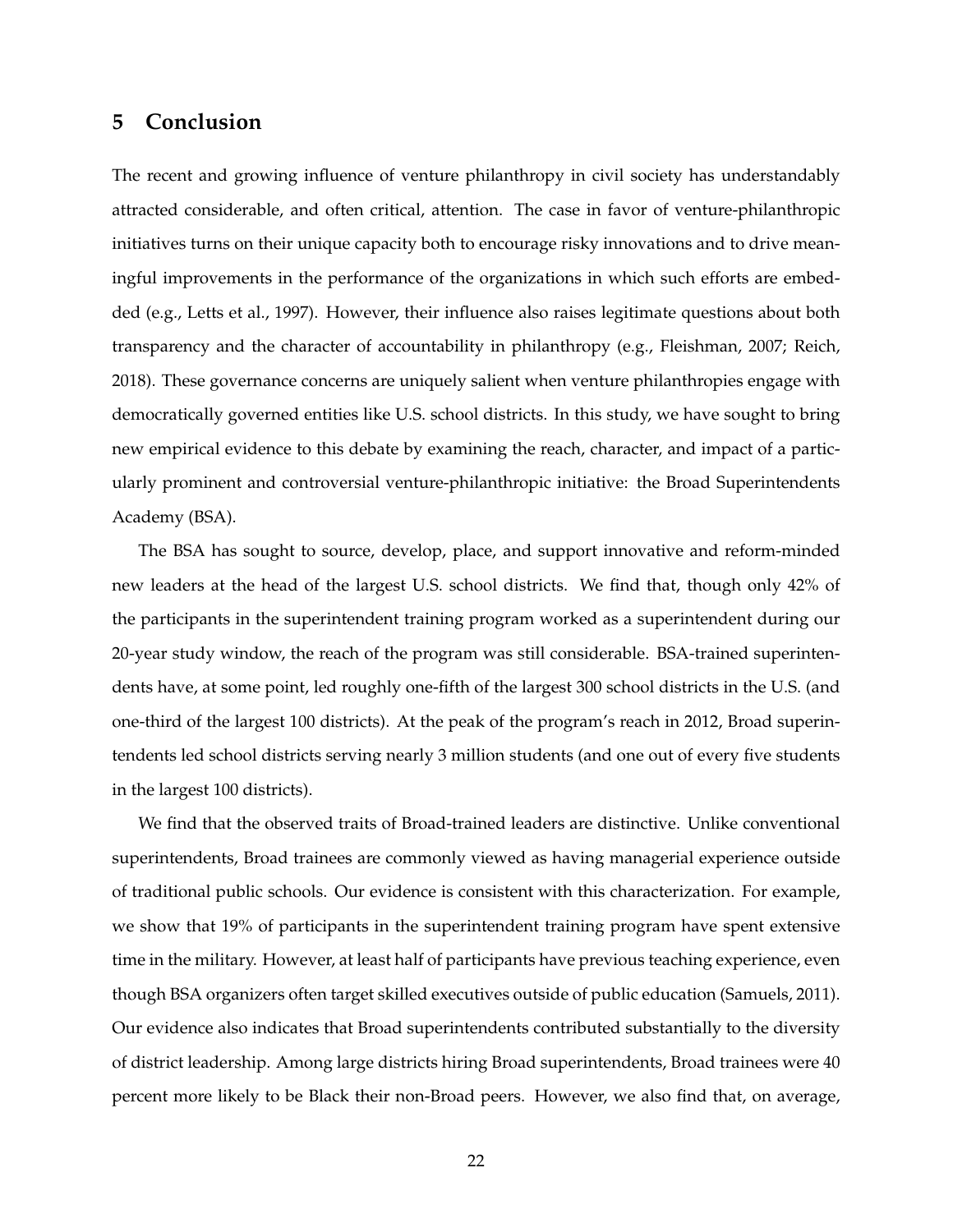Broad superintendents serve a comparatively short 3.8 years in a given district.

Using a unique panel dataset on the 300 largest school districts over as many as 20 years, we examined the impact of Broad superintendents on a broad array of district outcomes. Our results indicate that the hiring of a Broad superintendent had no clear effects on outcomes such as student completion rates, enrollment, the closure of traditional public schools, and per-pupil spending on instruction or on support services. However, one exception to this pattern is particularly notable. We do find evidence that the hiring of a Broad superintendent results in a growing charter-school sector. Specifically, we find that the hiring of a Broad superintendents is associated with a trend towards increased charter-school enrollment and a growth in the number of charter schools that extends beyond the short tenure of the typical Broad trainee.

We view the overall implications of these findings as nuanced. On the one hand, this Broad Foundation initiative was successful in placing new leaders with distinctive traits and training in a substantial number of U.S. school districts. However, we also find that these leaders had unusually short tenures and no clear effects on a variety of district outcomes. Given the shorter tenure of Broad superintendents and the complex nature of the large school districts they typically lead, their apparent lack of impact is not necessarily surprising. It also accords with a longstanding theme in leadership research which argues that high-quality leaders have less scope to be effective in highly institutionalized and rule-bound organizations. However, we should also express some caveats about our general findings. In particular, we cannot rule out the hypothesis that the Broad-trained leaders are shaping public education in other meaningful ways. For example, our finding that Broad superintendents appear to catalyze a longer-term trend towards charter schools suggests they may have other longer-term (and not easily detectable) effects. Furthermore, the development of these new leaders and support of their subsequent advocacy may exert an ongoing influence on both federal and state education-policy agendas that is outside the scope of our study. Regardless, the apparent lack of direct, organizational impact implied by these venture-philanthropic leaders suggests future efforts to improve the performance of U.S. school districts should focus not only on leaders but also on how district governance and institutional design either amplifies or attenuates efforts at organizational improvement.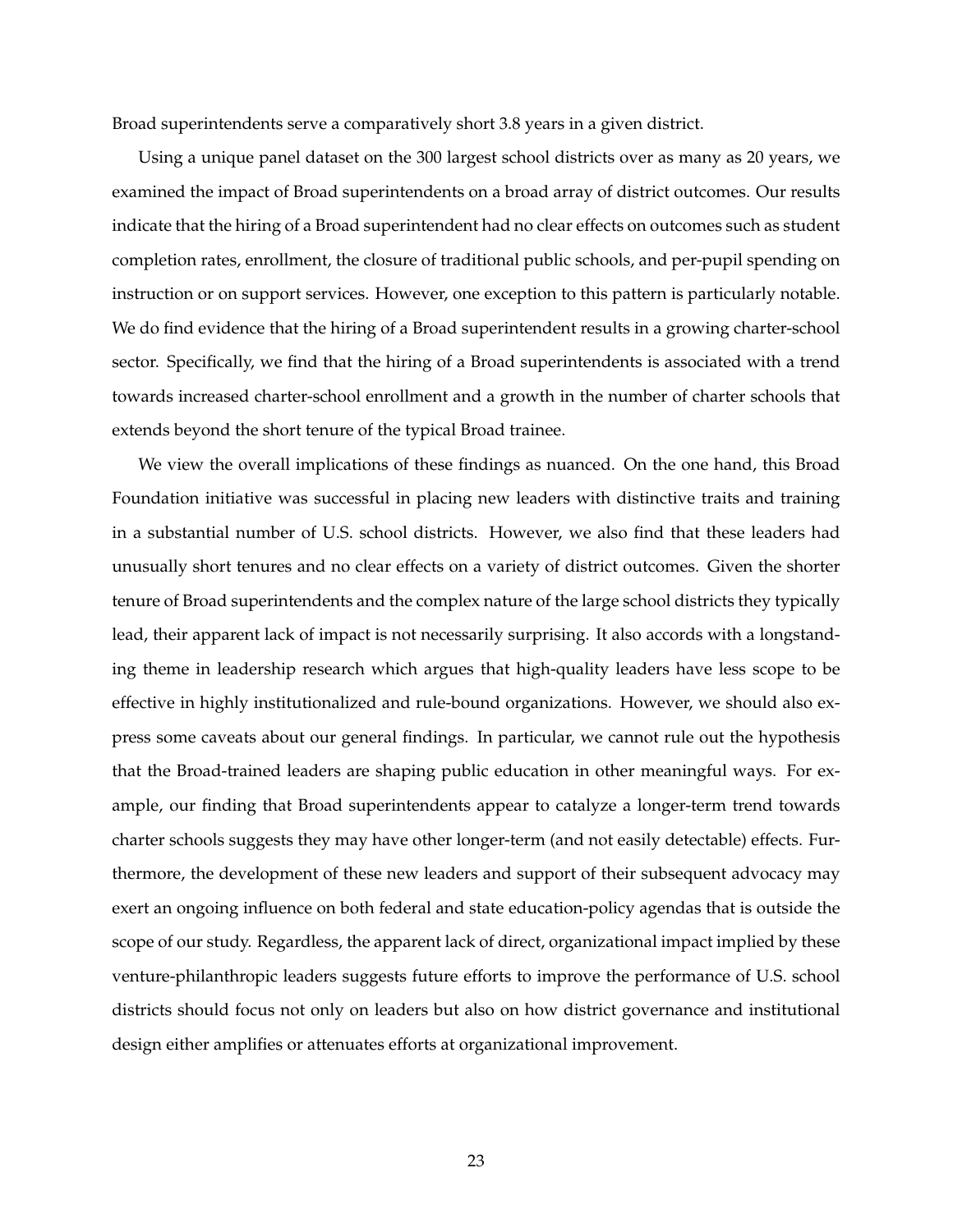## **References**

- <span id="page-24-1"></span>Anheier, H. K. and Toepler, S., editors (2010). *International Encyclopedia of Civil Society*. Springer-Verlag, New York.
- <span id="page-24-4"></span>Bloom, N., Eifert, B., Mahajan, A., McKenzie, D., and Roberts, J. (2013). Does Management Matter? Evidence from India. *The Quarterly Journal of Economics*, 128(1):1–51.
- <span id="page-24-9"></span>Bloom, N., Lemos, R., Sadun, R., and Reenen, J. V. (2015). Does Management Matter in schools? *The Economic Journal*, 125(584):647–674.
- <span id="page-24-5"></span>Bloom, N., Sadun, R., and Van Reenen, J. (2016). Management as a Technology? Working Paper 22327, National Bureau of Economic Research.
- <span id="page-24-3"></span>Bloom, N. and Van Reenen, J. (2010). Why Do Management Practices Differ across Firms and Countries? *Journal of Economic Perspectives*, 24(1):203–224.
- <span id="page-24-16"></span>Blume, H. (2015). Backers want half of LAUSD students in charter schools in eight years, report says. *Los Angeles Times*.
- <span id="page-24-8"></span>Branch, G. F., Hanushek, E. A., and Rivkin, S. G. (2012). Estimating the Effect of Leaders on Public Sector Productivity: The Case of School Principals. Working Paper 17803, National Bureau of Economic Research.
- <span id="page-24-6"></span>Carter, S. P., Dudley, W., Lyle, D. S., and Smith, J. Z. (2019). Who's the Boss? The effect of strong leadership on employee turnover. *Journal of Economic Behavior & Organization*, 159:323–343.
- <span id="page-24-11"></span>Chingos, M. M., Whitehurst, G. J., and Lindquist, K. M. (2014). School superintendents: Vital or irrelevant. *Brown Center on Education Policy at Brookings*.
- <span id="page-24-7"></span>Collins, J. C. (2006). *Good to Great and the Social Sectors: A Monograph to Accompany Good to Great*. Random House.
- <span id="page-24-15"></span>de Chaisemartin, C. and D'Haultfœuille, X. (2020). Two-Way Fixed Effects Estimators with Heterogeneous Treatment Effects. *American Economic Review*.
- <span id="page-24-14"></span>Dee, T. S. (2005). A Teacher like Me: Does Race, Ethnicity, or Gender Matter? *The American Economic Review*, 95(2):158–165.
- <span id="page-24-10"></span>Ehrenberg, R. G., Chaykowski, R. P., and Ehrenberg, R. A. (1988). Determinants of the Compensation and Mobility of School Superintendents. *Industrial and Labor Relations Review*, 41(3):386–401.
- <span id="page-24-13"></span>Finnan, L. A., Mccord, R. S., Stream, C. C., Mattocks, T. C., Petersen, G. J., and Ellerson, N. M. (2015). Study of the American Superintendent: 2015 Mid-Decade Update. *American Association of School Administrators*.
- <span id="page-24-0"></span>Fleishman, J. L. (2007). *The Foundation: A Great American Secret; How Private Wealth is Changing the World*.
- <span id="page-24-12"></span>Gamoran, A. and Dreeben, R. (1986). Coupling and Control in Educational Organizations. *Administrative Science Quarterly*, 31(4):612.

<span id="page-24-2"></span>Gangitano, A. (2019). Bill and Melinda Gates launch lobbying shop.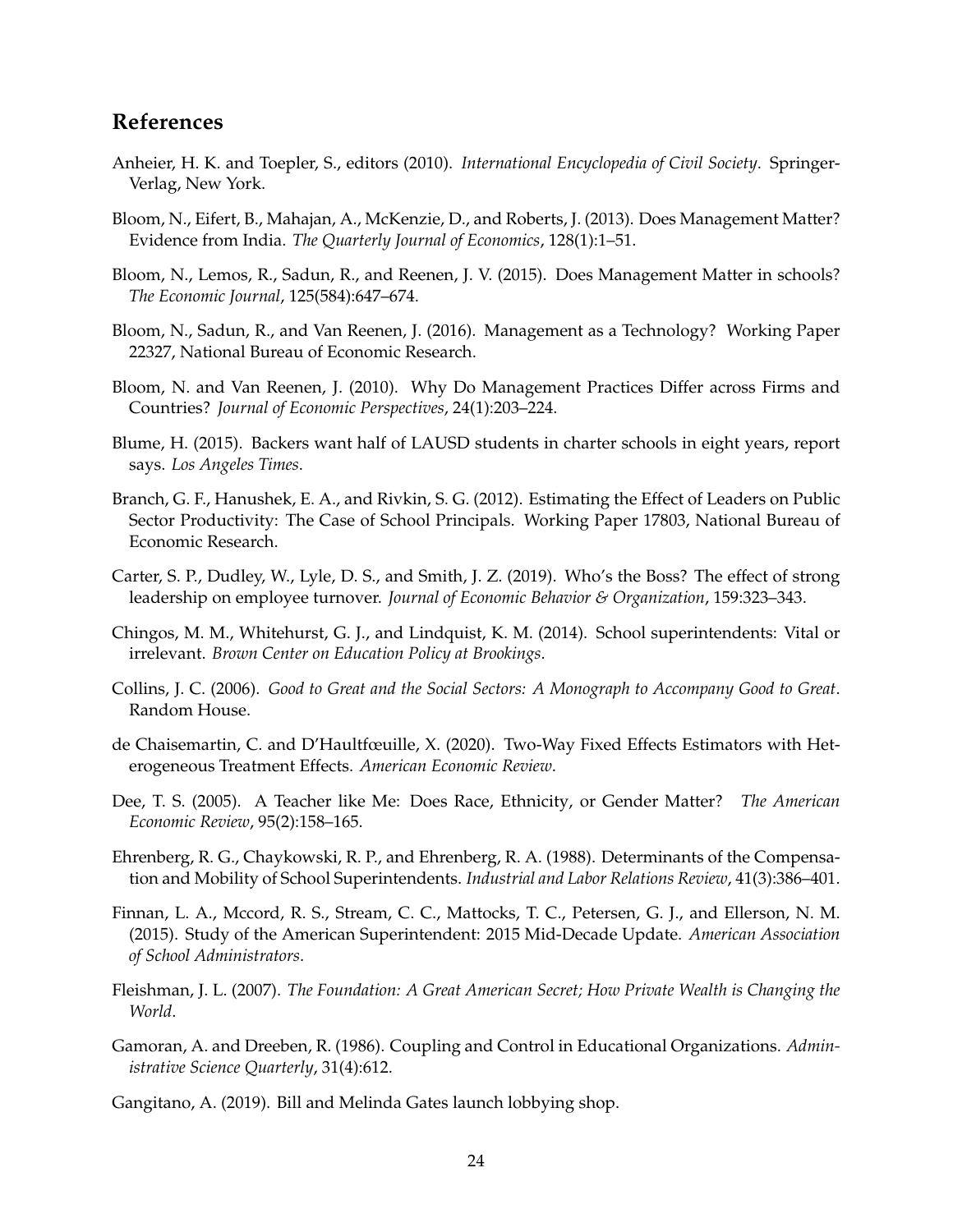- <span id="page-25-8"></span>Goldsmith, S. and Kleiman, N. (2017). *A New City O/S: The Power of Open, Collaborative, and Distributed Governance.* Brookings Institution Press.
- <span id="page-25-12"></span>Grissom, J. A. and Andersen, S. (2012). Why Superintendents Turn Over. *American Educational Research Journal*, 49(6):1146–1180.
- <span id="page-25-9"></span>Grissom, J. A. and Loeb, S. (2011). Triangulating Principal Effectiveness: How Perspectives of Parents, Teachers, and Assistant Principals Identify the Central Importance of Managerial Skills. *American Educational Research Journal*, 48(5):1091–1123.
- <span id="page-25-11"></span>Grissom, J. A. and Mitani, H. (2016). Salary, Performance, and Superintendent Turnover. *Educational Administration Quarterly*, 52(3):351–391.
- <span id="page-25-4"></span>Hermalin, B. E. (2007). Leading for the long term. *Journal of Economic Behavior & Organization*,  $62(1):1-19.$
- <span id="page-25-6"></span>House, R. J. and Aditya, R. N. (1997). The Social Scientific Study of Leadership: Quo Vadis? *Journal of Management*, 23(3):409–473.
- <span id="page-25-16"></span>Kennedy, K. (2017). Hidden Schooling: Repeated Grades and the Returns to Education and Experience. *SSRN Electronic Journal*.
- <span id="page-25-15"></span>Kowalski, T. J., McCord, R. S., Peterson, G. J., Young, P. I., and Ellerson, N. M. (2011). *The American School Superintendent: 2010 Decennial Study*. R&L Education.
- <span id="page-25-5"></span>Lazear, E. P. (2012). Leadership: A personnel economics approach. *Labour Economics*, 19(1):92–101.
- <span id="page-25-0"></span>Letts, C. W., Ryan, W. P., and Grossman, A. S. (1997). Virtuous Capital: What Foundations Can Learn from Venture Capitalists. *Harvard Business Review*, (March–April 1997). Section: Venture capital.
- <span id="page-25-2"></span>McCormack, J., Propper, C., and Smith, S. (2014). Herding Cats? Management and University Performance. *The Economic Journal*, 124(578):F534–F564.
- <span id="page-25-13"></span>Meier, K. J. and O'Toole, L. J. (2002). Public management and organizational performance: The effect of managerial quality. *Journal of Policy Analysis and Management*, 21(4):629–643.
- <span id="page-25-14"></span>Mischel, W. (1973). Toward a cognitive social learning reconceptualization of personality. *Psychological Review*, 80(4):252–283.
- <span id="page-25-1"></span>Murdock, Z. (2019). With \$100 million gift, Yale to offer tuition-free master's degree program for public education leaders.
- <span id="page-25-17"></span>Murnane, R. J. (2013). U.S. High School Graduation Rates: Patterns and Explanations. *Journal of Economic Literature*, 51(2):370–422.
- <span id="page-25-10"></span>Natkin, G. L., Cooper, B. S., Alborano, J. A., Padilla, A., and Ghosh, S. K. (2003). Predicting and Modeling Superintendent Turnover. *Journal of School Leadership*, 13(3):328–346.
- <span id="page-25-7"></span>O'Toole, J. (1996). *Leading Change: The Argument for Values-Based Leadership*. Ballantine Books.
- <span id="page-25-3"></span>Rasul, I. and Rogger, D. (2016). Management of Bureaucrats and Public Service Delivery: Evidence from the Nigerian Civil Service. *The Economic Journal*, 128(608):1–34.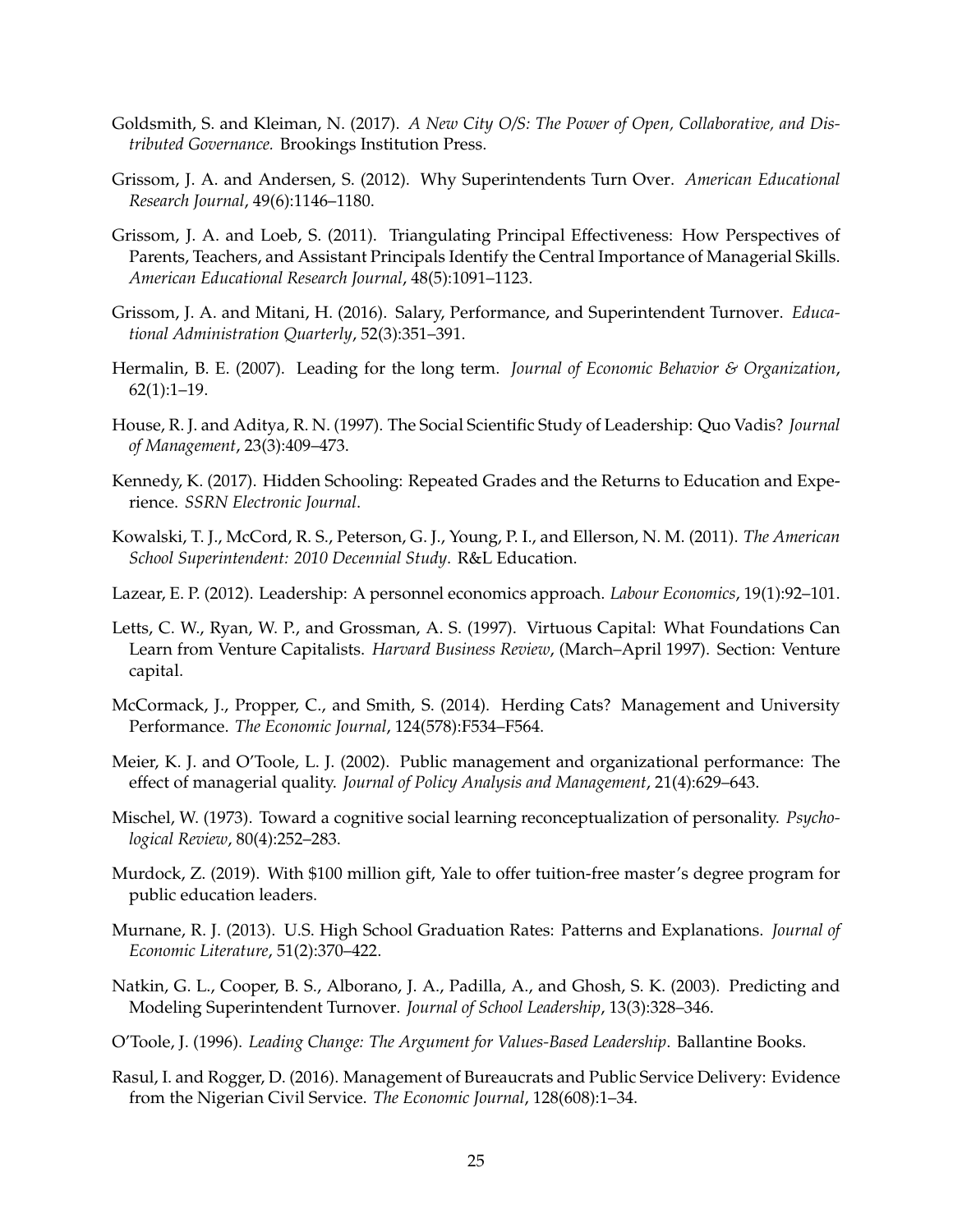- <span id="page-26-4"></span>Reckhow, S. (2016). More than Patrons: How Foundations Fuel Policy Change and Backlash. *PS: Political Science & Politics*, 49(03):449–454.
- <span id="page-26-2"></span>Reckhow, S. and Snyder, J. W. (2014). The Expanding Role of Philanthropy in Education Politics. *Educational Researcher*, 43(4):186–195.
- <span id="page-26-3"></span>Reckhow, S. and Tompkins-Stange, M. (2015). "Singing from the Same Hymnbook": Education Policy Advocacy at Gates and Broad. In *The New Education Philanthropy: Politics, Policy, and Reform.* Harvard Education Press.
- <span id="page-26-1"></span>Reich, R. (2018). *Just Giving: Why Philanthropy Is Failing Democracy and How It Can Do Better*. Princeton University Press.
- <span id="page-26-5"></span>Samuels, C. A. (2011). Critics Target Growing Army of Broad Leaders. *Education Week*.
- <span id="page-26-11"></span>Snyder, T. (2016). Digest of Education Statistics, 2015. page 1042.
- <span id="page-26-7"></span>Spillane, J. P., Parise, L. M., and Sherer, J. Z. (2011). Organizational Routines as Coupling Mechanisms: Policy, School Administration, and the Technical Core. *American Educational Research Journal*, 48(3):586–619.
- <span id="page-26-6"></span>The Broad Center (2018). Hire Expectations: Big-district Superintendents Stay in Their Jobs Longer Than We Think.
- <span id="page-26-8"></span>The Broad Foundation (2016). The Broad Foundation Report 2015-16.
- <span id="page-26-0"></span>Tompkins-Stange, M. E. (2016). *Policy Patrons: Philanthropy, Education Reform, and the Politics of Influence. Educational Innovations Series*. Harvard Education Press.
- <span id="page-26-10"></span>Williams, I. and Loeb, S. (2012). Race and the principal pipeline: The prevalence of minority principals in light of a largely white teacher workforce. *Stanford Center for Education Policy Analysis*.
- <span id="page-26-9"></span>Wong, K. K. and Shen, F. X. (2013). Mayoral Governance and Student Achievement: How Mayor-Led Districts Are Improving School and Student Performance. *Center for American Progress*.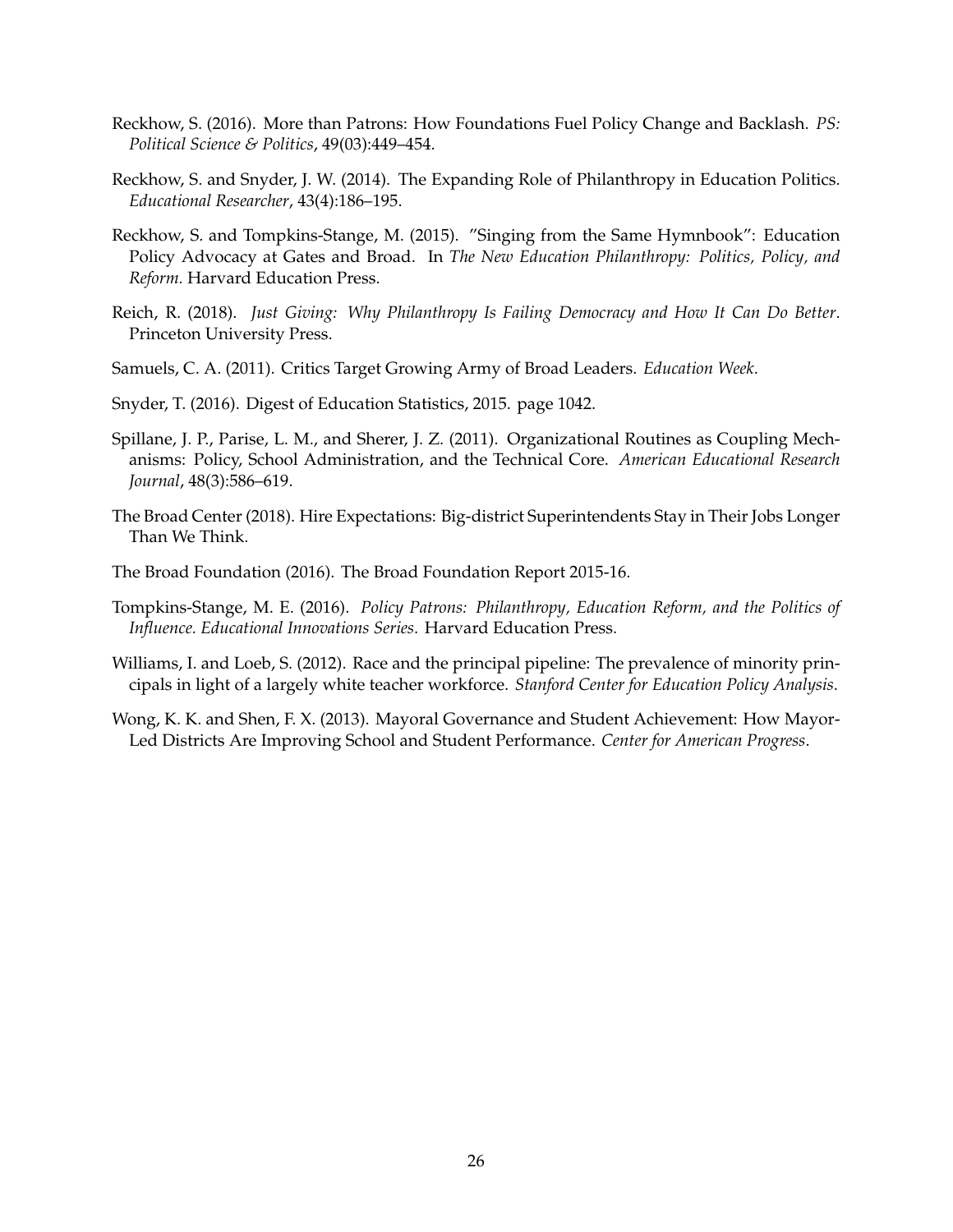<span id="page-27-0"></span>

|                                 | All<br>(1) | Ever worked as superintendent<br>(2) |
|---------------------------------|------------|--------------------------------------|
| Female                          | 0.40       | 0.39                                 |
| White                           | 0.50       | 0.42                                 |
| <b>Black</b>                    | 0.34       | 0.42                                 |
| Hispanic                        | 0.12       | 0.12                                 |
| Teaching experience             | 0.51       | 0.66                                 |
| Military background             | 0.19       | 0.11                                 |
| Age at first superintendency    |            | 47.94                                |
| Length of superintendent tenure |            | 3.78                                 |
|                                 |            |                                      |
| <i><b>Observations</b></i>      | 198        | 84                                   |

**Table 1:** Average Attributes of Program Participants

*Notes*: The sample in the first column includes all individuals observed participating in the BSA up to the 2015 cohort. The sample in the second column includes all individuals who worked as BSA-trained superintendents or interim superintendents at a public school district from 2002-2015. Six percent of full BSA sample is missing data on teaching experience, while one percent of the superintendent sample also has missing teaching experience. Age is taken during the first year they are observed as a Broad-trained superintendent. Nineteen percent of age data is missing for the superintendent sample. There are 84 unique individuals working as superintendents in 109 districts for all variables except for superintendent tenure. Tenure is measured at the superintendent-spell level. We have tenure for 73 unique individuals spanning 102 spells because we only include those with completed tenures.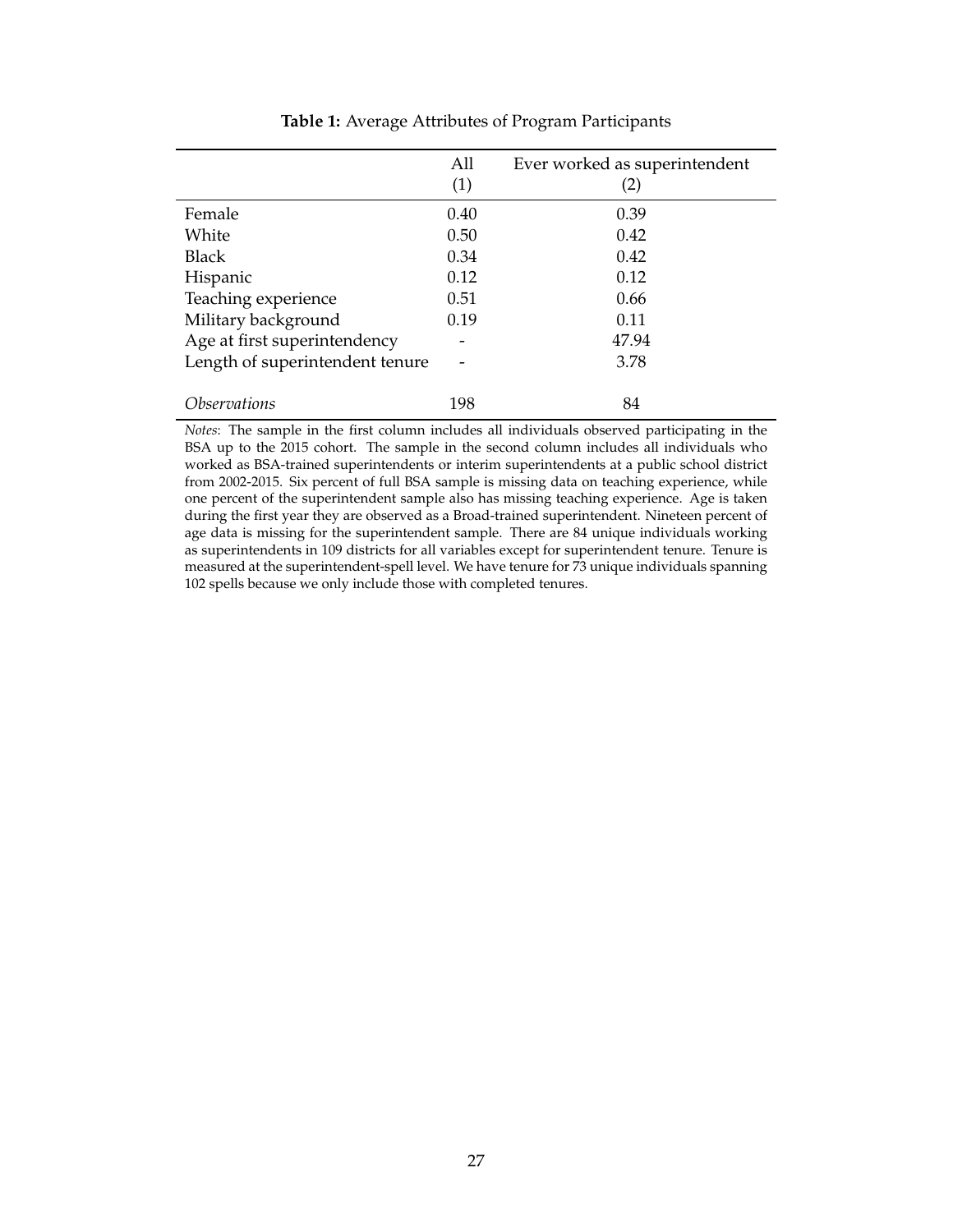<span id="page-28-0"></span>

|        |     |     | % working in public school district as:                   |     | % working in:  |
|--------|-----|-----|-----------------------------------------------------------|-----|----------------|
| Cohort |     |     | Cohort size Any role Superintendent Non-supt CMOs or EMOs |     |                |
|        | (1) | (2) | (3)                                                       | (4) | (5)            |
| 2002   | 23  | 61  | 26                                                        | 35  | 0              |
| 2003   | 19  | 58  | 16                                                        | 42  | 0              |
| 2004   | 22  | 50  | 14                                                        | 36  | $\overline{5}$ |
| 2005   | 20  | 50  | 17                                                        | 39  | 0              |
| 2006   | 18  | 72  | 29                                                        | 47  | 0              |
| 2007   | 13  | 69  | 8                                                         | 62  | 8              |
| 2008   | 12  | 58  | 17                                                        | 42  | 0              |
| 2009   | 13  | 54  | 23                                                        | 31  | 0              |
| 2010   | 14  | 50  | 14                                                        | 36  | 0              |
| 2011   | 8   | 50  | 38                                                        | 13  | $\theta$       |
| 2013   | 11  | 27  | 18                                                        | 9   | 27             |
| 2014   | 10  | 30  | 20                                                        | 10  | 20             |
| 2015   | 15  | 33  | 13                                                        | 20  | 33             |
| Total  | 198 | 53% | 18%                                                       | 35% | $6\%$          |

**Table 2:** Average Placement Record One Year After BSA by Cohort

*Notes*: Sample includes all individuals who participated in the BSA from 2002-2015. Professional experiences are tabulated the year after the conclusion of the BSA. For instance, jobs data comes from 2006 for graduates of the 2005 cohort, and 2015 for graduates of the 2013 cohort since the latter spans two years.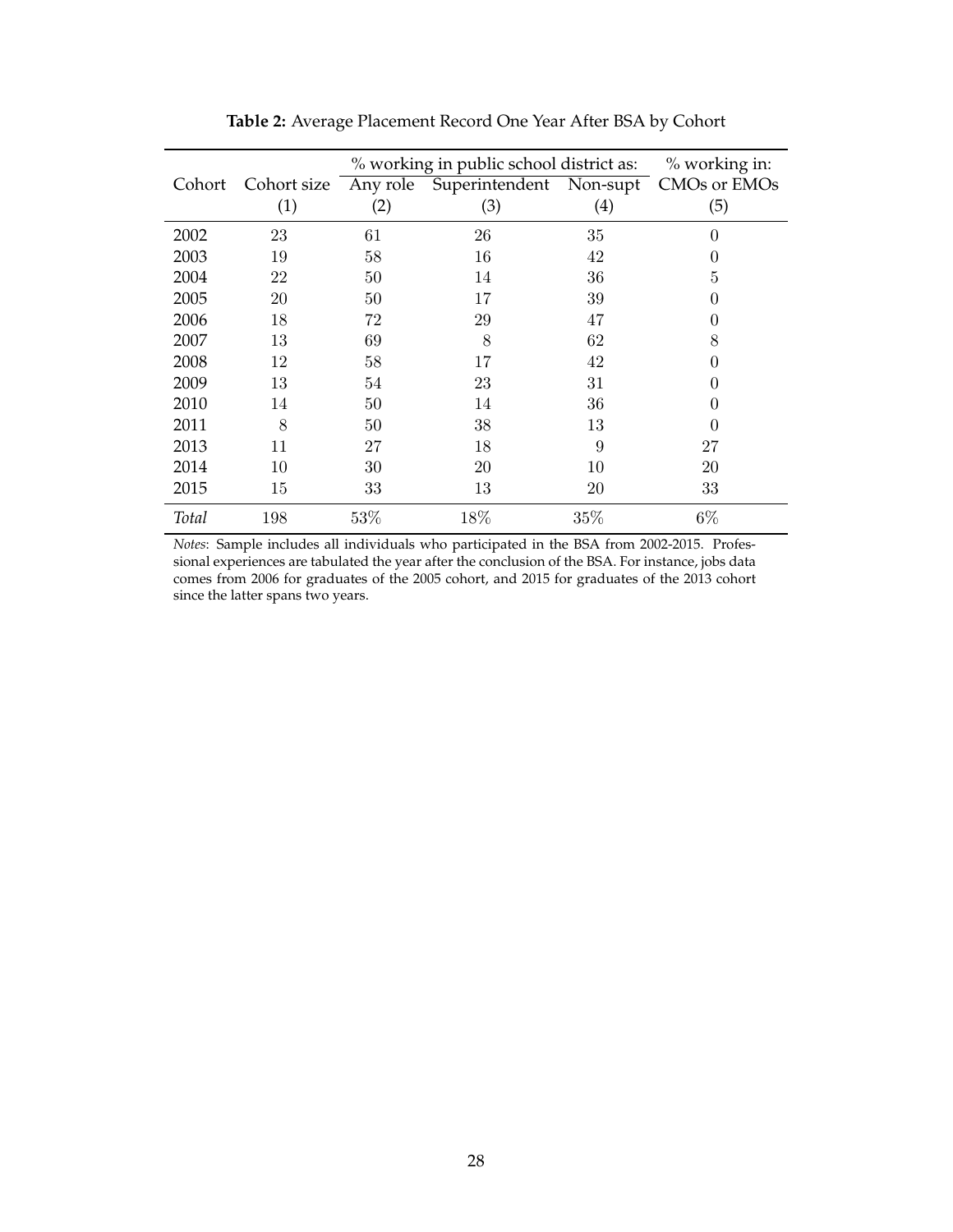|      | All districts | Top 300 | Top 100        |
|------|---------------|---------|----------------|
|      | (1)           | (2)     | (3)            |
| 2001 | 0             | 0       | 0              |
| 2002 | 7             | 3       | $\overline{2}$ |
| 2003 | 12            | 8       | 5              |
| 2004 | 17            | 12      | 7              |
| 2005 | 29            | 17      | 9              |
| 2006 | 41            | 24      | 12             |
| 2007 | 46            | 27      | 13             |
| 2008 | 55            | 34      | 15             |
| 2009 | 69            | 44      | 20             |
| 2010 | 73            | 46      | 20             |
| 2011 | 84            | 53      | 25             |
| 2012 | 93            | 56      | 27             |
| 2013 | 98            | 57      | 28             |
| 2014 | 102           | 57      | 28             |
| 2015 | 109           | 62      | 31             |

<span id="page-29-0"></span>**Table 3:** Cumulative Districts Led by Broad Superintendent

*Notes*: District-level sample in the first three columns tabulates the cumulative number of unique districts that ever hired a BSA-trained superintendent. Column (1) includes all districts while remaining columns restrict to the top 300 and 100 largest districts by enrollment, respectively.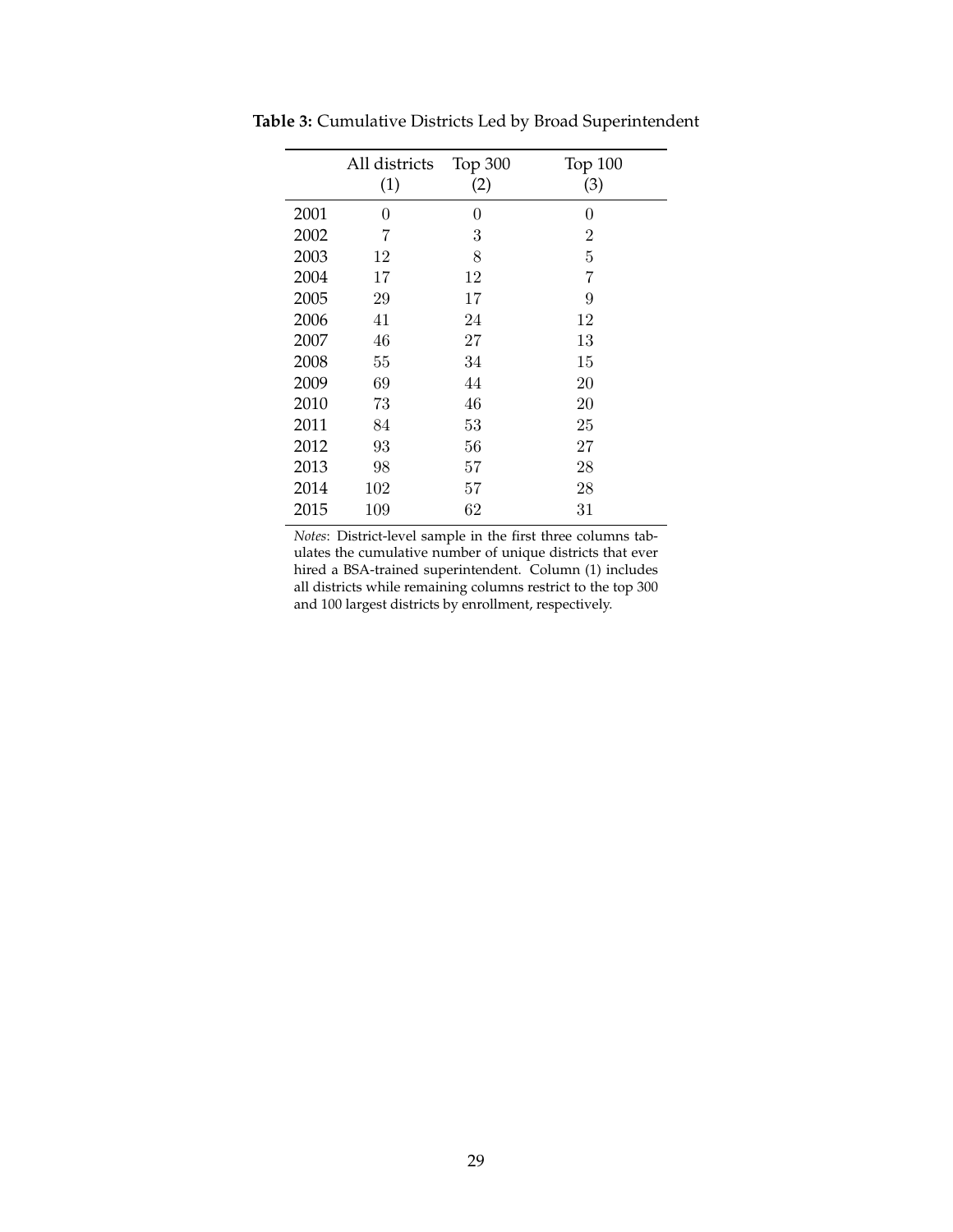<span id="page-30-0"></span>

|      | All districts |                | Top 300 districts |          | Top 100 districts |                |
|------|---------------|----------------|-------------------|----------|-------------------|----------------|
|      | Count (1000s) | $\%$           | Count (1000s)     | $\%$     | Count (1000s)     | $\%$           |
| 2001 | $\theta$      | $\overline{0}$ | $\theta$          | $\theta$ | 0                 | 0              |
| 2002 | 216           | 0              | 192               | 1        | 164               | $\overline{2}$ |
| 2003 | 476           | 1              | 454               | 3        | 363               | 3              |
| 2004 | 690           | 1              | 649               | 4        | 521               | 5              |
| 2005 | 1037          | $\overline{2}$ | 938               | 6        | 728               | 7              |
| 2006 | 1286          | 3              | 1127              |          | 860               | 8              |
| 2007 | 1360          | 3              | 1214              |          | 864               | 8              |
| 2008 | 1494          | 3              | 1349              | 8        | 842               | 8              |
| 2009 | 1895          | 4              | 1720              | 10       | 1119              | 11             |
| 2010 | 1543          | 3              | 1406              | 8        | 925               | 9              |
| 2011 | 2863          | 6              | 2674              | 16       | 2153              | 21             |
| 2012 | 2934          | 6              | 2754              | 16       | 2324              | 22             |
| 2013 | 2600          | 5              | 2403              | 14       | 2064              | 20             |
| 2014 | 2235          | 4              | 2112              | 13       | 1840              | 18             |
| 2015 | 1829          | 4              | 1686              | 10       | 1385              | 13             |

**Table 4:** Students Served by Broad Superintendent in Given Year

*Notes*: This table shows the total number of students in a given year served by BSAtrained superintendents, and the share of students relative to the total number of students in public schools. The second and third sets of columns restrict to the top 300 and 100 largest districts by enrollment, respectively.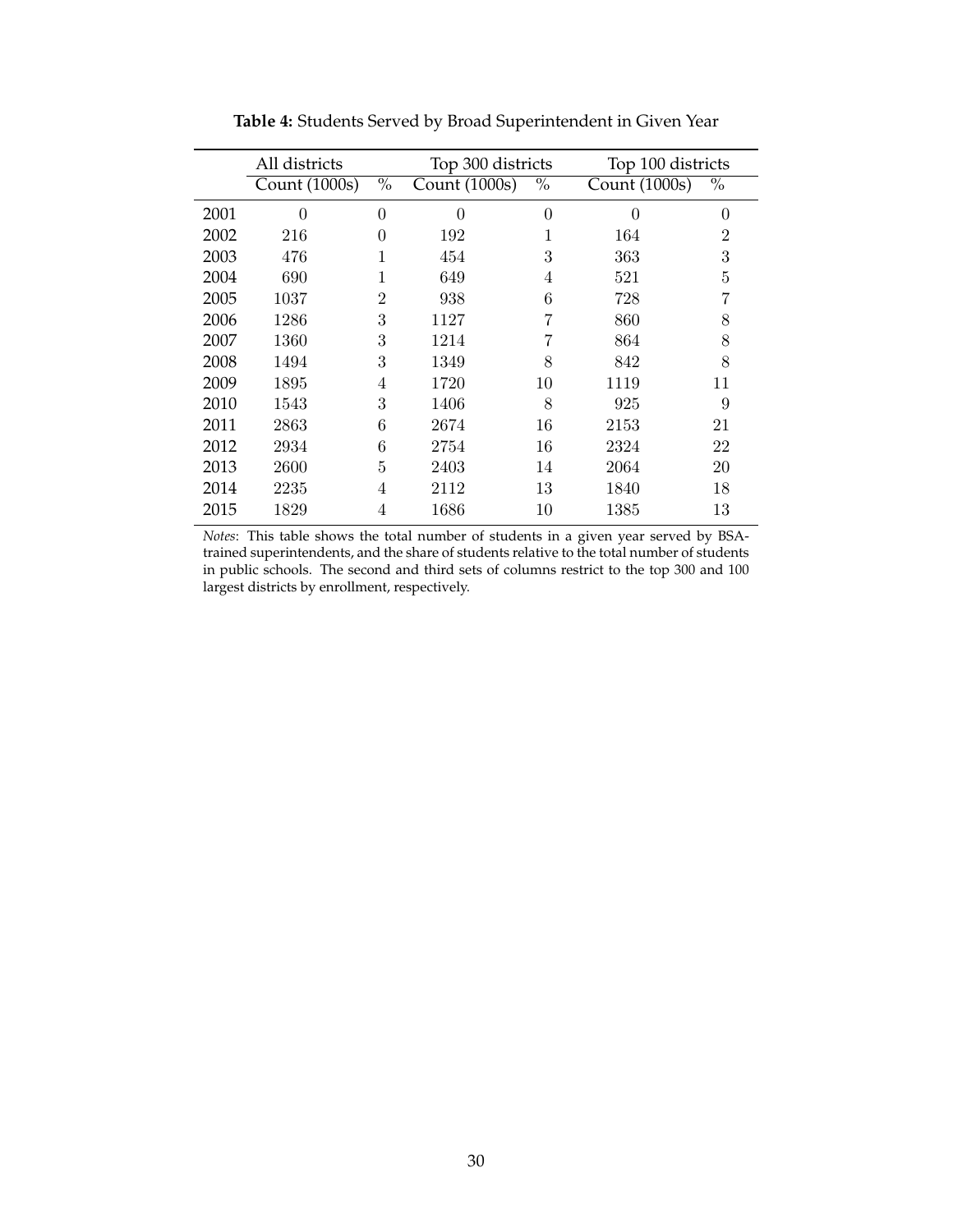<span id="page-31-0"></span>

|                                  | All    | <b>Broad</b>     | Non-Broad        | Difference |
|----------------------------------|--------|------------------|------------------|------------|
|                                  |        | <b>Districts</b> | <b>Districts</b> |            |
|                                  | (1)    | (2)              | (3)              | (4)        |
| <b>District characteristics:</b> |        |                  |                  |            |
| Student enrollment               | 55053  | 71094            | 50869            | 20225      |
|                                  | (4518) | (11704)          | (4787)           | (12576)    |
| Percent white                    | 0.42   | 0.30             | 0.46             | $-0.16***$ |
|                                  | (0.01) | (0.03)           | (0.02)           | (0.03)     |
| Percent Black                    | 0.25   | 0.34             | 0.22             | $0.11***$  |
|                                  | (0.01) | (0.03)           | (0.01)           | (0.03)     |
| Percent Hispanic                 | 0.26   | 0.30             | 0.25             | 0.05       |
|                                  | (0.01) | (0.03)           | (0.02)           | (0.03)     |
| Percent charter                  | 0.01   | 0.02             | 0.01             | 0.00       |
|                                  | (0.00) | (0.00)           | (0.00)           | (0.00)     |
| City                             | 0.57   | 0.69             | 0.54             | $0.16**$   |
|                                  | (0.03) | (0.06)           | (0.03)           | (0.07)     |
| Superintendent characteristics:  |        |                  |                  |            |
| Female                           | 0.23   | 0.28             | 0.22             | $0.06**$   |
|                                  | (0.01) | (0.03)           | (0.01)           | (0.03)     |
| White                            | 0.68   | 0.55             | 0.72             | $-0.18***$ |
|                                  | (0.02) | (0.04)           | (0.02)           | (0.04)     |
| <b>Black</b>                     | 0.21   | 0.32             | 0.17             | $0.15***$  |
|                                  | (0.02) | (0.04)           | (0.02)           | (0.04)     |
| Hispanic                         | 0.10   | 0.12             | 0.09             | 0.03       |
|                                  | (0.01) | (0.02)           | (0.01)           | (0.03)     |
| Tenure                           | 5.22   | 4.14             | 5.58             | $-1.45***$ |
|                                  | (0.13) | (0.17)           | (0.16)           | (0.24)     |

**Table 5:** District and Superintendent Attributes by District Broad Status

*Notes*: The sample consists of district-year observations from 1996-2015, and includes the largest 300 public school districts in enrollment as of 1996. Broad districts refer to those districts that ever hired a BSA-trained superintendent. Non-Broad districts refer to districts that never hired such a superintendent. The top panel uses district-year observations, while the bottom panel uses unique district-superintendent observations. There are 5,994 total observations in the top panel across the 300 largest districts, and 4,754 and 1,240 Broad and non-Broad observations, respectively. Observations for the top 300 largest districts for the bottom panel range from 1,277 to 1,434 observations. Note that the tenure variable is only computed for superintendents with completed tenures. \*\*\* p<0.01, \*\* p<0.05, \* p<0.1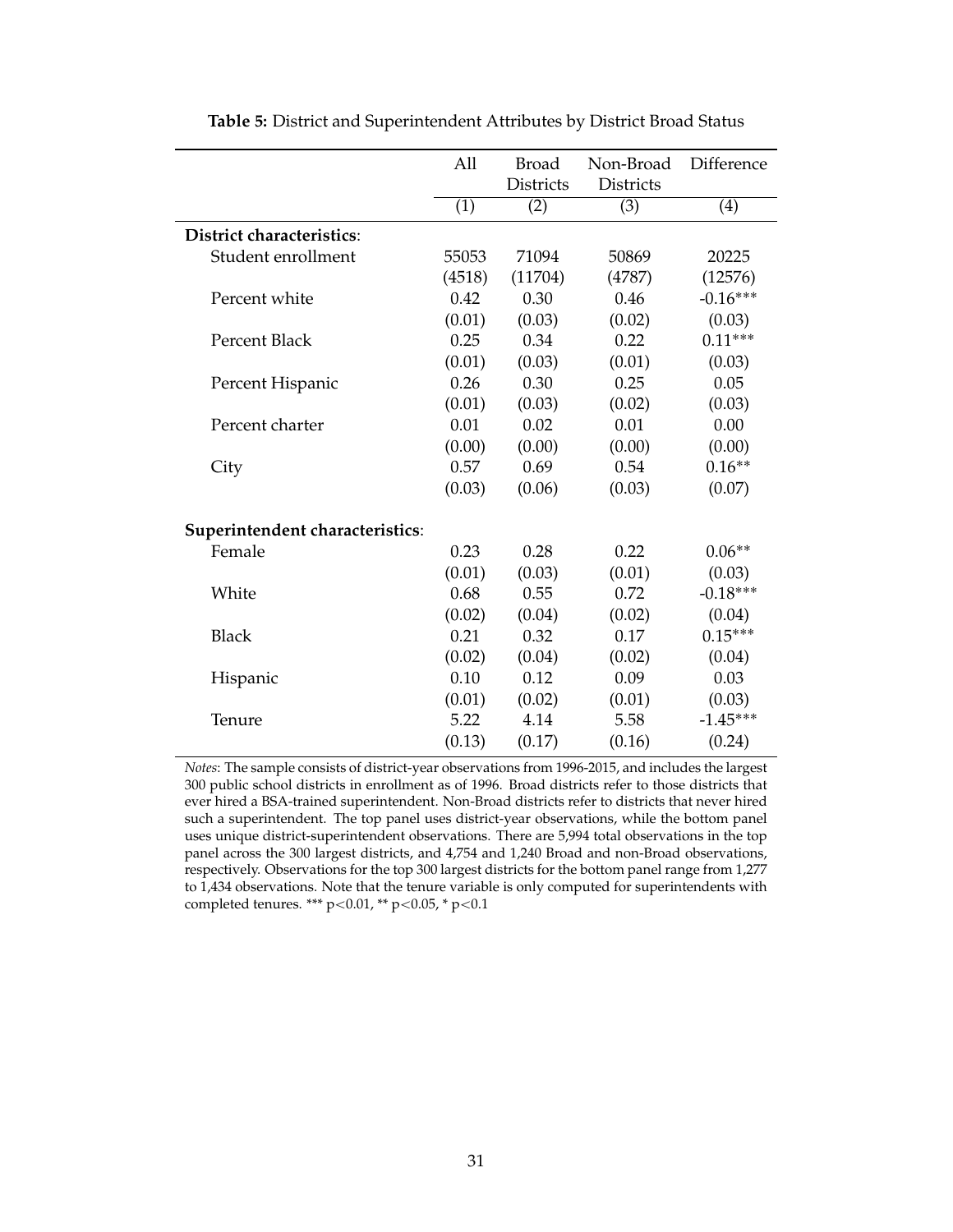|              | All    | Broad<br>Superintendents | Non-Broad<br>Superintendents | Difference        |
|--------------|--------|--------------------------|------------------------------|-------------------|
|              | (1)    | (2)                      | (3)                          | $\left( 4\right)$ |
| Female       | 0.28   | 0.35                     | 0.26                         | 0.09              |
|              | (0.03) | (0.05)                   | (0.03)                       | (0.05)            |
| White        | 0.55   | 0.41                     | 0.58                         | $-0.17***$        |
|              | (0.04) | (0.06)                   | (0.04)                       | (0.06)            |
| <b>Black</b> | 0.32   | 0.41                     | 0.30                         | $0.12**$          |
|              | (0.04) | (0.06)                   | (0.04)                       | (0.05)            |
| Hispanic     | 0.12   | 0.13                     | 0.11                         | 0.02              |
|              | (0.02) | (0.04)                   | (0.02)                       | (0.04)            |
| Tenure       | 4.14   | 3.53                     | 4.28                         | $-0.75***$        |
|              | (0.17) | (0.25)                   | (0.19)                       | (0.28)            |

<span id="page-32-0"></span>**Table 6:** Broad and Non-Broad Superintendent Attributes in Broad Districts

*Notes*: The sample consists of unique district-superintendent observations from 1996- 2015. The sample only includes the 62 top-300 public school districts that ever hired a BSA-trained superintendent. There are 355 observations or unique district-spell combinations with non-missing gender data, 349 observations with non-missing race data, and 323 observations for tenure since this variable is only computed for superintendents with completed tenures. \*\*\* p<0.01, \*\* p<0.05, \* p<0.1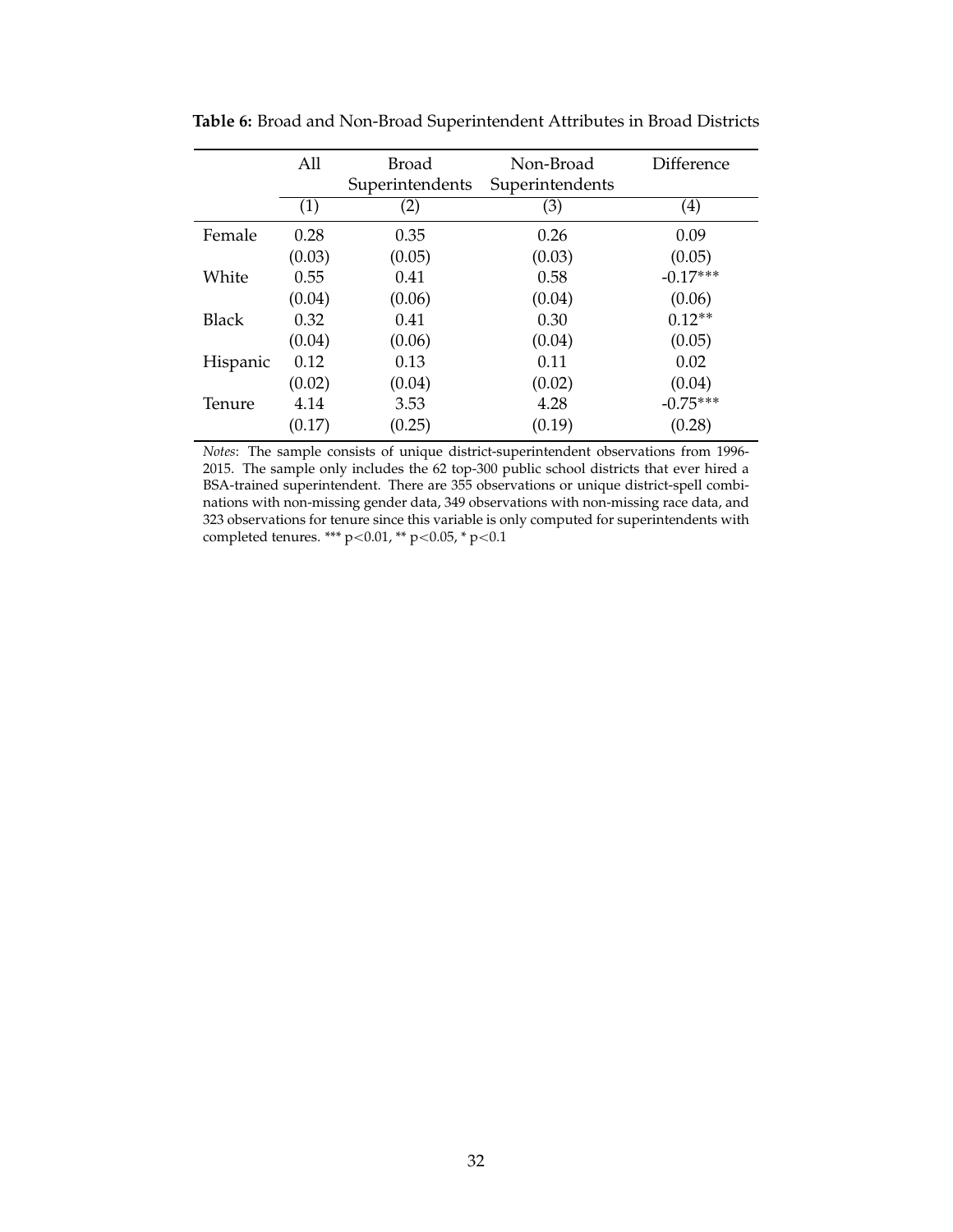|                                  | Log(Charter enrollment) |          |           |         | Log(Total charters) |          |
|----------------------------------|-------------------------|----------|-----------|---------|---------------------|----------|
|                                  | (1)                     | (2)      | (3)       | (4)     | (5)                 | (6)      |
| <b>Broad</b> hire                | 0.138                   |          | $-0.022$  | 0.095   |                     | 0.002    |
|                                  | (0.100)                 |          | (0.092)   | (0.071) |                     | (0.066)  |
| Year of Broad hire               |                         | $-0.010$ |           |         | 0.015               |          |
|                                  |                         | (0.092)  |           |         | (0.060)             |          |
| 1 year after Broad hire          |                         | 0.034    |           |         | 0.043               |          |
|                                  |                         | (0.094)  |           |         | (0.066)             |          |
| 2 years after Broad hire         |                         | 0.091    |           |         | 0.061               |          |
|                                  |                         | (0.102)  |           |         | (0.075)             |          |
| 3 years after Broad hire         |                         | 0.161    |           |         | 0.076               |          |
|                                  |                         | (0.103)  |           |         | (0.077)             |          |
| 4 or more years after Broad hire |                         | $0.234*$ |           |         | $0.158*$            |          |
|                                  |                         | (0.132)  |           |         | (0.094)             |          |
| Years since Broad hire           |                         |          | $0.063**$ |         |                     | $0.037*$ |
|                                  |                         |          | (0.030)   |         |                     | (0.022)  |

<span id="page-33-0"></span>**Table 7:** Estimated Effects of Broad Superintendents on Charter Schools and Enrollment

*Notes*: The sample consists of district-year observations from 1998-2015. The panel begins in 1998 because this is the earliest year in which the Common Core of Data starts collecting data on charter schools. Note that there are a total of 5,394 observations covering the largest 300 public school districts by enrollment. Six observations are missing because the Memphis City School District and Shelby County School District merged and seceded during the final three years. Broad hire is an indicator variable that assumes a value of 1 for the year of Broad superintendent hire and all ensuing years. Years since Broad hire is 0 for the year of Broad hire and up to 4 for 4 or more years after the Broad hire. All models include district and year fixed effects. Standard errors are clustered at the district level. \*\*\* p<0.01, \*\* p<0.05, \*  $p<0.1$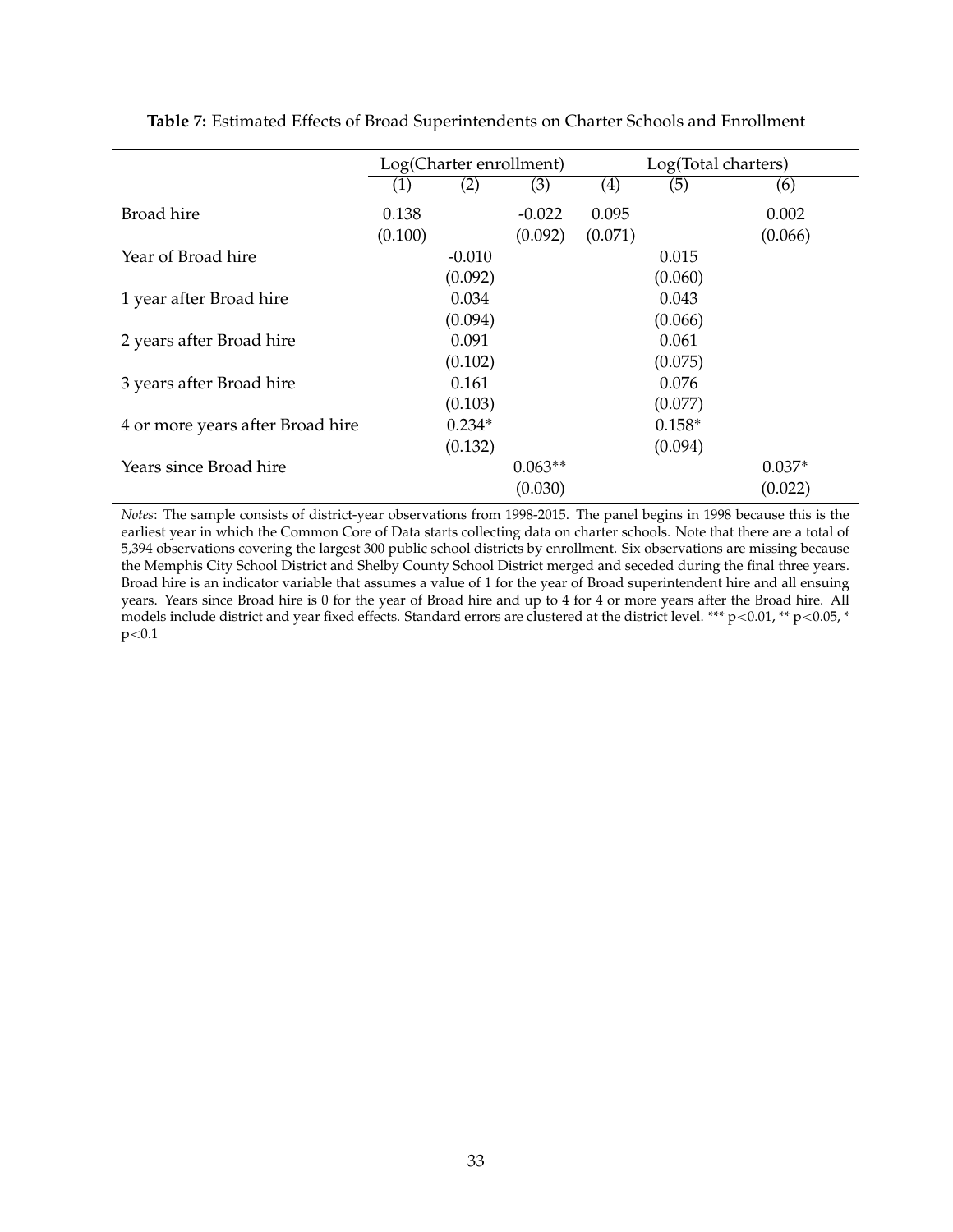|                                  | Log(No. closed) |          |          |  |  |  |
|----------------------------------|-----------------|----------|----------|--|--|--|
|                                  | (1)             | (2)      | (3)      |  |  |  |
| <b>Broad</b> hire                | $-0.018$        |          | $-0.012$ |  |  |  |
|                                  | (0.026)         |          | (0.043)  |  |  |  |
| Year of Broad hire               |                 | $-0.046$ |          |  |  |  |
|                                  |                 | (0.055)  |          |  |  |  |
| 1 year after Broad hire          |                 | $-0.015$ |          |  |  |  |
|                                  |                 | (0.062)  |          |  |  |  |
| 2 years after Broad hire         |                 | 0.052    |          |  |  |  |
|                                  |                 | (0.074)  |          |  |  |  |
| 3 years after Broad hire         |                 | $-0.014$ |          |  |  |  |
|                                  |                 | (0.060)  |          |  |  |  |
| 4 or more years after Broad hire |                 | $-0.031$ |          |  |  |  |
|                                  |                 | (0.038)  |          |  |  |  |
| Years since Broad hire           |                 |          | $-0.002$ |  |  |  |
|                                  |                 |          | (0.014)  |  |  |  |

<span id="page-34-0"></span>**Table 8:** Estimated Effects of Broad Superintendents on School Closures

*Notes*: The sample consists of district-year observations from 1998-2015. There are a total of 5,394 observations covering the largest 300 public school districts by enrollment. Six observations are missing due to Memphis City and Shelby County School Districts merging and seceding. Broad hire is an indicator variable that assumes a value of 1 for the year of Broad superintendent hire and all ensuing years. Years since Broad hire is 0 for the year of Broad hire and up to 4 for 4 or more years after the Broad hire. All models include district and year fixed effects. Standard errors are clustered at the district level. \*\*\* p<0.01, \*\* p<0.05, \* p<0.1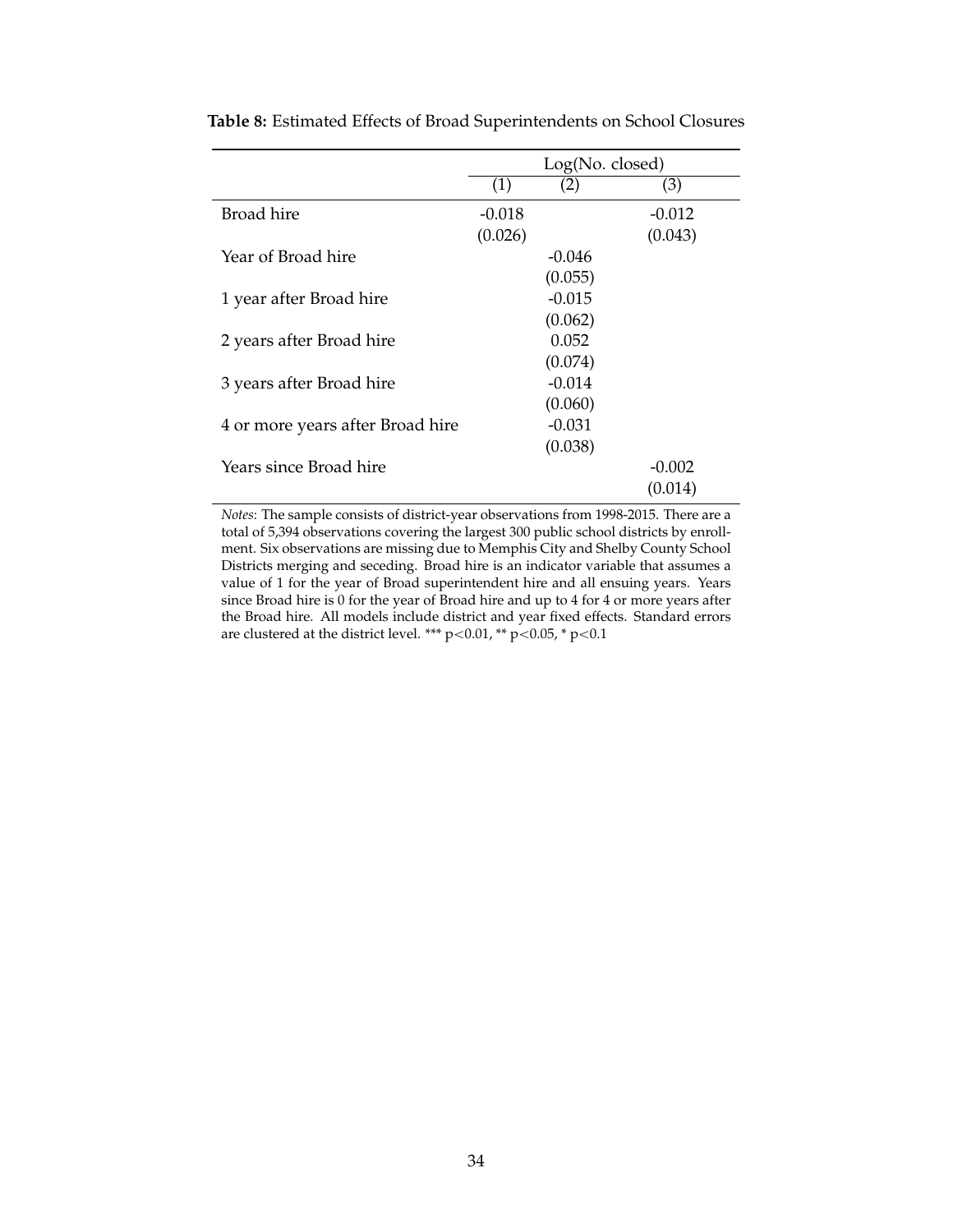<span id="page-35-0"></span>

|                                  |                      | Per pupil exp.: total current    |                         | Per pupil exp.: instruction |                                 |                            |
|----------------------------------|----------------------|----------------------------------|-------------------------|-----------------------------|---------------------------------|----------------------------|
|                                  | (1)                  | (2)                              | (3)                     | (4)                         | (5)                             | (6)                        |
| <b>Broad</b> hire                | 132.605<br>(267.550) |                                  | $-167.278$<br>(285.263) | 21.648<br>(94.052)          |                                 | 68.766<br>(118.729)        |
| Year of Broad hire               |                      | 63.255<br>(293.274)              |                         |                             | 183.069<br>(147.621)            |                            |
| 1 year after Broad hire          |                      | $-137.953$<br>(270.055)          |                         |                             | $-22.830$<br>(103.649)          |                            |
| 2 years after Broad hire         |                      | $-128.882$<br>(276.880)          |                         |                             | $-56.040$<br>(108.279)          |                            |
| 3 years after Broad hire         |                      | $-12.016$<br>(264.693)           |                         |                             | $-47.198$<br>(94.214)           |                            |
| 4 or more years after Broad hire |                      | 412.147                          |                         |                             | 25.676                          |                            |
| Years since Broad hire           |                      | (342.526)                        | 122.270<br>(81.396)     |                             | (114.194)                       | $-19.211$<br>(32.641)      |
|                                  |                      | Per pupil exp.: support services |                         |                             | Per pupil exp.: capital outlays |                            |
|                                  | (7)                  | (8)                              | (9)                     | (10)                        | (11)                            | (12)                       |
| <b>Broad</b> hire                | 82.009<br>(85.354)   |                                  | 9.615<br>(80.935)       | $-115.196$<br>(93.360)      |                                 | $-369.769***$<br>(124.065) |
| Year of Broad hire               |                      | 32.404<br>(69.294)               |                         |                             | $-262.414**$<br>(113.156)       |                            |
| 1 year after Broad hire          |                      | 23.579<br>(81.487)               |                         |                             | $-264.398**$<br>(123.811)       |                            |
| 2 years after Broad hire         |                      | 40.565<br>(96.421)               |                         |                             | $-294.243***$<br>(109.857)      |                            |
| 3 years after Broad hire         |                      | 111.551                          |                         |                             | $-218.191*$                     |                            |
| 4 or more years after Broad hire |                      | (99.059)<br>130.568              |                         |                             | (123.108)<br>103.662            |                            |
| Years since Broad hire           |                      | (110.954)                        | 29.517<br>(25.567)      |                             | (129.901)                       | 103.796**<br>(40.283)      |

| Table 9: Estimated Effects of Broad Superintendents on Expenditure Outcomes |  |  |  |
|-----------------------------------------------------------------------------|--|--|--|
|-----------------------------------------------------------------------------|--|--|--|

*Notes*: The sample consists of district-year observations from 1997-2014. We restrict to these years due to availability of F-33 data. There are a total of 5,395 observations covering the largest 300 public school districts by enrollment. Missing observations are due to Memphis City and Shelby County School Districts merging and seceding. Broad hire is an indicator variable that assumes a value of 1 for the year of Broad superintendent hire and all ensuing years. Years since Broad hire is 0 for the year of Broad hire and up to 4 for 4 or more years after the Broad hire. All models include district and year fixed effects. Standard errors are clustered at the district level. \*\*\* p<0.01, \*\* p<0.05, \* p<0.1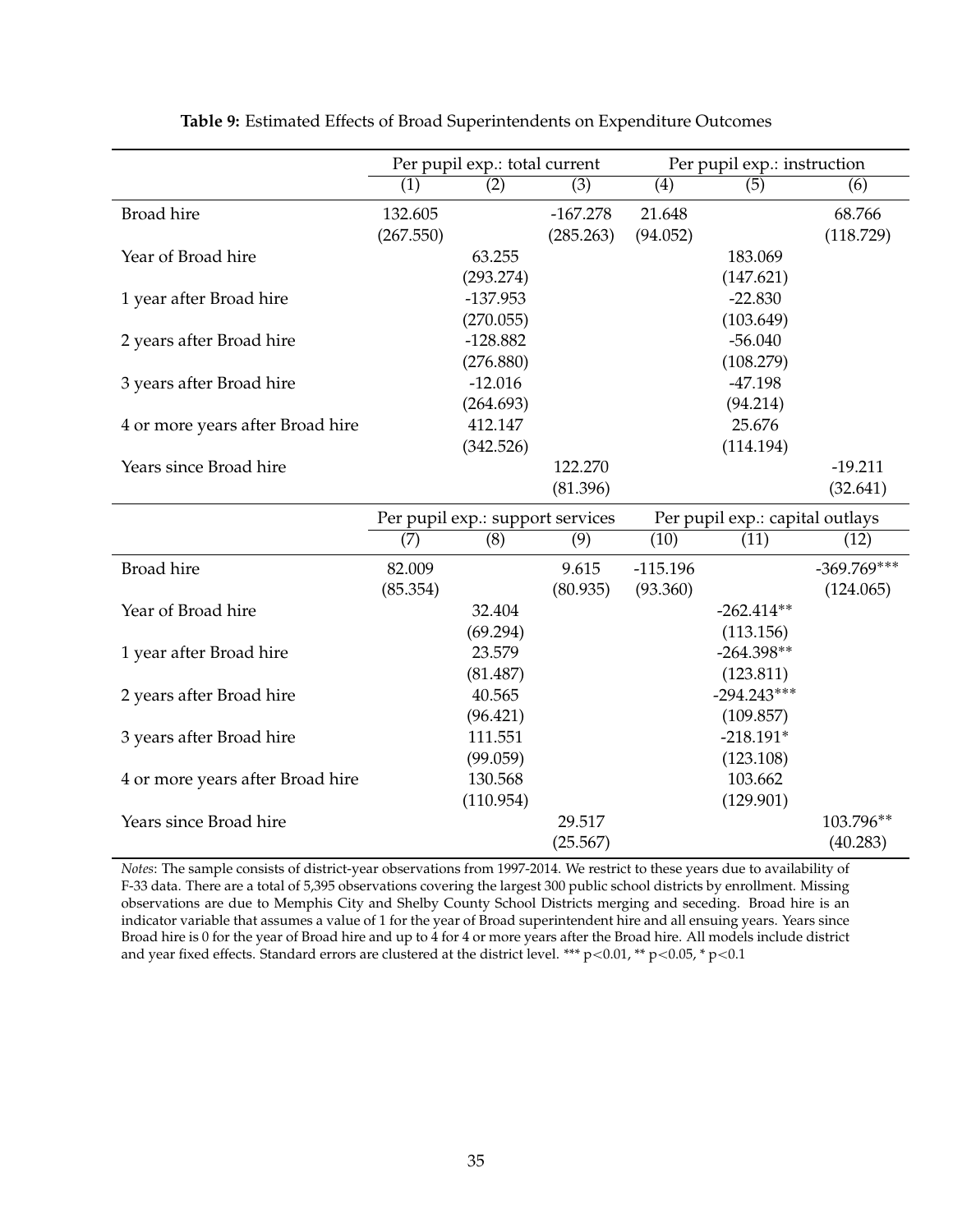|                                  | Ratio: Grade 12 to 8 enrollment |         |          | Ratio: Grade 12 to 10 enrollment |          |          |
|----------------------------------|---------------------------------|---------|----------|----------------------------------|----------|----------|
|                                  | (1)                             | (2)     | (3)      | (4)                              | (5)      | (6)      |
| <b>Broad</b> hire                | 0.008                           |         | $-0.000$ | $-0.005$                         |          | $-0.010$ |
|                                  | (0.016)                         |         | (0.015)  | (0.013)                          |          | (0.012)  |
| Year of Broad hire               |                                 | 0.003   |          |                                  | $-0.011$ |          |
|                                  |                                 | (0.014) |          |                                  | (0.012)  |          |
| 1 year after Broad hire          |                                 | 0.003   |          |                                  | $-0.008$ |          |
|                                  |                                 | (0.015) |          |                                  | (0.012)  |          |
| 2 years after Broad hire         |                                 | 0.004   |          |                                  | $-0.002$ |          |
|                                  |                                 | (0.016) |          |                                  | (0.013)  |          |
| 3 years after Broad hire         |                                 | 0.002   |          |                                  | $-0.008$ |          |
|                                  |                                 | (0.017) |          |                                  | (0.014)  |          |
| 4 or more years after Broad hire |                                 | 0.014   |          |                                  | $-0.002$ |          |
|                                  |                                 | (0.021) |          |                                  | (0.018)  |          |
| Years since Broad hire           |                                 |         | 0.003    |                                  |          | 0.002    |
|                                  |                                 |         | (0.005)  |                                  |          | (0.005)  |

<span id="page-36-0"></span>**Table 10:** Estimated Effects of Broad Superintendents on High School Completion Outcomes

*Notes*: The sample consists of district-year observations from 1996-2015. It covers the largest 300 public school districts by enrollment. There are 5,543 observations in the first three columns and 5,623 observations in the final three columns. We observe fewer than 6000 observations due to missing data from 23 districts for the grade 12 to 8 enrollment outcome and missing data from 19 districts for the grade 12 to 10 enrollment outcome. Broad hire is an indicator variable that assumes a value of 1 for the year of Broad superintendent hire and all ensuing years. Years since Broad hire is 0 for the year of Broad hire and up to 4 for 4 or more years after the Broad hire. All models include district and year fixed effects. Standard errors are clustered at the district level. \*\*\*  $p<0.01$ , \*\*  $p<0.05$ , \*  $p<0.1$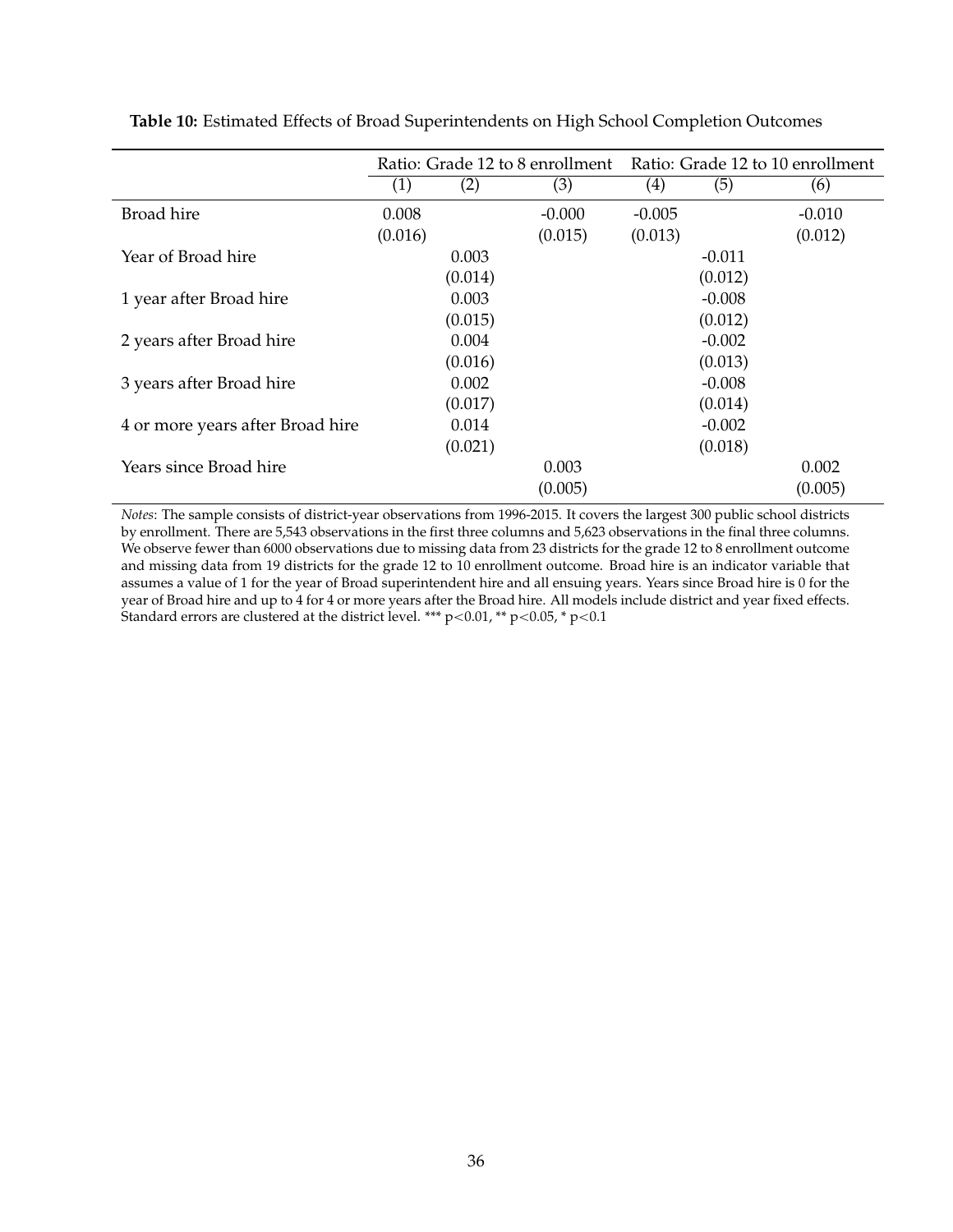<span id="page-37-0"></span>

**Figure 1:** Estimated Effects of Broad Superintendents on Charter Outcomes

*Note:* The figure shows coefficients corresponding to leading and lagged years relative to Broad superintendent hire. The reference category includes 6 or more years prior to the Broad hire as well as control districts that never hired a Broad superintendent. Results correspond to Table [A5.](#page-47-0) The figures are computed using geographic local education agencies, such that enrollment counts take into consideration charter schools located within the same catchment area but are managed under a different LEA code in CCD data.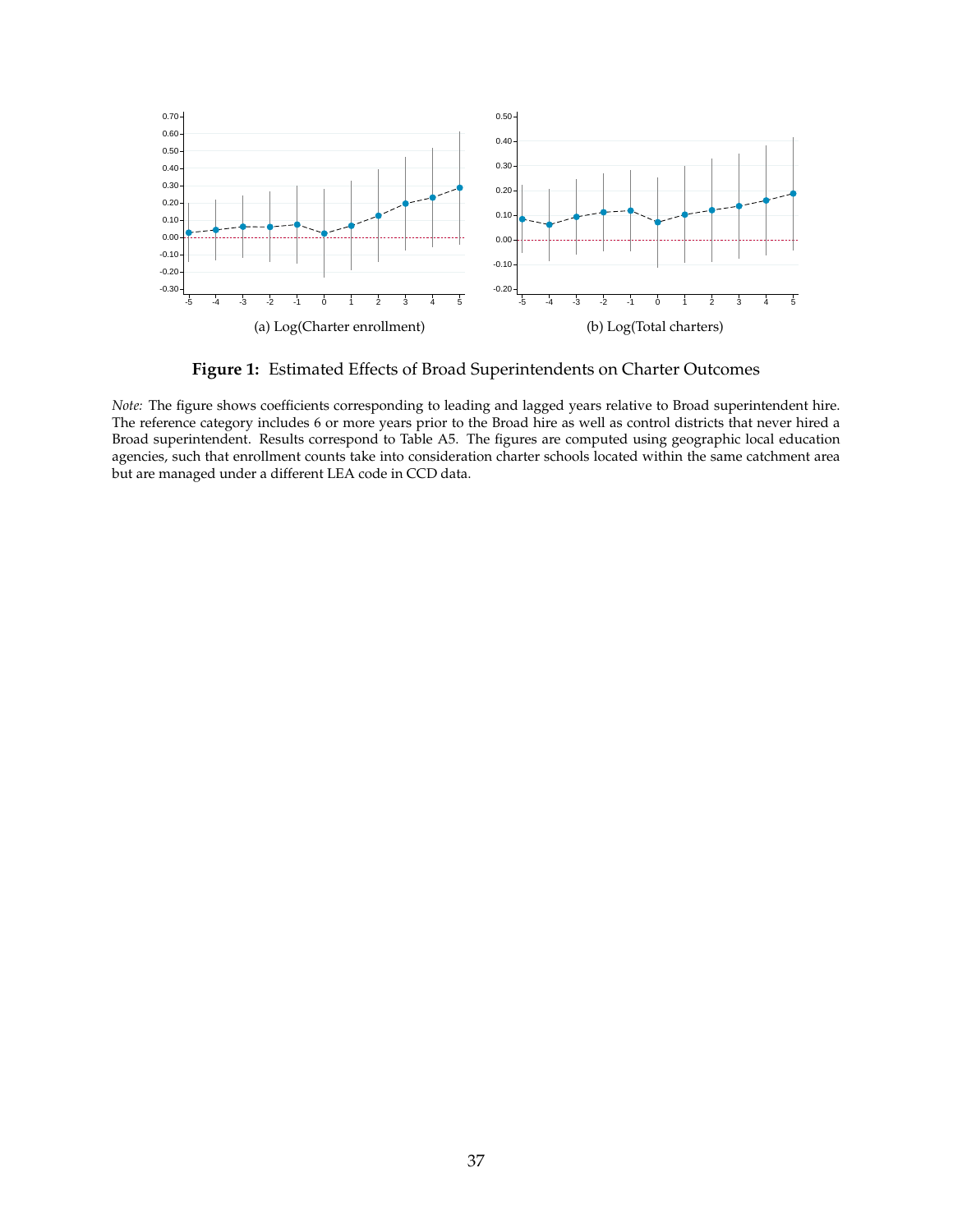<span id="page-38-0"></span>

**Figure 2:** Estimated Effects of Broad Superintendents on School Closures

*Note:* The figure shows coefficients corresponding to leading and lagged years relative to Broad superintendent hire. The reference category includes 6 or more years prior to the Broad hire as well as control districts that never hired a Broad superintendent. Results correspond to Table [A6.](#page-48-0) Note that schools are defined as non-charter public schools.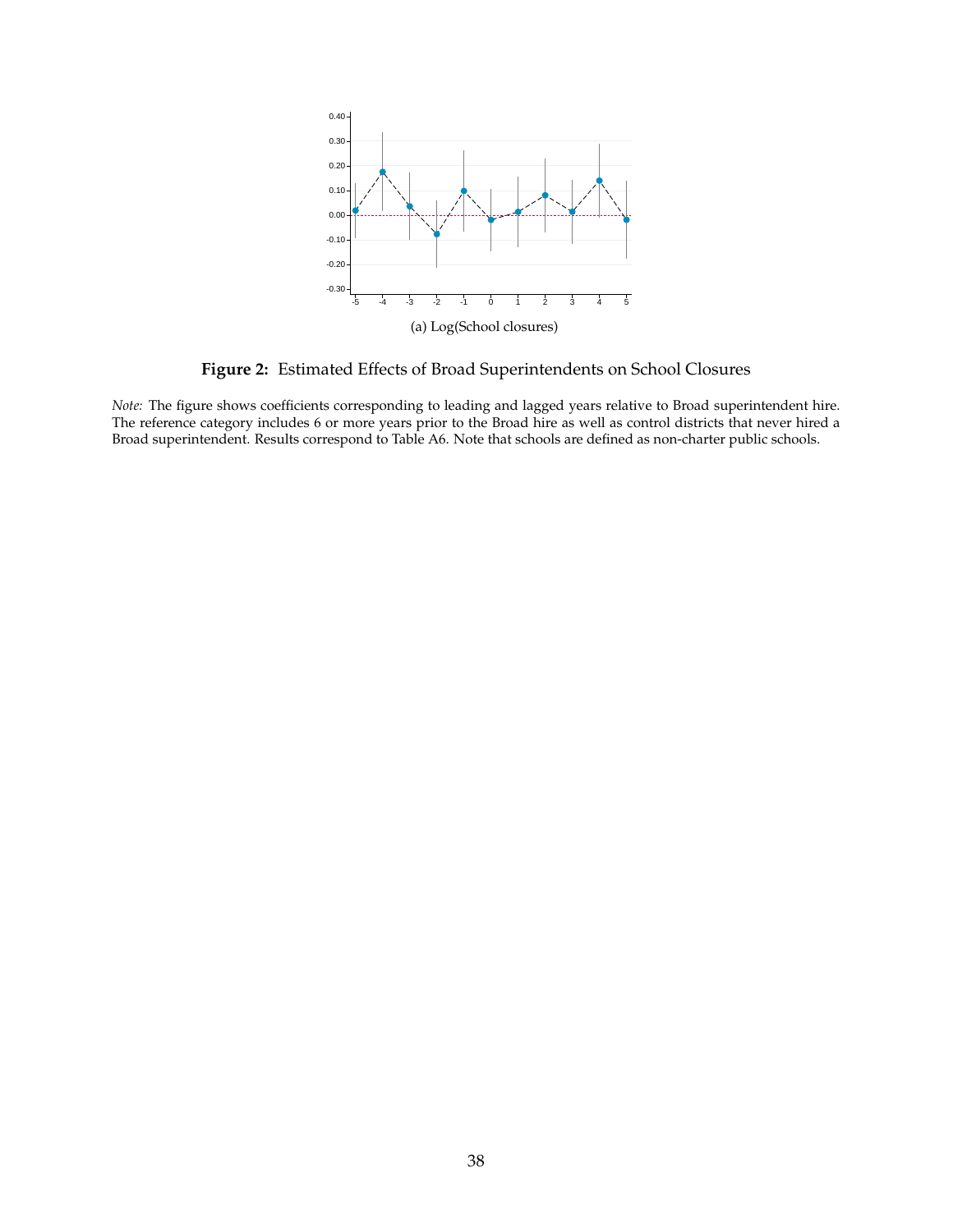<span id="page-39-0"></span>

**Figure 3:** Estimated Effects of Broad Superintendents on Expenditure Outcomes

*Note:* The figure shows coefficients corresponding to leading and lagged years relative to Broad superintendent hire. The reference category includes 6 or more years prior to the Broad hire as well as control districts that never hired a Broad superintendent. Expenditure outcomes are expressed in 2015 constant dollars. Results correspond to Table [A7.](#page-49-0)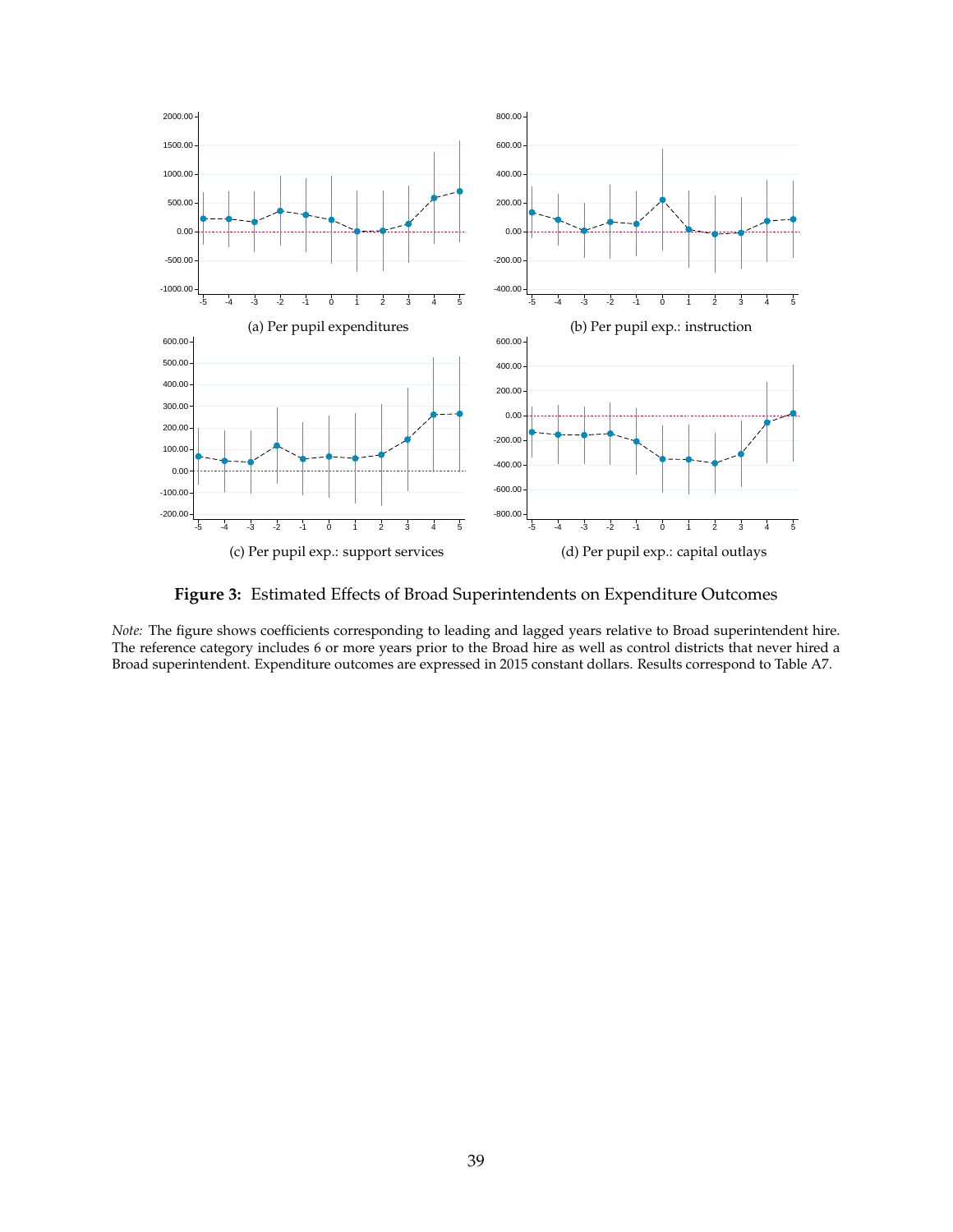<span id="page-40-0"></span>

**Figure 4:** Estimated Effects of Broad Superintendents on Completion Outcomes

*Note:* The figure shows coefficients corresponding to leading and lagged years relative to Broad superintendent hire. The reference category includes 6 or more years prior to the Broad hire as well as control districts that never hired a Broad superintendent. Results correspond to Table [A8.](#page-50-0)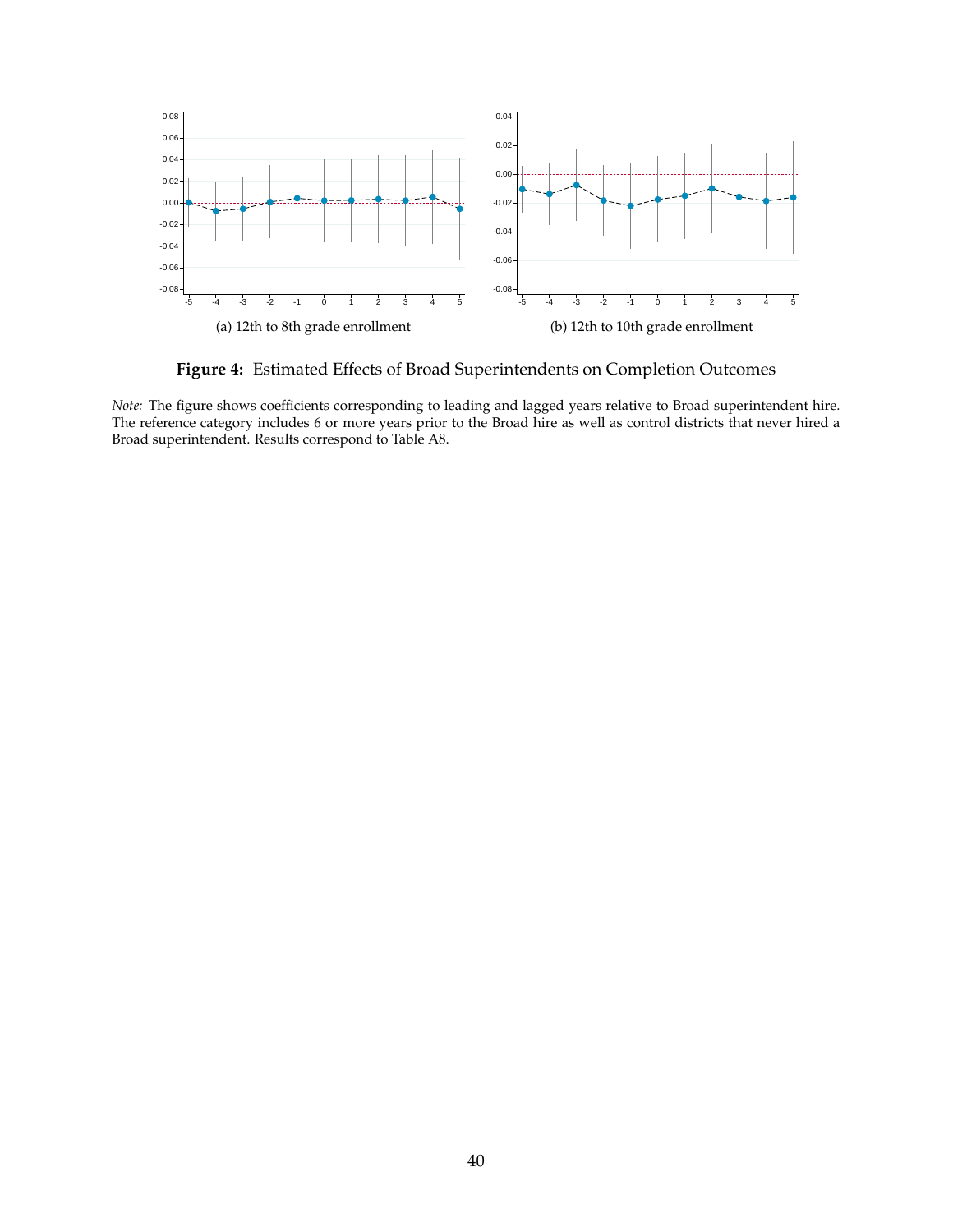<span id="page-41-0"></span>

**Figure 5:** Estimated Effects of Broad Superintendents on Enrollment Outcomes

*Note:* The figure shows coefficients corresponding to leading and lagged years relative to Broad superintendent hire. The reference category includes 6 or more years prior to the Broad hire as well as control districts that never hired a Broad superintendent. Results correspond to Table [A9.](#page-51-0)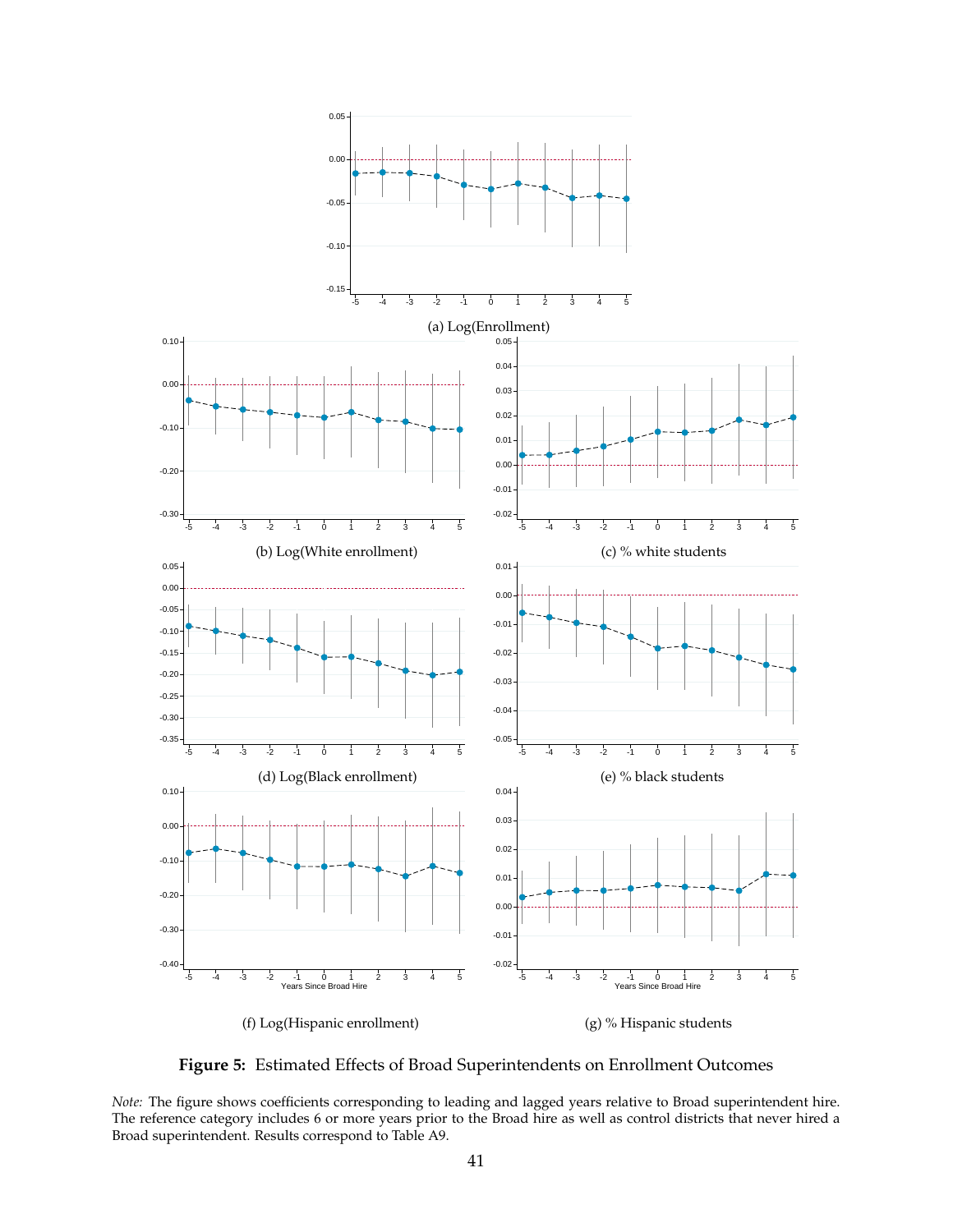| Year  | Count |  |
|-------|-------|--|
| 2002  | 23    |  |
| 2003  | 19    |  |
| 2004  | 22    |  |
| 2005  | 20    |  |
| 2006  | 18    |  |
| 2007  | 13    |  |
| 2008  | 12    |  |
| 2009  | 13    |  |
| 2010  | 14    |  |
| 2011  | 8     |  |
| 2012  |       |  |
| 2013  | 11    |  |
| 2014  | 10    |  |
| 2015  | 15    |  |
| Total | 198   |  |

<span id="page-42-0"></span>**Table A1:** Broad Leadership Program Cohorts

*Notes*: The sample includes all individuals observed participating in the BSA from 2002-2015. There are a total of 198 participants whose information was included in press releases announcing each cohort and the Broad Center website.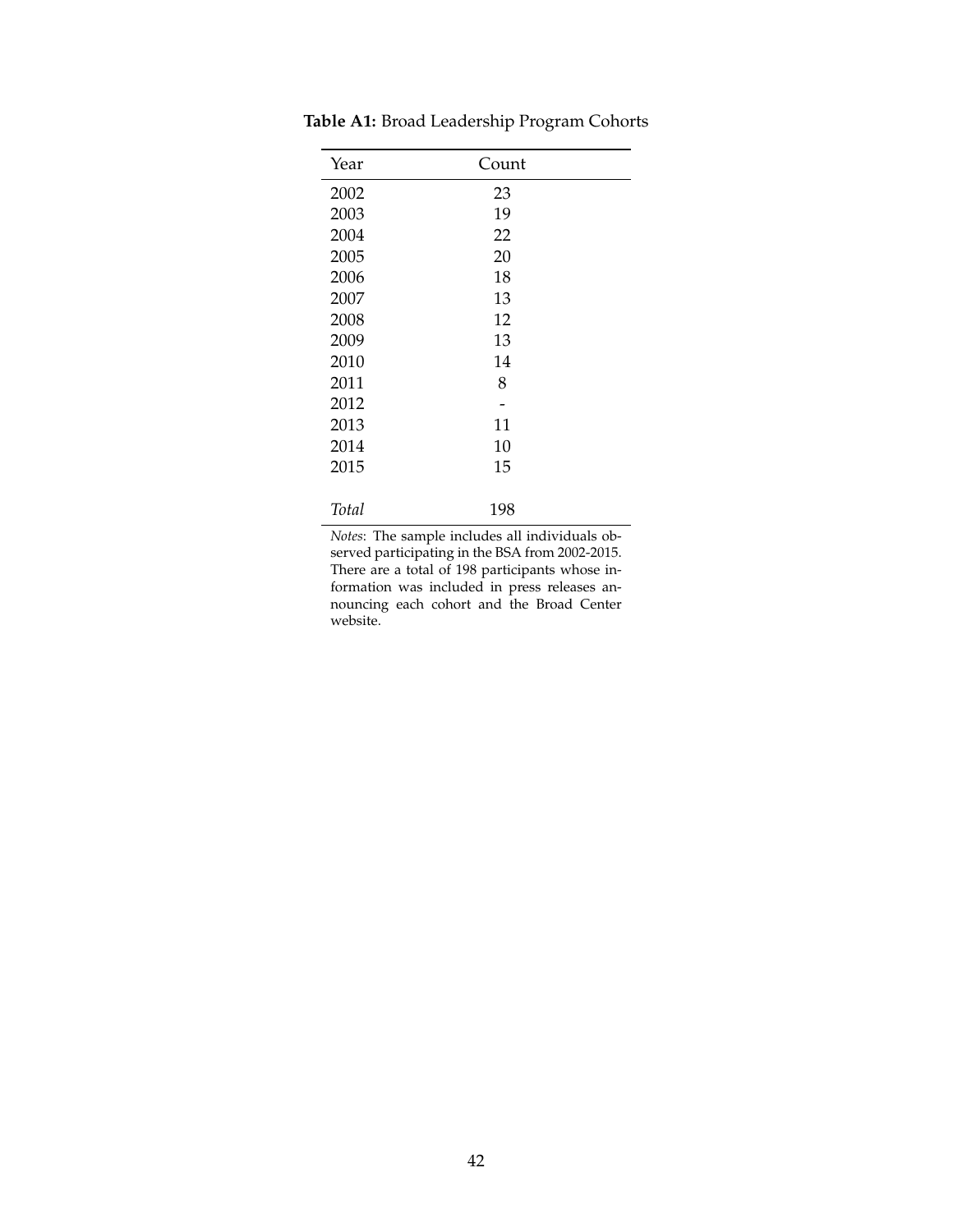<span id="page-43-0"></span>

| Name of education agency            | Size rank      | Enrollment |
|-------------------------------------|----------------|------------|
| Albuquerque Public Schools          | 32             | 88119      |
| Aurora Joint District No. 28 of     | 187            | 33831      |
| Broward                             | 5              | 258214     |
| Boston                              | 52             | 53358      |
| Capistrano Unified                  | 118            | 48692      |
| Charleston 01                       | 97             | 44109      |
| Charlotte-Mecklenburg Schools       | 25             | 128789     |
| Chino Valley Unified                | 184            | 31553      |
| Christina School District           | 294            | 16428      |
| Clayton County                      | 105            | 50204      |
| Clovis Unified                      | 164            | 38002      |
| Cobb County                         | 30             | 102034     |
| Compton Unified                     | 185            | 32435      |
| Dallas ISD                          | 11             | 159445     |
| Duval                               | 17             | 126662     |
| DeKalb County                       | 26             | 98086      |
| Durham Public Schools               | 183            | 31260      |
| East Baton Rouge Parish             | 62             | 42307      |
| Fort Bend ISD                       | 82             | 67014      |
| Fort Worth ISD                      | 36             | 80336      |
| Fairfield-Suisun Unified            | 289            | 23377      |
| Fort Wayne Community Schools        | 155            | 31320      |
| <b>Fulton County</b>                | 57             | 88299      |
| Houston ISD                         | 6              | 208919     |
| Huntsville City                     | 234            | 21530      |
| Jersey City School District         | 182            | 25662      |
| Kansas City                         | 285            | 19830      |
| Knox County                         | 72             | 55535      |
| Los Angeles Unified                 | $\overline{2}$ | 660250     |
| Minneapolis Public School District. | 88             | 40511      |
| Montgomery County                   | 131            | 31985      |
| Newark Public School District       | 107            | 32602      |
| Oklahoma City                       | 113            | 40727      |
| Omaha Public Schools                | 92             | 51132      |
| Oakland Unified                     | 66             | 50308      |
| Ontario-Montclair                   | 241            | 22560      |
| Palm Beach                          | 13             | 189145     |
| Paterson Public School District     | 248            | 24148      |
| Philadelphia City SD                | 7              | 138219     |
| Pittsburgh SD                       | 120            | 32255      |
| Pomona Unified                      | 163            | 30521      |
| Prince George's County Public Sc    | 18             | 131014     |
| Providence                          | 246            | 27580      |
| Richmond City                       | 207            | 23177      |
| Rochester City School District      | 137            | 32711      |
| Rockford SD 205                     | 197            | 28893      |
| San Antonio ISD                     | 54             | 53069      |
| <b>SD U-46</b>                      | 147            | 40048      |
| St. Louis City                      | 104            | 38235      |
| St. Paul Public School District     | 100            | 38096      |
| Syracuse City School District       | 281            | 20259      |

**Table A2:** Largest Districts with Broad-Trained Superintendents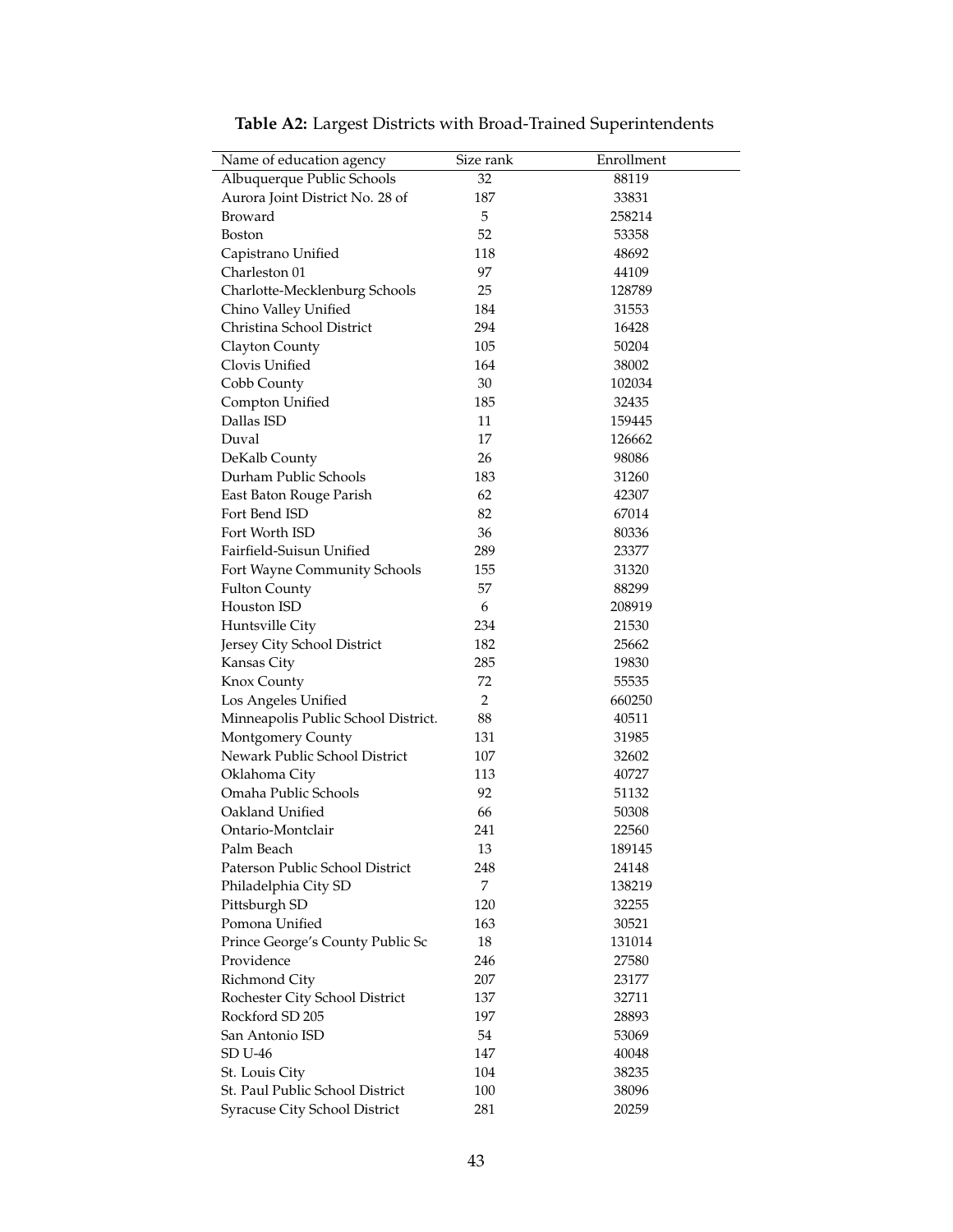| 73  | 47445  |
|-----|--------|
| 150 | 32976  |
| 70  | 57145  |
| 48  | 77267  |
| 81  | 45581  |
| 247 | 25294  |
| 106 | 39224  |
| 216 | 29621  |
| 37  | 75888  |
| 77  | 64744  |
| 31  | 146663 |
|     |        |

*Notes*: The list contains 62 districts from the largest 300 districts that ever hired a Broad-trained superintendent. District size rank is based on enrollment size in 1996. Enrollment is given for the initial year of Broad superintendent hire.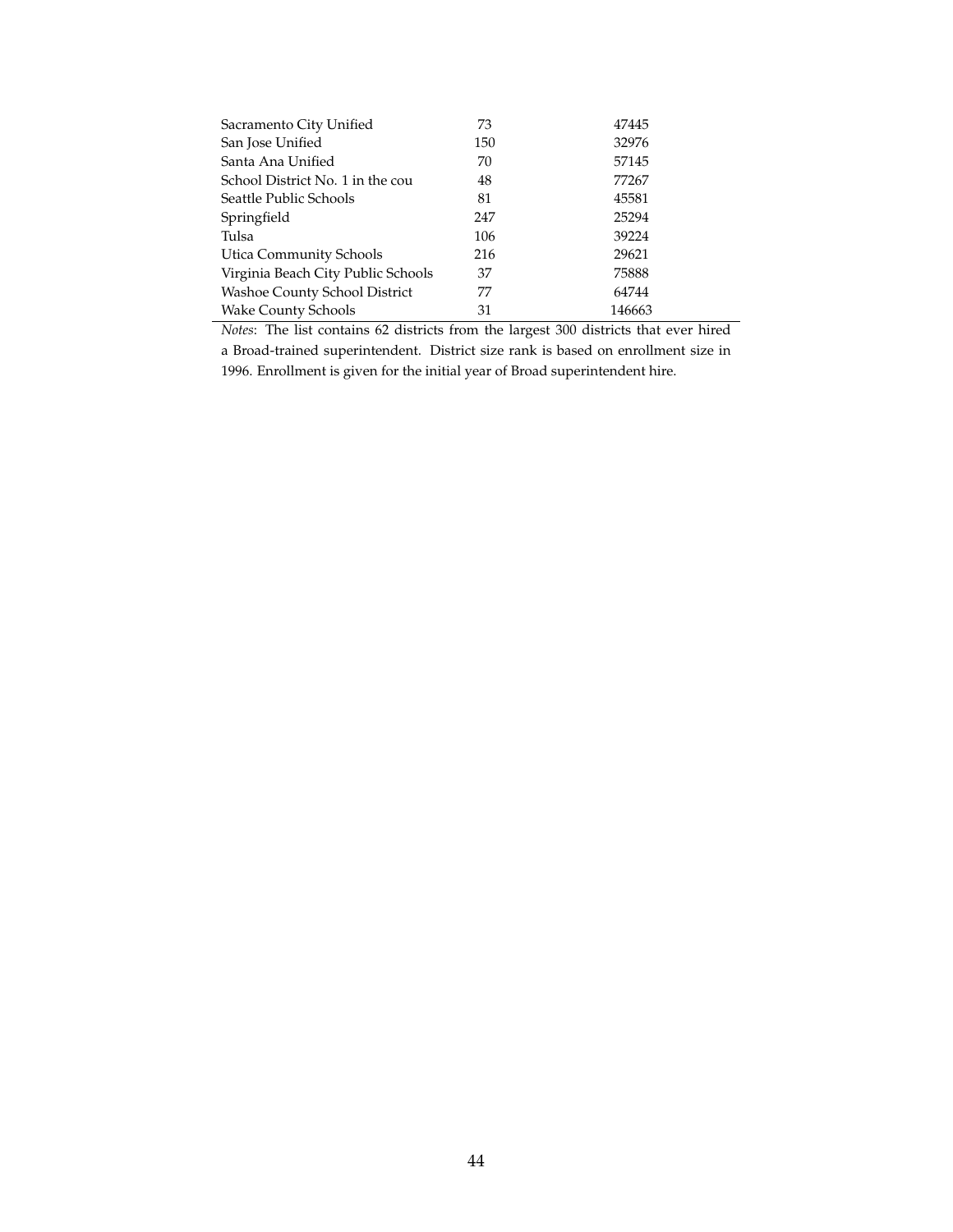<span id="page-45-0"></span>

|                                                 | Mean<br>(1) | Std. Dev.<br>(2) |
|-------------------------------------------------|-------------|------------------|
| Charter enrollment                              | 2756        | 7488             |
| Total charters                                  | 7.48        | 17.14            |
| No. of closed schools                           | 1.22        | 4.11             |
| Per pupil exp: current expenditures             | 12232       | 3739             |
| Per pupil exp: current exp for instruction      | 6187        | 1785             |
| Per pupil exp: current exp for support services | 3596        | 1270             |
| Per pupil exp: total exp for capital outlays    | 1318        | 1012             |
| Ratio: Grade 12 to 8 enrollment                 | 0.85        | 0.25             |
| Ratio: Grade 12 to 10 enrollment                | 0.85        | 0.14             |
| District enrollment                             | 55053       | 78474            |
| Enrollment: white                               | 20044       | 18682            |
| Enrollment: Black                               | 14561       | 27083            |
| Enrollment: Hispanic                            | 16285       | 40883            |
| Percent white                                   | 0.42        | 0.26             |
| Percent Black                                   | 0.25        | 0.23             |
| Percent Hispanic                                | 0.26        | 0.25             |

## **Table A3:** Summary Statistics - Outcomes

*Notes*: The sample consists of district-year observations from 1998-2015. It covers the largest 300 public school districts by enrollment. Per pupil expenditures are expressed in 2015 dollars.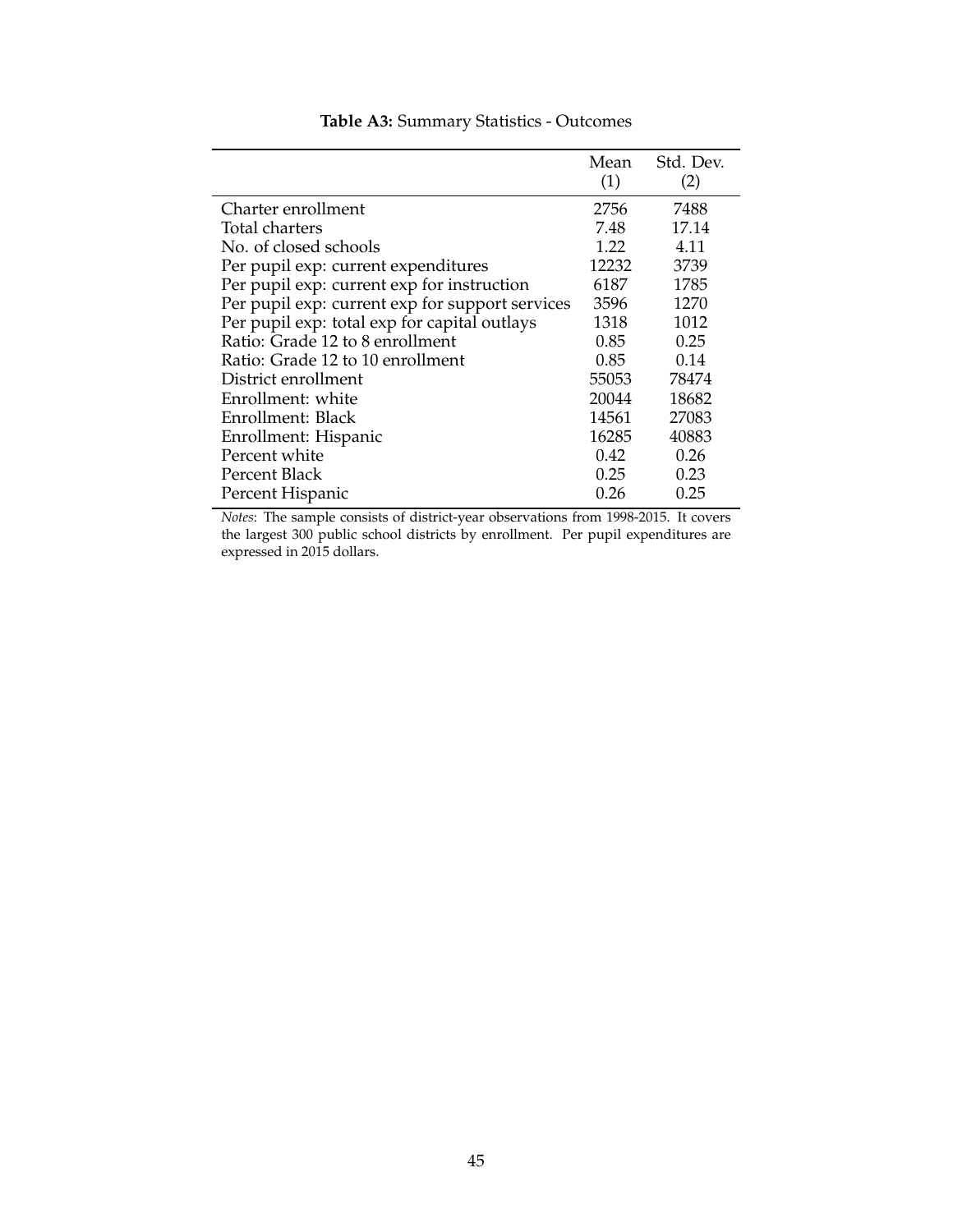|                                  | Log(No. open) |          |          |  |
|----------------------------------|---------------|----------|----------|--|
|                                  | (1)           | (2)      | (3)      |  |
| <b>Broad hire</b>                | 0.000         |          | 0.014    |  |
|                                  | (0.041)       |          | (0.057)  |  |
| Year of Broad hire               |               | $-0.032$ |          |  |
|                                  |               | (0.058)  |          |  |
| 1 year after Broad hire          |               | 0.052    |          |  |
|                                  |               | (0.071)  |          |  |
| 2 years after Broad hire         |               | 0.050    |          |  |
|                                  |               | (0.078)  |          |  |
| 3 years after Broad hire         |               | $-0.025$ |          |  |
|                                  |               | (0.070)  |          |  |
| 4 or more years after Broad hire |               | $-0.012$ |          |  |
|                                  |               | (0.045)  |          |  |
| Years since Broad hire           |               |          | $-0.006$ |  |
|                                  |               |          | (0.015)  |  |

<span id="page-46-0"></span>**Table A4:** Estimated Effects of Broad Superintendents on School Openings

*Notes*: The sample consists of district-year observations from 1998-2015. It covers the largest 300 public school districts by enrollment. There are a total of 5,394 observations. Six observations are missing due to Memphis City and Shelby County School Districts merging and seceding. Broad hire is an indicator variable that assumes a value of 1 for the year of Broad superintendent hire and all ensuing years. Years since Broad hire is 0 for the year of Broad hire and up to 4 for 4 or more years after the Broad hire. All models include district and year fixed effects. Standard errors are clustered at the district level. \*\*\* p<0.01, \*\* p <0.05, \* p <0.1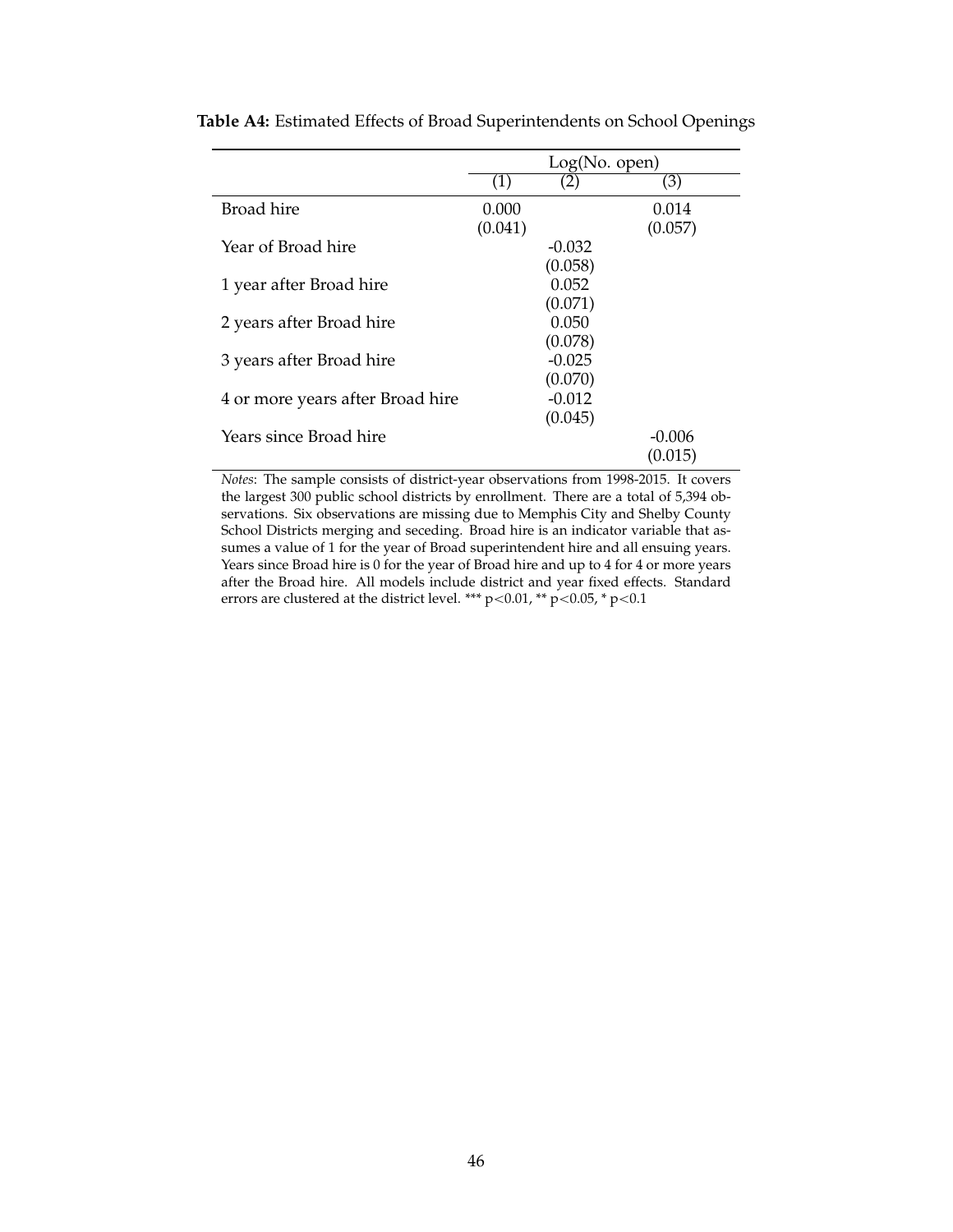|                     | Log(Charter enrollment) | Log(No. of characters) |
|---------------------|-------------------------|------------------------|
|                     | (1)                     | (2)                    |
| Supt hire $_{t+5}$  | 0.027                   | 0.084                  |
|                     | (0.087)                 | (0.070)                |
| Supt hire $t_{t+4}$ | 0.043                   | 0.062                  |
|                     | (0.090)                 | (0.075)                |
| Supt hire $_{t+3}$  | 0.062                   | 0.093                  |
|                     | (0.092)                 | (0.079)                |
| Supthire $t_{t+2}$  | 0.060                   | 0.112                  |
|                     | (0.104)                 | (0.080)                |
| Supt hire $_{t+1}$  | 0.074                   | 0.118                  |
|                     | (0.114)                 | (0.085)                |
| Supt hire $_{t=0}$  | $\,0.022\,$             | 0.071                  |
|                     | (0.131)                 | (0.093)                |
| Supt hire $_{t-1}$  | 0.067                   | $0.102\,$              |
|                     | (0.132)                 | (0.100)                |
| Supt hire $_{t-2}$  | 0.125                   | $0.120\,$              |
|                     | (0.136)                 | (0.107)                |
| Supt hire $_{t=3}$  | 0.196                   | 0.137                  |
|                     | (0.137)                 | (0.108)                |
| Supt hire $_{t-4}$  | 0.231                   | 0.160                  |
|                     | (0.146)                 | (0.113)                |
| Supt hire $_{t-5}$  | $0.287*$                | 0.188                  |
|                     | (0.168)                 | (0.117)                |

<span id="page-47-0"></span>**Table A5:** Estimated Effects of Broad Superintendents on Charter Schools and Enrollment

*Notes*: The sample consists of district-year observations from 1998-2015. It covers the largest 300 public school districts by enrollment. Note that the panel begins in 1998 because this is the earliest year in which the Common Core of Data starts collecting data on charter schools. There are a total of 5,394 observations. Six observations are missing because the Memphis City School District and Shelby County School District merged and seceded during the final three years. The omitted category is Supt hire $_{t+6}$ , or observations among Broad districts that are 6 or more years prior to the Broad hire as well as control districts that never hired a Broad superintendent. All models include district and year fixed effects. Standard errors are clustered at the district level. \*\*\* p<0.01, \*\* p<0.05, \* p<0.1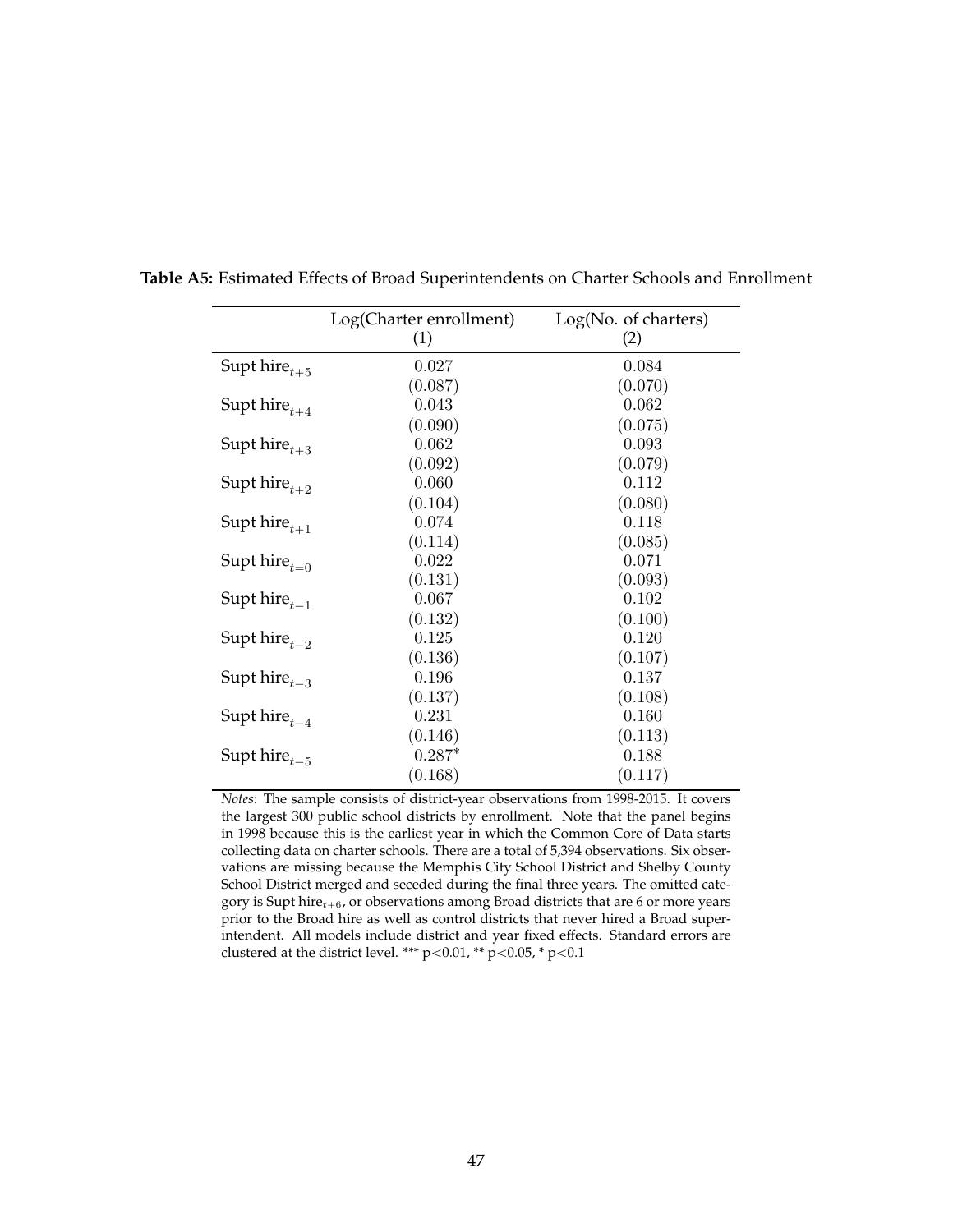|                     | Log(School closures) |
|---------------------|----------------------|
|                     | (1)                  |
| Supthire $_{t+5}$   | 0.019                |
|                     | (0.057)              |
| Supt hire $t_{t+4}$ | $0.176**$            |
|                     | (0.081)              |
| Supt hire $_{t+3}$  | 0.036                |
|                     | (0.070)              |
| Supt hire $_{t+2}$  | $-0.077$             |
|                     | (0.069)              |
| Supt hire $t_{t+1}$ | 0.098                |
|                     | (0.084)              |
| Supt hire $_{t=0}$  | $-0.019$             |
|                     | (0.065)              |
| Supt hire $_{t-1}$  | 0.014                |
|                     | (0.073)              |
| Supt hire $_{t-2}$  | 0.081                |
|                     | (0.076)              |
| Supthire $_{t-3}$   | 0.014                |
|                     | (0.066)              |
| Supt hire $_{t-4}$  | $0.140*$             |
|                     | (0.076)              |
| Supt hire $_{t-5}$  | $-0.019$             |
|                     | (0.081)              |
|                     |                      |

<span id="page-48-0"></span>**Table A6:** Estimated Effects of Broad Superintendents on School Closures

*Notes*: The sample consists of district-year observations from 1998-2015. It covers the largest 300 public school districts by enrollment. There are a total of 5,394 observations. Six observations are missing because Memphis City and Shelby County School Districts merged and seceded. The omitted category is Supt hire $_{t+6}$ , or observations among Broad districts that are 6 or more years prior to the Broad hire as well as control districts that never hired a Broad superintendent. All models include district and year fixed effects. Standard errors are clustered at the district level. \*\*\* p<0.01, \*\* p<0.05, \* p<0.1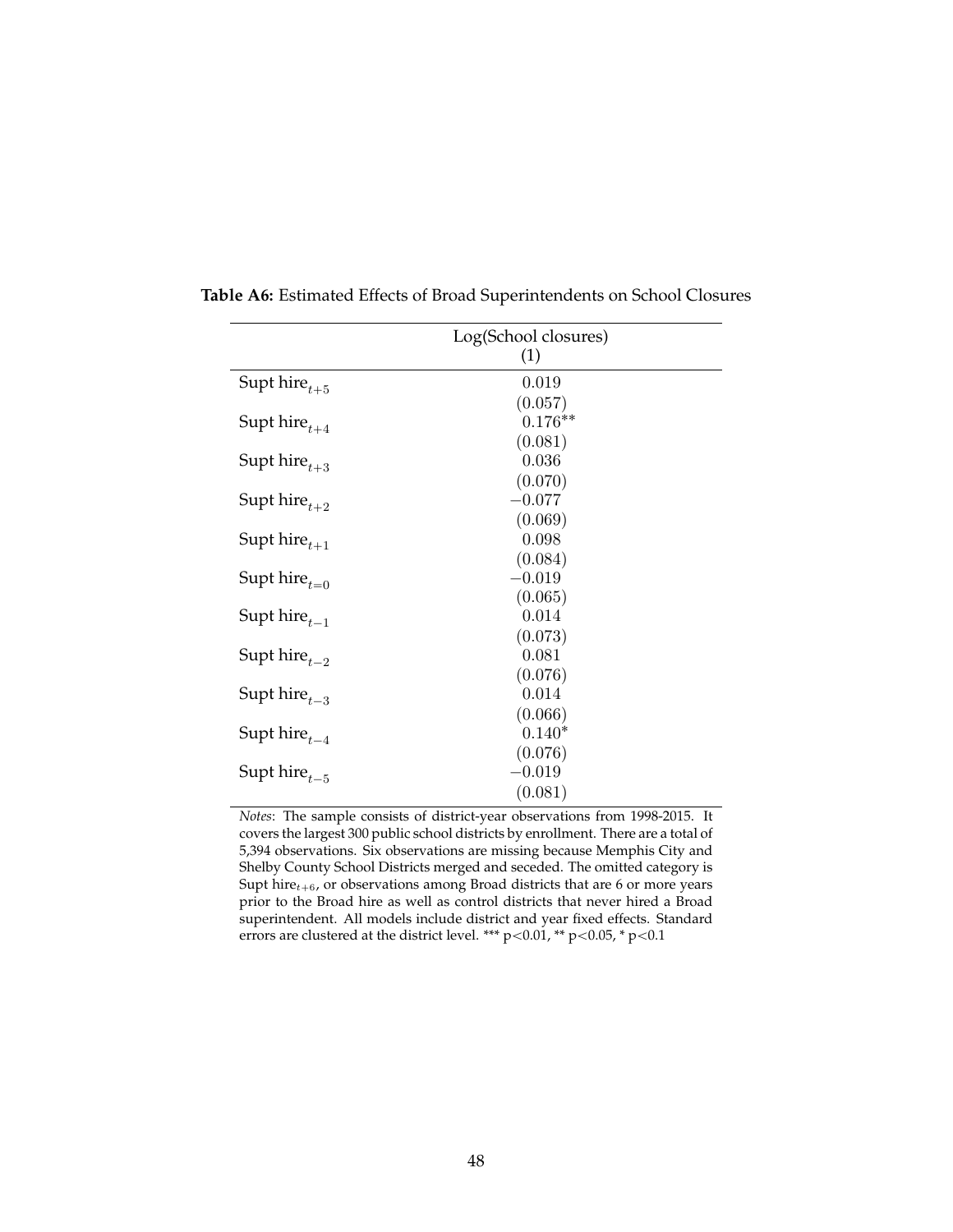|                    | Per pupil<br>total exp.<br>(1) | Per pupil exp.:<br>instruction<br>(2) | Per pupil exp.:<br>support services<br>(3) | Per pupil exp.:<br>capital exp.<br>(4) |
|--------------------|--------------------------------|---------------------------------------|--------------------------------------------|----------------------------------------|
| Supt hire $_{t+5}$ | 224.737                        | 133.780                               | 68.113                                     | $-134.263$                             |
|                    | (233.195)                      | (91.418)                              | (66.988)                                   | (105.136)                              |
| Supt hire $_{t+4}$ | 219.880                        | 82.759                                | 47.254                                     | $-154.498$                             |
|                    | (246.672)                      | (92.447)                              | (72.792)                                   | (123.137)                              |
| Supt hire $_{t+3}$ | 167.325                        | 6.537                                 | 41.623                                     | $-158.222$                             |
|                    | (268.096)                      | (97.440)                              | (75.078)                                   | (119.277)                              |
| Supt hire $_{t+2}$ | 360.389                        | 67.160                                | 118.090                                    | $-145.918$                             |
|                    | (309.361)                      | (130.980)                             | (90.404)                                   | (129.882)                              |
| Supt hire $_{t+1}$ | 290.651                        | 53.558                                | 56.109                                     | $-209.165$                             |
|                    | (328.641)                      | (114.279)                             | (86.308)                                   | (136.273)                              |
| Supt hire $_{t=0}$ | 204.657                        | 220.770                               | 67.440                                     | $-352.637**$                           |
|                    | (390.131)                      | (180.623)                             | (97.303)                                   | (138.457)                              |
| Supt hire $_{t-1}$ | 4.929                          | 15.432                                | 58.870                                     | $-355.583**$                           |
|                    | (358.269)                      | (136.783)                             | (106.170)                                  | (144.252)                              |
| Supt hire $_{t=2}$ | 15.462                         | $-17.480$                             | 75.747                                     | $-386.266***$                          |
|                    | (357.904)                      | (137.648)                             | (120.548)                                  | (124.447)                              |
| Supt hire $_{t=3}$ | 133.631                        | $-8.471$                              | 146.311                                    | $-311.409**$                           |
|                    | (342.046)                      | (125.676)                             | (121.986)                                  | (138.268)                              |
| Supt hire $_{t-4}$ | 584.884                        | 73.701                                | 261.610*                                   | $-56.319$                              |
|                    | (405.355)                      | (145.660)                             | (136.023)                                  | (169.454)                              |
| Supt hire $_{t-5}$ | 700.907                        | 86.131                                | 265.321*                                   | 18.654                                 |
|                    | (449.470)                      | (137.253)                             | (136.009)                                  | (200.187)                              |

<span id="page-49-0"></span>**Table A7:** Estimated Effects of Broad Superintendents on Expenditure Outcomes

*Notes*: The sample consists of district-year observations from 1997-2014. It covers the largest 300 public school districts by enrollment. We restrict to these years due to availability of F-33 data. There are a total of 5,395 observations. Missing observations are due to Memphis City and Shelby County School Districts merging and seceding. The omitted category is Supt hire $_{t+6}$ , or observations among Broad districts that are 6 or more years prior to the Broad hire as well as control districts that never hired a Broad superintendent. All models include district and year fixed effects. Standard errors are clustered at the district level. Expenditure outcomes are expressed in 2015 constant dollars. \*\*\* p<0.01, \*\* p<0.05, \* p<0.1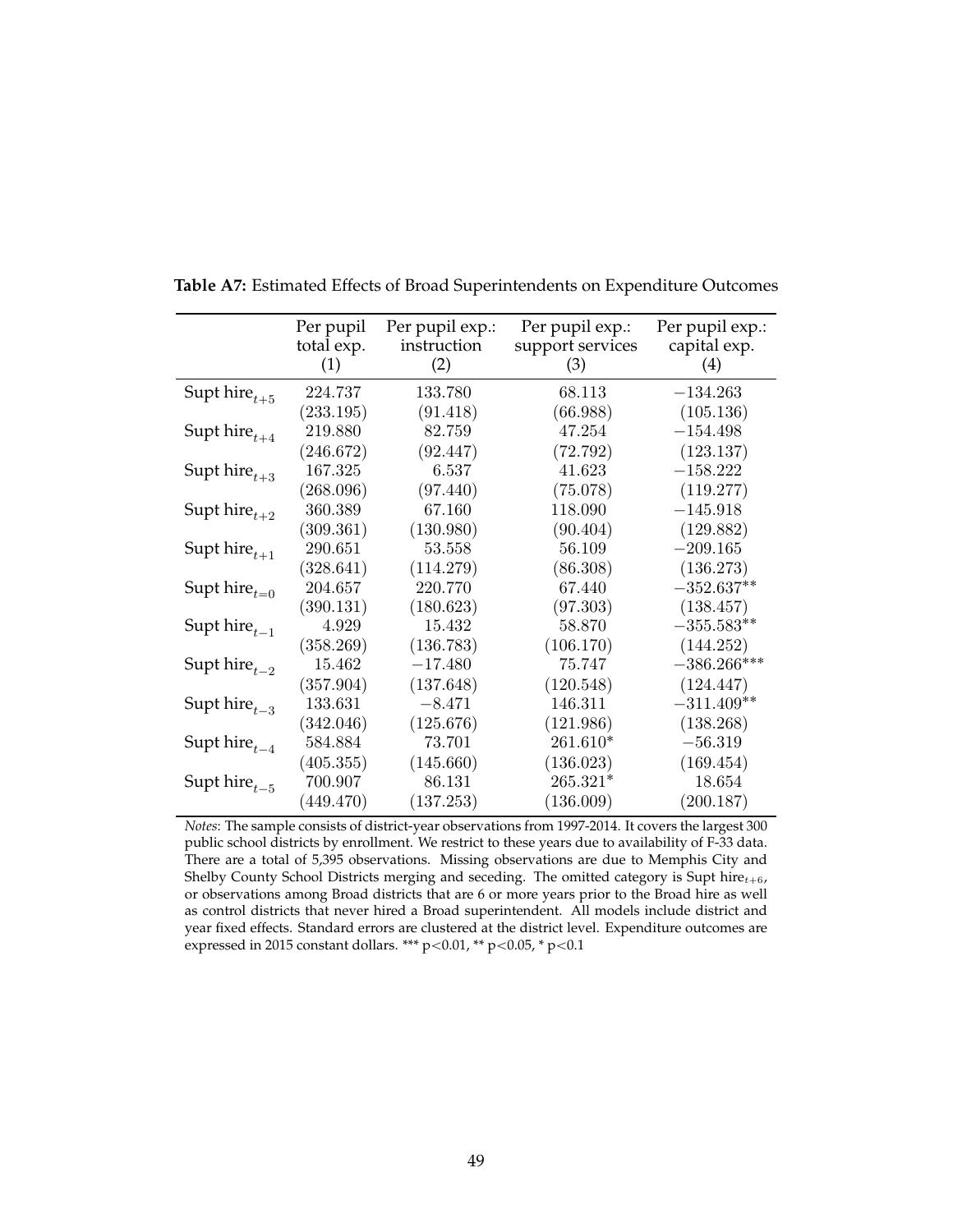|                    | 12th to 8th grade enrollment | 12th to 10th grade enrollment |
|--------------------|------------------------------|-------------------------------|
|                    | (1)                          | (2)                           |
| Supt hire $_{t+5}$ | 0.000                        | $-0.011$                      |
|                    | (0.011)                      | (0.008)                       |
| Supthire $t_{t+4}$ | $-0.008$                     | $-0.014$                      |
|                    | (0.014)                      | (0.011)                       |
| Supthire $t_{t+3}$ | $-0.006$                     | $-0.008$                      |
|                    | (0.015)                      | (0.013)                       |
| Supthire $t_{t+2}$ | 0.001                        | $-0.018$                      |
|                    | (0.017)                      | (0.013)                       |
| Supthire $t_{t+1}$ | 0.004                        | $-0.022$                      |
|                    | (0.019)                      | (0.015)                       |
| Supt hire $_{t=0}$ | 0.002                        | $-0.018$                      |
|                    | (0.020)                      | (0.015)                       |
| Supt hire $_{t-1}$ | 0.002                        | $-0.015$                      |
|                    | (0.020)                      | (0.015)                       |
| Supthire $_{t-2}$  | 0.003                        | $-0.010$                      |
|                    | (0.021)                      | (0.016)                       |
| Supthire $_{t-3}$  | 0.002                        | $-0.016$                      |
|                    | (0.021)                      | (0.017)                       |
| Supt hire $_{t-4}$ | 0.006                        | $-0.019$                      |
|                    | (0.022)                      | (0.017)                       |
| Supt hire $_{t-5}$ | $-0.006$                     | $-0.016$                      |
|                    | (0.024)                      | (0.020)                       |

<span id="page-50-0"></span>**Table A8:** Estimated Effects of Broad Superintendents on Completion Outcomes

*Notes*: The sample consists of district-year observations from 1996-2015. It covers the largest 300 public school districts by enrollment. There are 5,543 observations in the first column and 5,623 observations in the second column. We observe fewer than 6000 observations due to missing data from 23 districts for the grade 12 to 8 enrollment outcome and missing data from 19 districts for the grade 12 to 10 enrollment outcome. The omitted category is Supt hire $_{t+6}$ , or observations among Broad districts that are 6 or more years prior to the Broad hire as well as control districts that never hired a Broad superintendent. All models include district and year fixed effects. Standard errors are clustered at the district level. \*\*\* p<0.01, \*\* p<0.05, \* p<0.1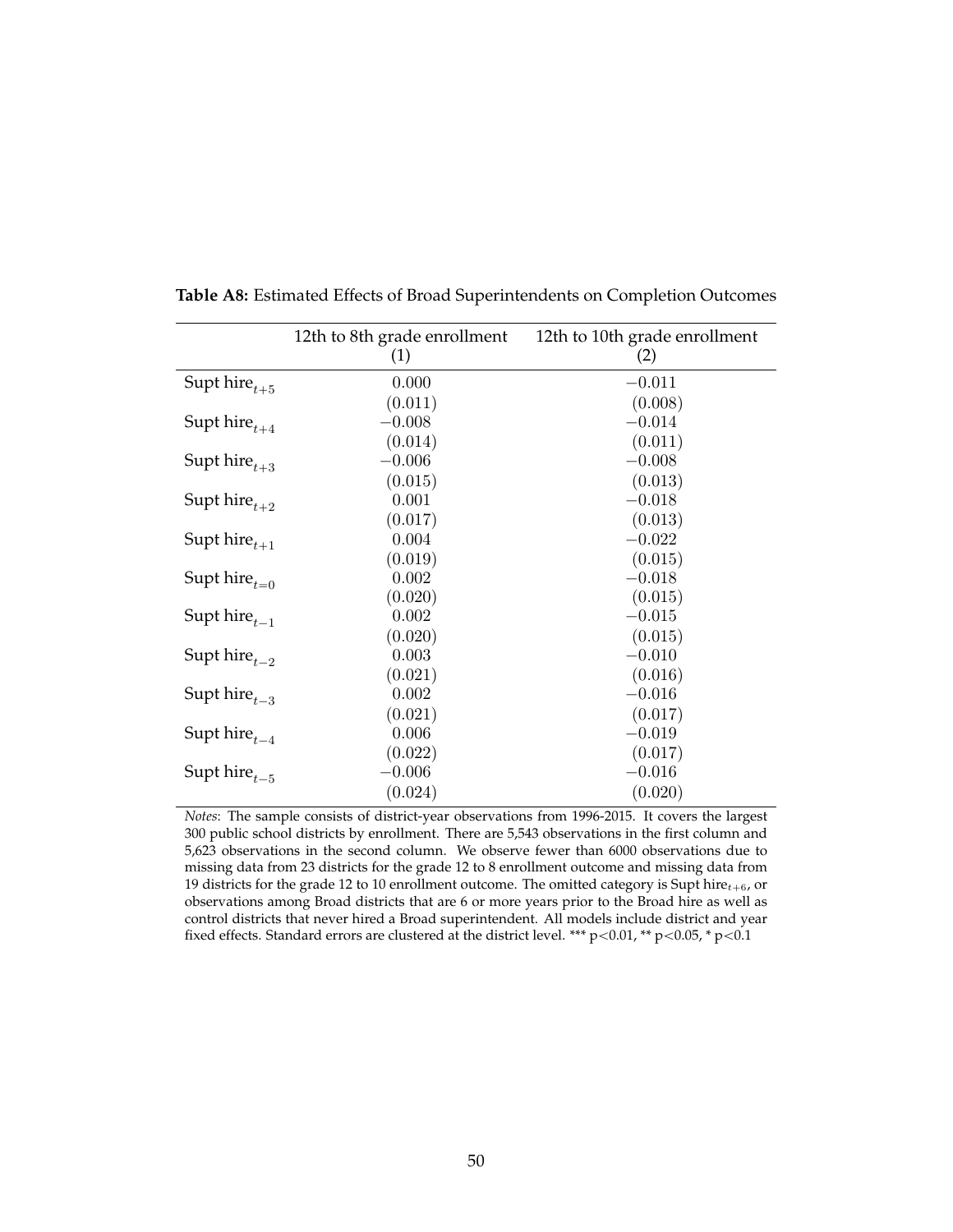|                          | Log(enrollment)<br>(1) | Log(enr): white<br>(2) | $%$ white<br>(3) | Log(enr): Black<br>(4) | % Black<br>(5) | Log(enr): Hisp<br>(6) | $%$ Hisp<br>(7) |
|--------------------------|------------------------|------------------------|------------------|------------------------|----------------|-----------------------|-----------------|
| Supt $\mbox{hire}_{t+5}$ | $-0.016$               | $-0.036$               | 0.004            | $-0.088***$            | $-0.006$       | $-0.077*$             | 0.003           |
|                          | (0.013)                | (0.030)                | (0.006)          | (0.025)                | (0.005)        | (0.044)               | (0.005)         |
| Supt $\mbox{hire}_{t+4}$ | $-0.015$               | $-0.050$               | 0.004            | $-0.099***$            | $-0.008$       | $-0.065$              | $0.005\,$       |
|                          | (0.015)                | (0.033)                | (0.007)          | (0.028)                | (0.006)        | (0.051)               | (0.005)         |
| Supt $\mbox{hire}_{t+3}$ | $-0.016$               | $-0.057$               | 0.006            | $-0.110***$            | $-0.010$       | $-0.078$              | 0.006           |
|                          | (0.017)                | (0.037)                | (0.007)          | (0.033)                | (0.006)        | (0.055)               | (0.006)         |
| Supt $\mbox{hire}_{t+2}$ | $-0.019$               | $-0.064$               | 0.008            | $-0.120***$            | $-0.011$       | $-0.097*$             | 0.006           |
|                          | (0.019)                | (0.042)                | (0.008)          | (0.036)                | (0.007)        | (0.058)               | (0.007)         |
| Supt $\mbox{hire}_{t+1}$ | $-0.029$               | $-0.071$               | 0.010            | $-0.138***$            | $-0.014**$     | $-0.117*$             | 0.006           |
|                          | (0.021)                | (0.047)                | (0.009)          | (0.041)                | (0.007)        | (0.063)               | (0.008)         |
| Supt $\mbox{hire}_{t=0}$ | $-0.034$               | $-0.076$               | 0.013            | $-0.160***$            | $-0.018**$     | $-0.117*$             | 0.008           |
|                          | (0.023)                | (0.049)                | (0.010)          | (0.043)                | (0.007)        | (0.068)               | (0.008)         |
| Supt $\mbox{hire}_{t-1}$ | $-0.028$               | $-0.064$               | 0.013            | $-0.159***$            | $-0.018**$     | $-0.111$              | 0.007           |
|                          | (0.025)                | (0.054)                | (0.010)          | (0.049)                | (0.008)        | (0.073)               | (0.009)         |
| Supt $\mbox{hire}_{t-2}$ | $-0.032$               | $-0.082$               | 0.014            | $-0.174***$            | $-0.019**$     | $-0.124$              | 0.007           |
|                          | (0.027)                | (0.056)                | (0.011)          | (0.053)                | (0.008)        | (0.078)               | (0.010)         |
| Supt $\text{hire}_{t-3}$ | $-0.044$               | $-0.085$               | 0.018            | $-0.191***$            | $-0.022**$     | $-0.145*$             | 0.006           |
|                          | (0.029)                | (0.060)                | (0.011)          | (0.057)                | (0.009)        | (0.083)               | (0.010)         |
| Supt $\mbox{hire}_{t-4}$ | $-0.042$               | $-0.102$               | 0.016            | $-0.202***$            | $-0.024***$    | $-0.115$              | 0.011           |
|                          | (0.030)                | (0.065)                | (0.012)          | (0.062)                | (0.009)        | (0.087)               | (0.011)         |
| Supt $\mbox{hire}_{t-5}$ | $-0.045$               | $-0.104$               | 0.019            | $-0.194***$            | $-0.026***$    | $-0.135$              | 0.011           |
|                          | (0.032)                | (0.070)                | (0.013)          | (0.064)                | (0.010)        | (0.090)               | (0.011)         |

**Table A9:** Estimated Effects of Broad Superintendents on Enrollment Outcomes

<span id="page-51-0"></span>*Notes*: The sample consists of district-year observations from 1996-2015. It covers the largest 300 public school districts by enrollment. There are <sup>a</sup> total of 5,994 observations. Six observations are missing because the Memphis City School District and Shelby County School District merged and seceded during the final threeyears. The omitted category is Supt hire $_{t+6}$ , or observations among Broad districts that are 6 or more years prior to the Broad hire as well as control districts that never hired a Broad superintendent. All models include district and year fixed effects. Standard errors are clustered at the district level. \*\*\* p<0.01, \*\* p<0.05, \* p<0.1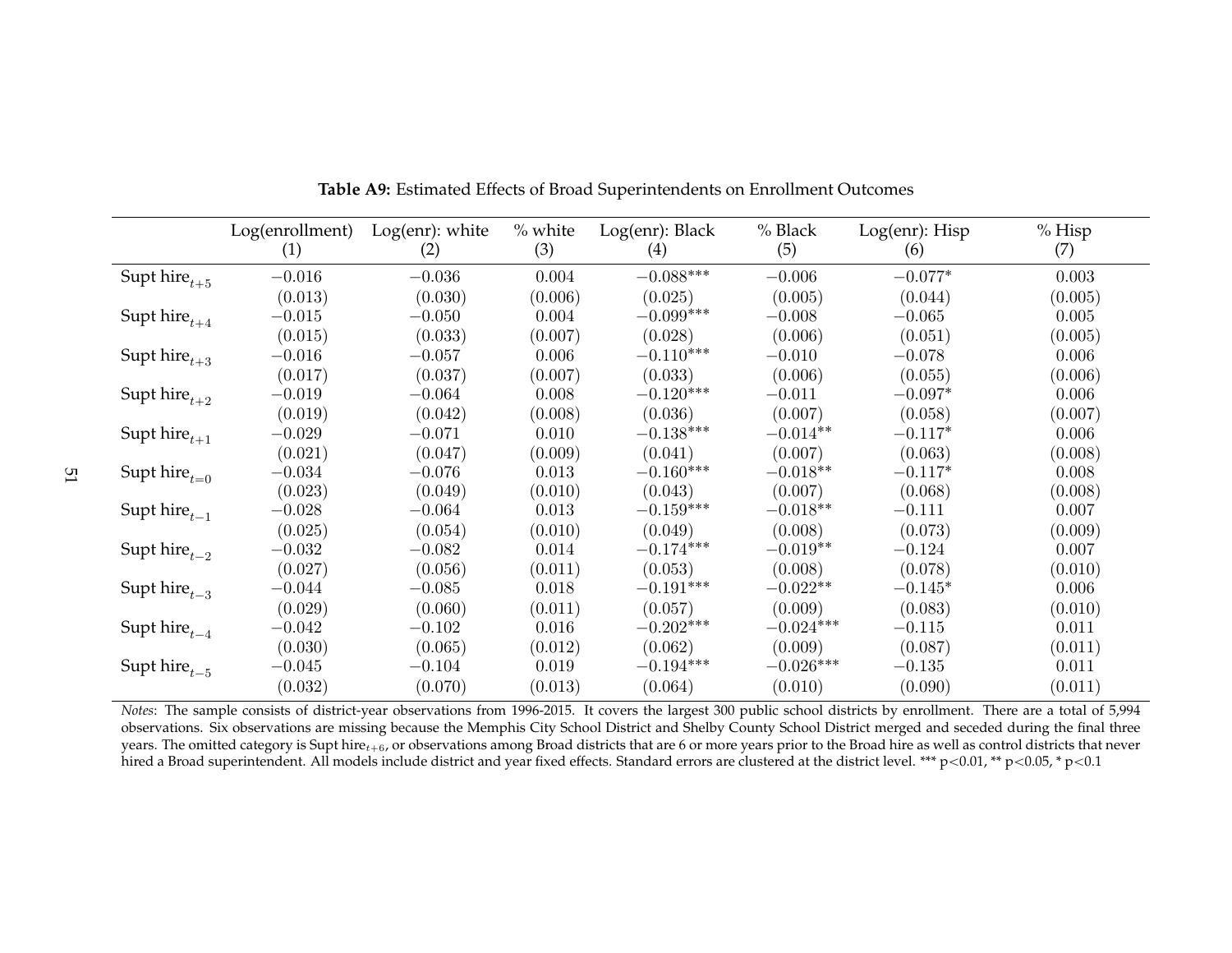|                                  | Charter enrollment |                     |                      | Total charters   |                  |                     |
|----------------------------------|--------------------|---------------------|----------------------|------------------|------------------|---------------------|
|                                  | (1)                | (2)                 | (3)                  | (4)              | (5)              | (6)                 |
| Broad hire                       | 0.138<br>(0.100)   |                     | $-0.023$<br>(0.092)  | 0.096<br>(0.075) |                  | $-0.004$<br>(0.071) |
| Year of Broad hire               |                    | $-0.010$<br>(0.092) |                      |                  | 0.010<br>(0.064) |                     |
| 1 year after Broad hire          |                    | 0.033<br>(0.094)    |                      |                  | 0.041<br>(0.070) |                     |
| 2 years after Broad hire         |                    | 0.091<br>(0.103)    |                      |                  | 0.058<br>(0.079) |                     |
| 3 years after Broad hire         |                    | 0.161<br>(0.103)    |                      |                  | 0.075<br>(0.081) |                     |
| 4 or more years after Broad hire |                    | $0.234*$<br>(0.132) |                      |                  | 0.163<br>(0.099) |                     |
| Years since Broad hire           |                    |                     | $0.063**$<br>(0.030) |                  |                  | $0.039*$<br>(0.023) |

**Table A10:** Estimated Effects of Broad Superintendents on Charter Outcomes - Inverse Hyperbolic Sine

*Notes*: The sample of district-year observations spanning 1998-2015 includes the largest 300 public school districts in enrollment as of 1996. Note that the panel begins in 1998 because this is the earliest year in which the Common Core of Data starts collecting data on charter schools. There are a total of 5,394 observations. Six observations are missing because the Memphis City School District and Shelby County School District merged and seceded during the final three years. Broad hire is an indicator variable that assumes a value of 1 for the year of Broad superintendent hire and all ensuing years. Years since Broad hire is 0 for the year of Broad hire and up to 4 for 4 or more years after the Broad hire. All models include district and year fixed effects. Standard errors are clustered at the district level. \*\*\*  $p$  < 0.01, \*\*  $p<0.05$ , \*  $p<0.1$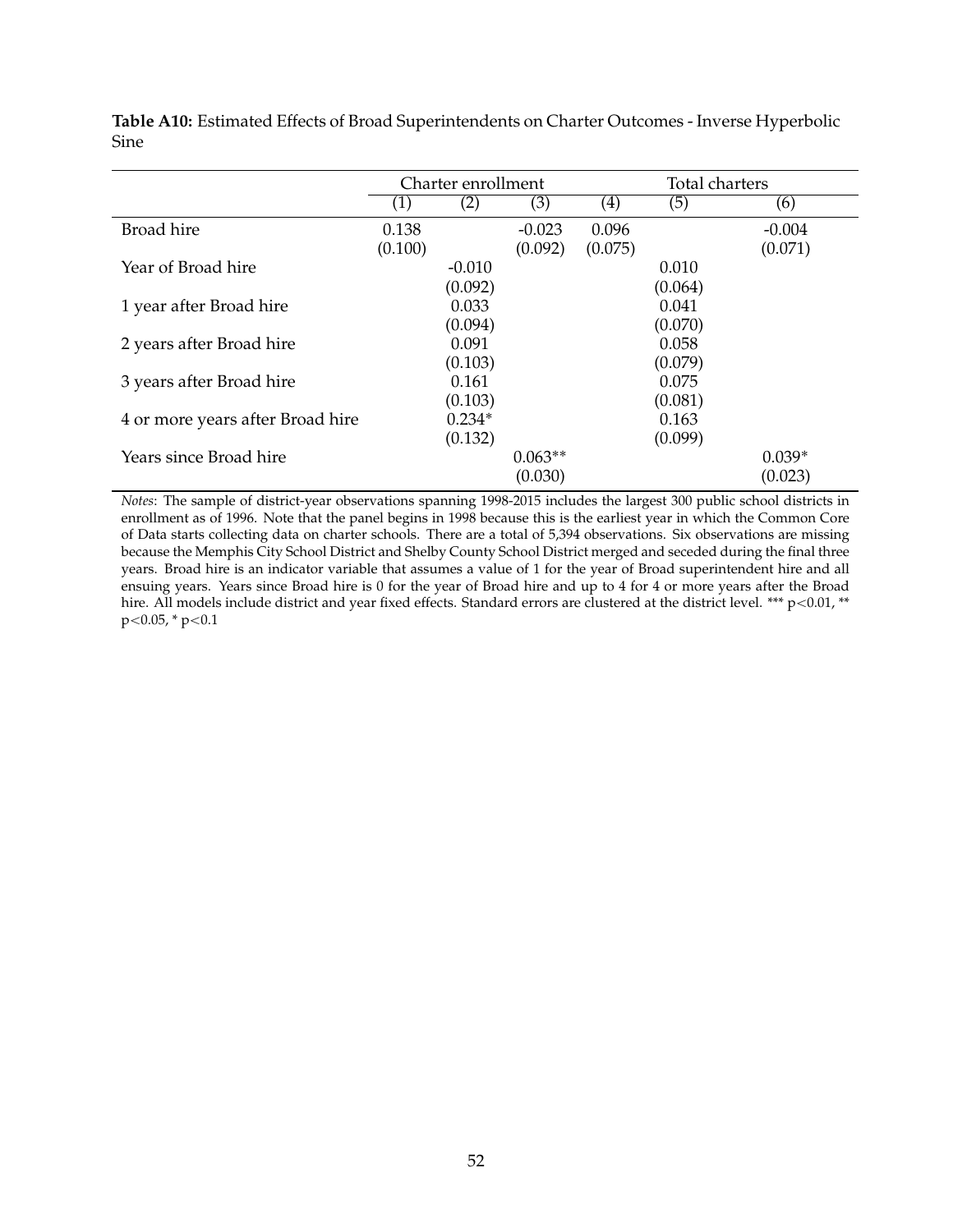|                                  | No. closed        |          |            |  |
|----------------------------------|-------------------|----------|------------|--|
|                                  | $\left( 1\right)$ | (2)      | (3)        |  |
| Broad hire                       | $-0.019$          |          | $-0.014$   |  |
|                                  | (0.028)           |          | (0.047)    |  |
| Year of Broad hire               |                   | $-0.049$ |            |  |
|                                  |                   | (0.061)  |            |  |
| 1 year after Broad hire          |                   | $-0.016$ |            |  |
|                                  |                   | (0.067)  |            |  |
| 2 years after Broad hire         |                   | 0.054    |            |  |
|                                  |                   | (0.080)  |            |  |
| 3 years after Broad hire         |                   | $-0.015$ |            |  |
|                                  |                   | (0.065)  |            |  |
| 4 or more years after Broad hire |                   | $-0.033$ |            |  |
|                                  |                   | (0.041)  |            |  |
| Years since Broad hire           |                   |          | $-(1.002)$ |  |
|                                  |                   |          | (0.015)    |  |

**Table A11:** Estimated Effects of Broad Superintendents on School Closures - Inverse Hyperbolic Sine

> *Notes*: The sample of district-year observations spanning 1998-2015 includes the largest 300 public school districts in enrollment as of 1996. There are a total of 5,394 observations. Six observations are missing due to Memphis City and Shelby County School Districts merging and seceding. Broad hire is an indicator variable that assumes a value of 1 for the year of Broad superintendent hire and all ensuing years. Years since Broad hire is 0 for the year of Broad hire and up to 4 for 4 or more years after the Broad hire. All models include district and year fixed effects. Standard errors are clustered at the district level. \*\*\* p<0.01, \*\* p<0.05, \* p<0.1